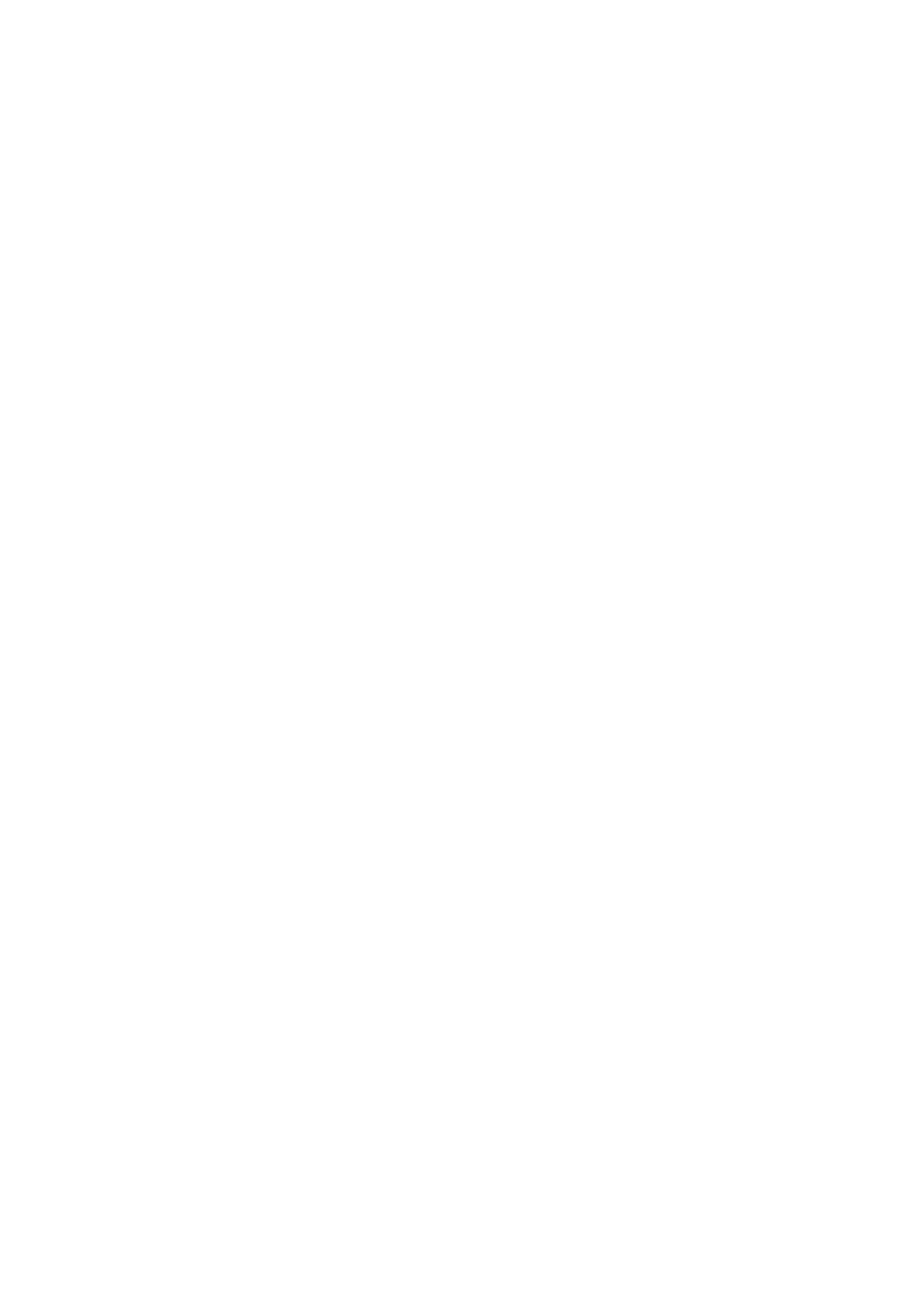# 1. Executive summary

# *1.1 Brief description of project*

The project was developed in 1999, to address the issue of high energy demand for heating in buildings in the Palestinian Territories (PT), and the lack of implementation of energy demand reduction measures which are expected to bring significant benefits to residents and businesses, the country and the environment. The project document was signed on 5 April 2001, and project implementation commenced in June 2001, with a planned duration of 2 years. The project end date was postponed to December 2004.

Despite the relatively mild winters and summers that characterize the PT, heating remains essential in the winter season (November – March) and cooling is required in the hot summer (June - September). Approximately 40% of the 872 KTOE of energy consumed in the PT is used for residential purposes. Primary energy consumed is imported and purchased from outside sources, making it an expensive commodity and an economic constraint, in addition to being an environmental burden. Thus, the reduction of energy consumption is a national priority

The project expected to deliver four main outputs to achieve these results:

- 1. A model energy code for buildings specifying minimum energy efficient standards for new building construction.
- 2. Developed human and resource capacity in the Palestinian society to promote and develop energy codes for buildings.
- 3. Increased awareness of the long-term economic and global benefits of energy-efficient building material, methods and designs.
- 4. Dissemination mechanisms that ensure open and wide access to cost-effective energysaving building materials, methods and designs.
- 5. Action plan for the facilitation of future adoption of the "Energy Code for Buildings Act".
- 6. Reduction in greenhouse gases emission and energy consumption.

Regional cooperation was the subject of a specific output, and was included in the project management activities.

# *1.2 Context and purpose of the evaluation*

The final evaluation is intended to assess the relevance, performance and success of the project. It looks at early signs of potential impact and sustainability of results, including the contribution to capacity development and the achievement of global environmental goals. It should also identify and document lessons learned, make recommendations that might improve the design and implementation of other UNDP/GEF projects, and forward vision recommendations related to the sustainability of project outputs.

Key issues in this evaluation include the relevance and quality of the technical outputs; stakeholder involvement in the development and introduction of the Thermal standard; process characteristics of the project; the sustainability of the project outcomes. For this evaluation, indicators have been developed for the issues relevant to UNDP/GEF Final project evaluation. An indicator targets an important, measurable aspect of an evaluation issue, to make a complex, qualitative issue measurable and (semi-) quantifiable. Ratings are based on these indicators, complemented with the contextual information and information of a strictly qualitative nature.

The evaluation included a desk review of project documentation; interviews with project officers and major stakeholders; additional desk review of technical outputs; and the analysis of the collected information, and assessment of the projects relevance, performance, success and potential impact. The evaluation took place in November and December 2005, including a mission to Jerusalem.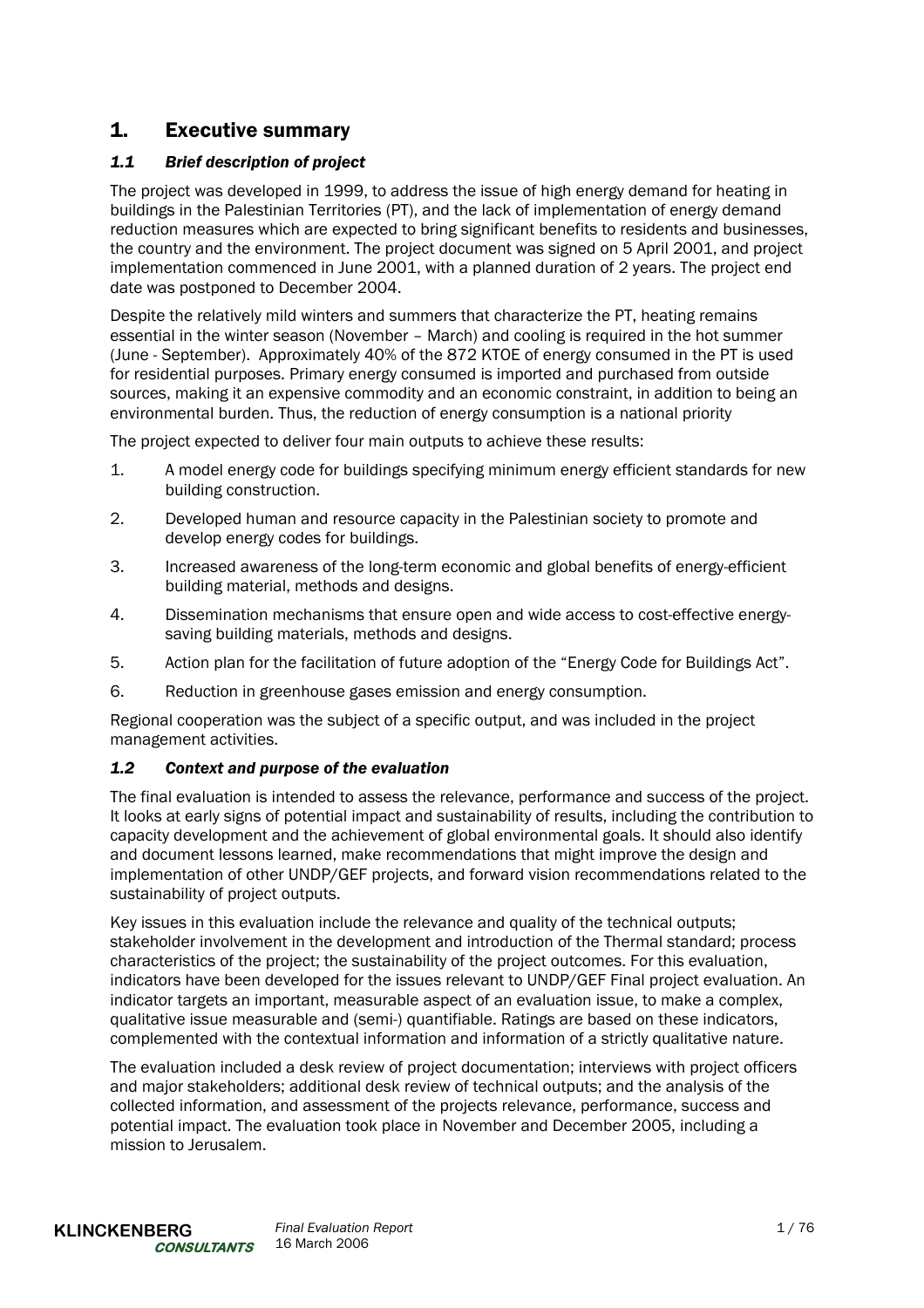#### *1.3 Main findings, conclusions, recommendations and lessons learned*

#### *1.3.1 Main findings & Conclusions*

The project has achieved a lot of impact in Palestine, and has significantly raised the profile of energy efficient building practices. Before this project, building energy efficiency was almost a non-issue in the Palestinian territories. Now, after the project, the issue is on the agenda with building professionals, and elements have been put into place to give it wider attention with the general public and in the policy arena. Looking back on the project design, however, it is clear that the intended leap forward with this project was not realistic given the situation in Palestine and the resources of the project, and the results of the project, although good, fall short of achieving the ambitious targets set forward in the project document.

Overall, the *results* of the project are good, given the starting point, the context and the size of the project. This evaluation takes into account that the project was developed in 1999, under a different political and societal scenario, and was implemented during the 2nd *intifada*. That fact accounts for various differences between expected and realized outcomes, although for some objectives, the project document was overly optimistic about the impact that could be achieved with a relatively small project. Although the results are good, they are probably not sufficient for a full adoption of mandatory building energy codes for all buildings in Palestine.

In general, the *project formulation* was appropriate for the national context and development issues as identified at the time. The project targeted an urgent national need, recognized by important governmental and civil society stakeholders. The project design was balanced, assigning most attention to the most demanding issues. Some critical issues were not sufficiently assessed during project design, specifically the institutional aspects of regulation building energy performance. This is likely to result in long-term difficulties for the (planned) implementation of the building energy code as a mandatory standard. National ownership and stakeholder involvement during project design appear to have been (too) limited, although stakeholder involvement has much improved during project implementation.

Overall, *project implementation* was good. It has been challenging, due to a national political context that severely hindered project implementation. The political situation resulted in difficult working conditions, travel restrictions and at times a loss of political attention for the project. Project management adapted the project adequately in response to these challenges, and has kept the project continuously on track towards its objectives. These objectives were achieved, after some delays, and with some changed project activities.

*Stakeholders* expressed their appreciation of the role they could have in the implementation of the project, and thus in the development of a regulation. Such development was new to the Palestinian society, and it is considered to be a successful approach by both the government and the non-governmental stakeholders. Stakeholders have repeatedly expressed their appreciation of the project team that was created, and have recognized the role of the UNDP country office in providing guidance to the project manager.

An *Energy Efficient Building Code* has been prepared in the project, including (fairly modest) provisions for heat loss reductions through ceilings, roofs and walls of buildings. The Code was based on a pre-existing Jordanian energy code, which was adapted to the Palestinian climatic conditions. The approach did not account for the Jordanian code was already fairly old and that the Palestinian climate would have required some different analyses. The Code was recently adopted as a by-law, which regulates the adoption as a mandatory standard for new public buildings, and as voluntary for all other buildings. No incentive mechanism has been created to support voluntary adoption; a verification and enforcement mechanism is yet to be prepared for the adoption of the Code.

Extensive attention was given to the *development of capacities* for the adoption of the thermal standard, especially with private sector professionals and in close collaboration with professional bodies and universities. The project has delivered various outputs beyond what was planned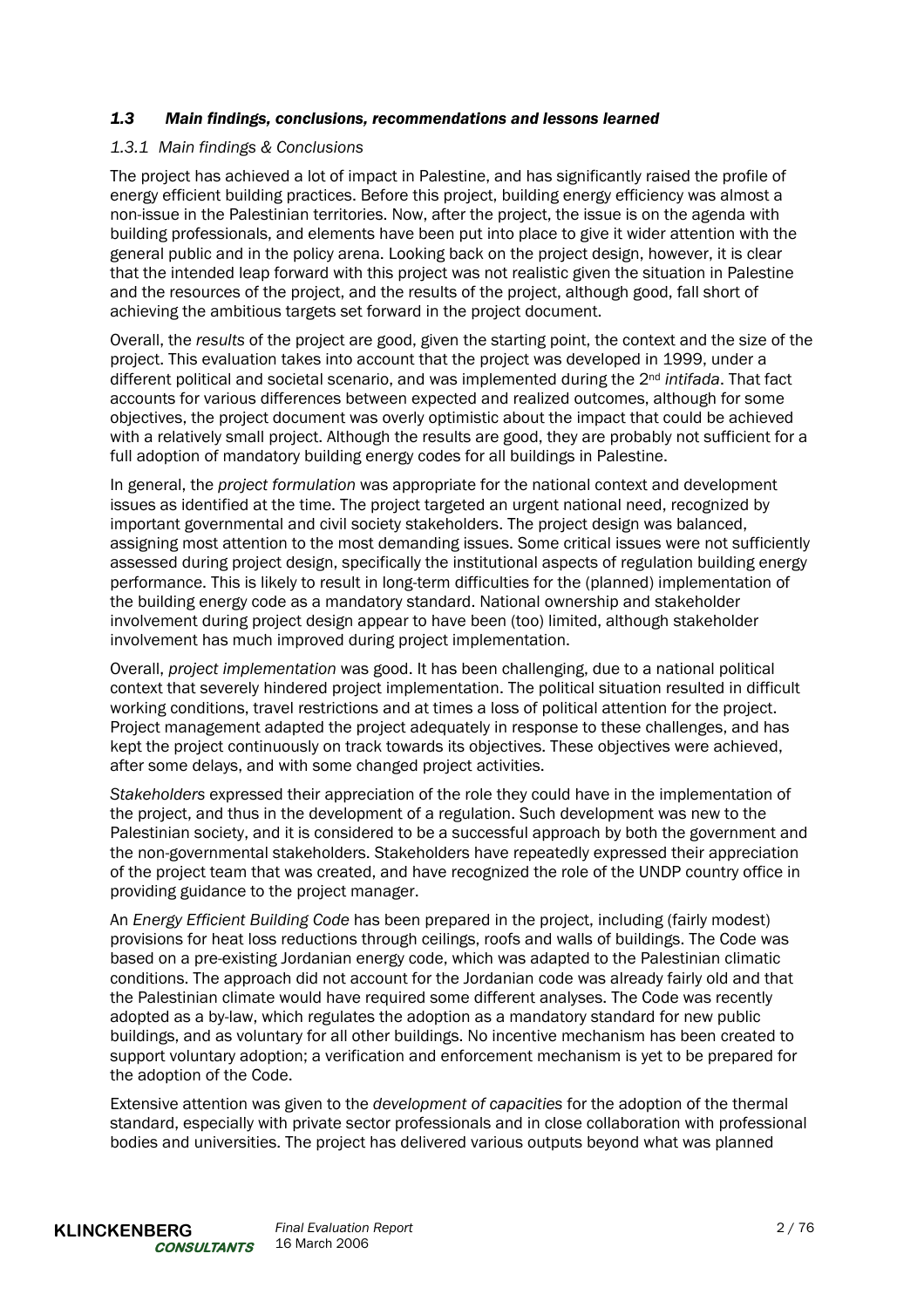(including a software tool and guidelines), and which contribute considerably to the building of professional capacities.

There are various elements contributing to the *sustainability* of the project, but there are also some risks. The training of professionals and the inclusion of building energy efficiency in university training programs are likely to contribute to the further evolvement of building energy efficiency in Palestine in coming years. The developed energy code has been formally adopted, and a new building code unit within the Palestinian Authority will also continue to contribute to the future impact of the project. The scope of the institutional follow-up to the project, however, is very limited and organizational responsibilities and funding for the follow-up are not yet fully defined. Given this, the sustainability of this project, to create and implement energy codes for (all) buildings, would benefit from further attention.

#### *1.3.2 Recommendations*

The recommendations cover suggested actions to correct issues in the output or outcome of the project; suggested actions to reinforce the outcome of the project in Palestine; and suggestions for future work, furthering the cause of energy conservation in buildings.

The main issues for *corrective action* are to reconsider the implementation strategy for the Energy Efficient Building Code, and to finalize or correct some of the outputs of the project. The implementation strategy for this project has so far been targeted on the adoption of the Energy Code as a mandatory standard for all new buildings, with the current adoption as an interim stage. However, several required elements are missing, to make this a successful strategy.

The question to answer is whether the institutional capacities of the Palestinian Authority, for the introduction, promotion, compliance checking, enforcement and updating of the energy code, can be developed quickly enough to engage in a trajectory that will lead to the adoption of a (possibly improved) mandatory energy code for all new buildings, with the necessary policies and procedures in place. This seems to be unlikely, given the current unstable situation in Palestine. An alternative strategy would be to focus on voluntary adoption of the energy code as the final objective of the current project, and targeting actions on making this as successful as possible. This strategy could build on the successful engagement of many professionals in this project, and their commitment to building energy efficiency, while reducing the need for a leading government role. In both cases, it is recommended that the institutional roles and commitments in the implementation of the energy code are revisited and tailored to the needs of the implementation strategy.

Some outputs of the current project require correction or upgrading. These include an updating of the project website; the preparation of correct cost-effectiveness calculations for the energy code requirements; and the preparation of a national energy and carbon-emission impact analysis.

Several options have been identified to *strengthen the impact* of the Energy Code development. An item about (voluntary) application of the Code could be added to building permit application forms and building usage application forms. Demonstration projects, of buildings that have applied the Energy Code requirements, could be useful disseminate the benefits of the Code to the construction sector. Dissemination of the benefits of the Code could further be improved by awareness raising campaigns, separately for the professional audience and the general public.

It could be considered to develop more and/or longer training programs for professionals. Palestinian universities may be able to have a bigger role in follow-up of the project. It would be advisable, however, to seek the advice of high-level international experts to bring Palestinian experts up-to-date on best practices.

Before considering *future steps* for regulating building energy performance, it is important that the current step, of the development and complete implementation of a first building energy code, is successfully concluded. This may take quite some time, and a clear focus on this is probably more helpful than considerations about potential future steps in building energy code development. In the long term, a building energy performance standard could be considered.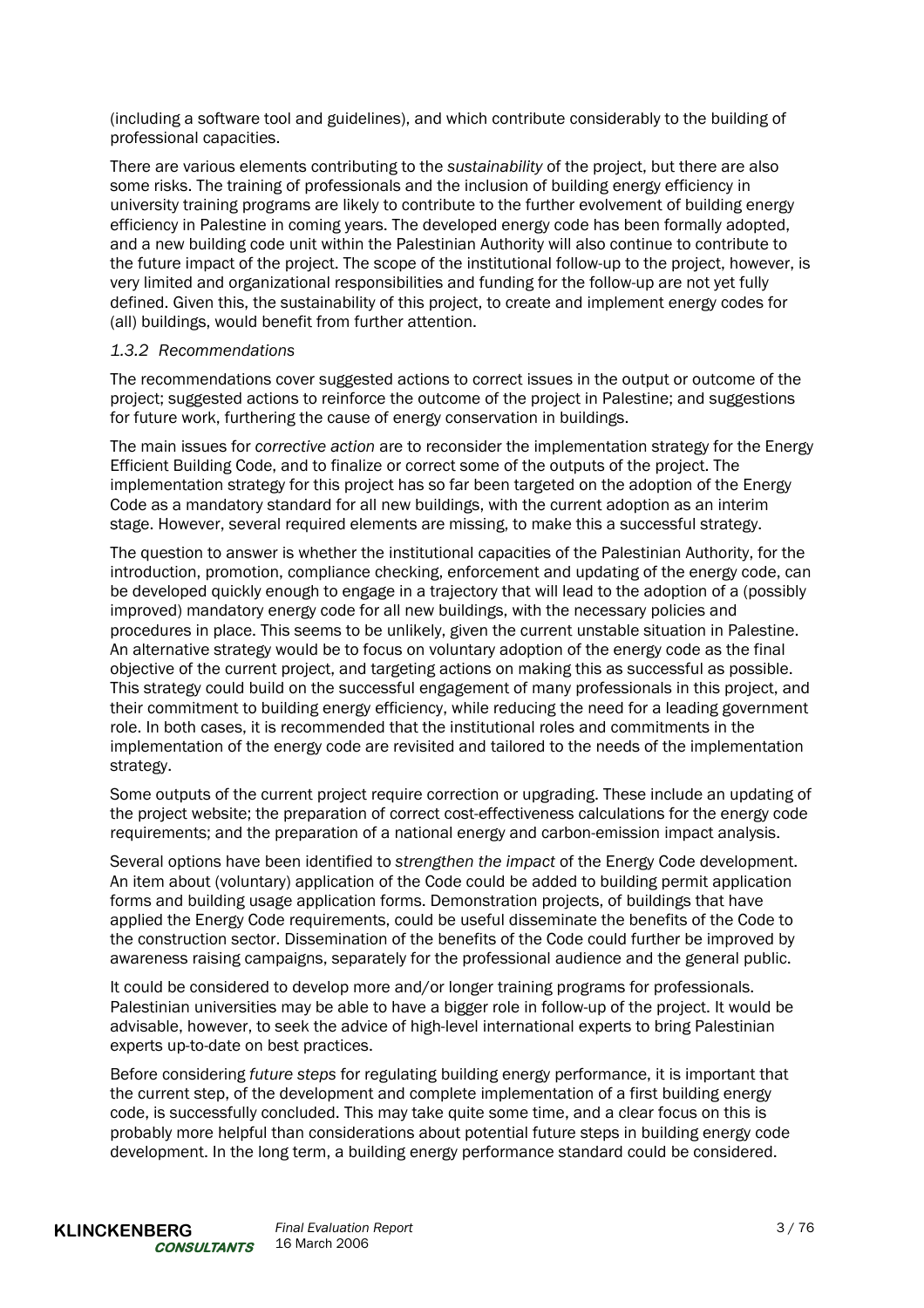Besides this, a logical follow-on to further the energy performance of buildings would be to work on HVAC equipment, appliances and lighting. Further potential follow-on to the work on the energy code development would be a program to bring local building material manufacturing up to international quality levels, and to certify these products according to internationally recognized standards.

# *1.3.3 Lessons Learned*

The project, including its design, implementation and results, shows many insightful lessons.

A first lesson is in the good, intensive involvement of stakeholders throughout the project. Elements of this involvement are a national code committee included all stakeholder groups, that was involved in all decisions during the project; the involvement of key national stakeholders in the development of project outputs; and supporting that stakeholders develop their own links and usages of the project outputs. These elements, and the open and informative management and communication style of the project management, explain the success of the stakeholder involvement.

Secondly, a project approach should be in line with the capacities of the country. Building energy code development can be very complex work, requiring experience with regulatory policy and with building energy efficiency. Experts in these fields were scarce in Palestine, making a complex building energy code development difficult. The project management chose to scale down the complexity of the work, to make the project manageable. An alternative might have been to first improve the national capacities, and use these for a development process with a better reflection of the national conditions and a better analysis.

A last lesson is that an better, in-depth assessment of the national regulatory infrastructure is needed, for the development of new regulatory policies. These policies rely on other regulatory and institutional aspects, and essential issues are easily overlooked during project design. A detailed analysis could reduce this risk, and allow a better inclusion of wider ranging regulatory and institutional aspects.

# *1.3.4 Ratings of project components*

Rated elements in the project formulation, implementation and results are listed here.

The overall appreciation of the project formulation is acceptable. Rated elements are:

- Conceptualization / Design: *satisfactory*
- Stakeholder participation: *marginally satisfactory*

The overall appreciation of the project implementation is good. Rated elements are:

- Implementation Approach: *highly satisfactory*
- Monitoring and Evaluation: *satisfactory*
- Stakeholder participation: *satisfactory*

The overall appreciation of the project results is good (satisfactory). Rated elements are:

- Reduce greenhouse gas emissions (Development objective 1): *no rating*
- Establish thermal energy standards for buildings and prepare grounds for future adoption of the standard as an energy code for buildings (Development objective 2): *marginally satisfactory*
- Initiation of a transformation in the construction industry in Palestine (Development objective 3): *satisfactory*
- Establishing a cost-effective energy code for buildings (Immediate objective 1): marginally *satisfactory*
- Building local human and resource capacity in energy-saving modalities in the PA (Immediate objective 2): *highly satisfactory*
- Wide public adoption of cost-effective energy-saving modalities in buildings by the Palestinian public (Immediate objective 3): *satisfactory*
- Increase regional cooperation (Immediate objective 4): *satisfactory*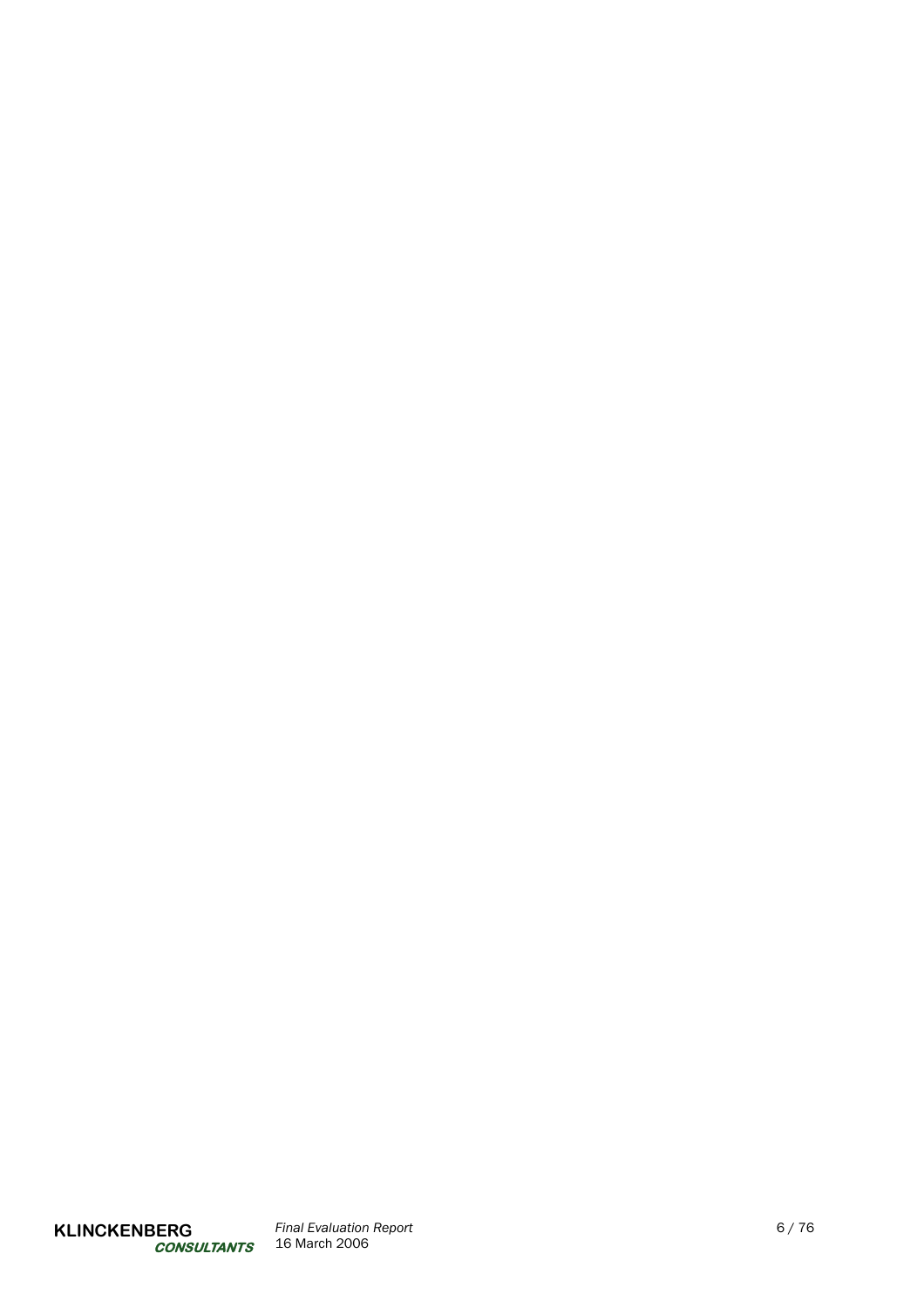# 2. Introduction

# *2.1 Purpose of the evaluation*

The final evaluation is intended to assess the relevance, performance and success of the project. It will look at early signs of potential impact and sustainability of results, including the contribution to capacity development and the achievement of global environmental goals. The final evaluation is also supposed to identify and document lessons learned and to make recommendations that might improve the design and implementation of other UNDP/GEF projects. Furthermore, the final evaluation is to make forward vision recommendations related to the sustainability of project outputs.

The deliverables of the evaluation process are:

- List of evaluation indicators
- Questionnaires to be used during interviews
- Interviews reports (summary versions)
- Draft final report
- Final report

# *2.2 Key issues addressed*

Key issues in this evaluation include:

- The relevance and quality of the technical outputs (Climate zoning, surveys, energy code, energy code guideline, software tool for the energy code);
- The stakeholder involvement in the development and introduction of the Energy code, and the national implementation process;
- Process characteristics of the project, steps taken during the project and distinctive characteristics of the project implementation;
- The sustainability of the project outcomes, and further action recommended to improve the impact and sustainability of these outcomes.

# *2.3 Methodology of the evaluation*

This evaluation aims at assessing the projects relevance, performance and success, early signs of impact and sustainability of results, identifying lessons learned, and making recommendations for the sustainability of project outputs and for future projects. For this, evaluation indicators have been developed, based on the evaluation issues relevant for UNDP/GEF Final project evaluation (annex 3, evaluation indicators).

An indicator targets an important, measurable aspect of an evaluation issue, with the aim to make a complex, principally qualitative issue measurable and (semi-) quantifiable. During the evaluation, fact-finding focuses on collecting data regarding these indicators (next to general qualitative and contextual information about the project), and during the analysis the projects results are valued against indicators (ranging from below to above what has been / might have been expected or was implied in the project design). Given the extent of the project and the complexity of the subject, not all aspects (of all issues) can be targeted during this evaluation.

Evaluation issues have been rated according to the assessment of the project on the indicators, complemented with the contextual information and information of a strictly qualitative nature. The rating is reported and justified in the *Findings and Conclusions* section. The Evaluation outline (annex 2, Evaluation itinerary) provides a full overview of the project methodology.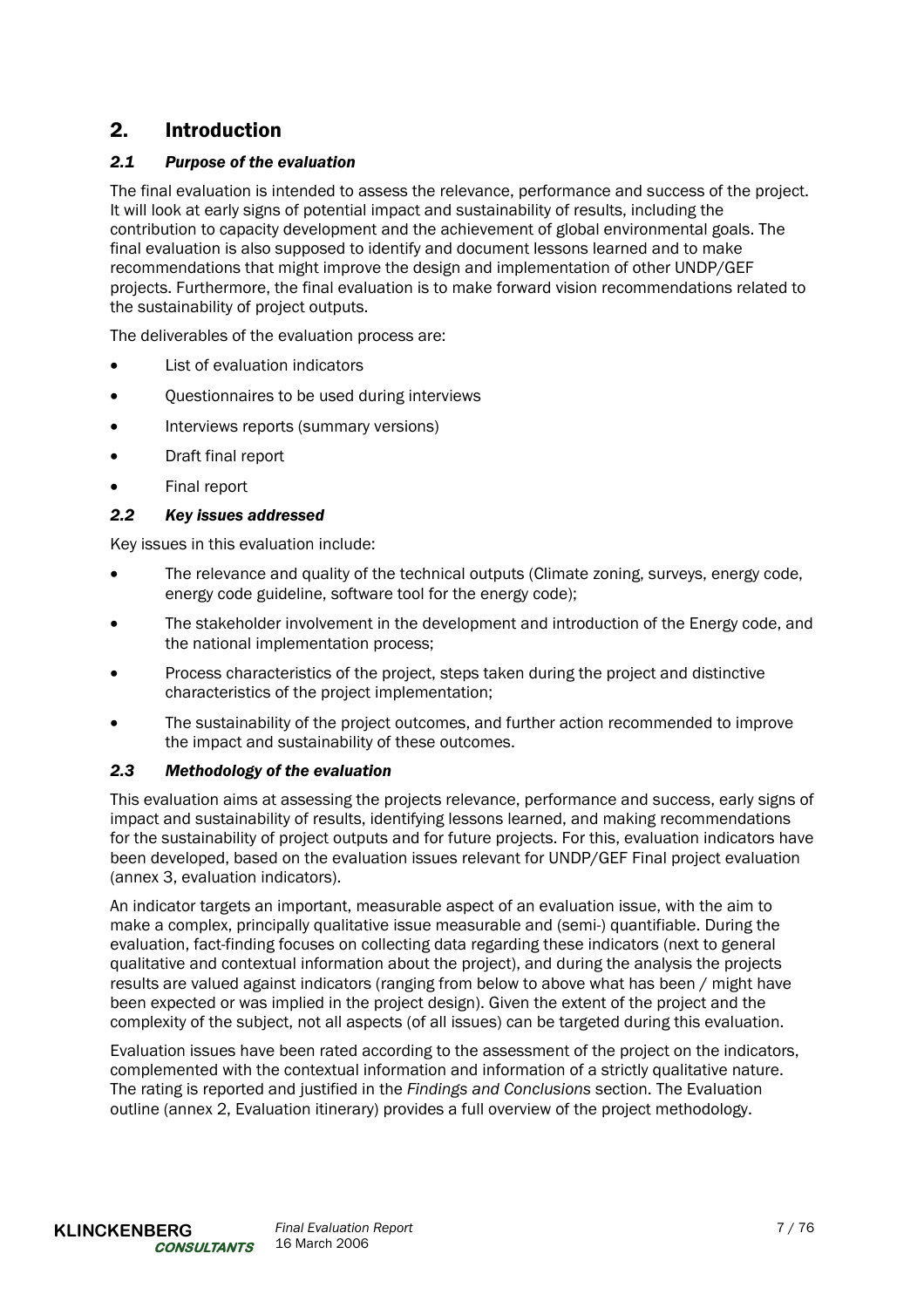# *2.4 Structure of the evaluation*

The evaluation included the following steps:

- The desk review of (all kinds of) project documentation, including the project document, progress reports, and outputs. This review has served to (a) generate an overview of the project, its context, proceedings, outputs and outcome; (b) develop a list of evaluation indicators for the assessment of the project; and (c) to collect data regarding the evaluation issues and indicators. Further documentation (interim technical reports, workshop reports, financial statements) have been reviewed to answer specific issues. The desk review has taken place in the initial stage of the evaluation. A list of reviewed documents is included in annex 4 (List of documents reviewed).
- Interviews with project officers and (representatives of) major stakeholders involved in the project. The interview schedule is included in annex 5 (List of persons interviewed). These interviews have served to (a) complete the overview of the project, in its context, and the relevance and (future) impact of the projects outcomes according to the involved organizations and stakeholders; (b) complete the fact finding regarding the evaluation issues and indicators; and (c) assist in the assessment of the project by asking the involved organizations about their impression of the projects results on specific issues (indicators), where relevant. A questionnaire, developed during the desk review phase, was used for these interviews (semi-structured interviews). Questions are included in the summary interview reports (annex 6).
- Additional desk review of (interim and final) project outputs and documents has taken place at a later stage to create a better overview of the issues that have led the project team to change their international consultant and of the technical issues that emerged during the review of the project.
- The analysis of the collected information, and assessment of the projects relevance, performance, success and potential impact. Collected data have been analyzed and structured according to the evaluation indicators. Where target values for evaluation indicators exist (in the project proposal), the observed results of the project have been compared to these target values. Where these target values did not exist, a status quo description has been given and an assessment of the projects results based on a review of the project documentation (and the implied assumptions in it), reference information from similar developments (of thermal standards or energy codes) in other environments, stakeholders opinions and the evaluators judgment. Ratings have been assigned based on this information. Together with the overview and contextual information, this formed the basis for this final evaluation report.

The evaluation took place from November 2005 to February 2006, including a mission to Jerusalem from 8th to 11th November 2005. The Energy Code project was completed in December 2004, and some institutional representatives had changed position since then. All current stakeholder representatives could provide a good overview of the later years of the project, but the information available about the start-up phase was limited. Since the most important impacts have been achieved in later years, this presented only limited difficulties for the evaluation process. The evaluation of the project design, however, was hindered by this situation.

A draft final evaluation report has, via the UNDP PAPP office, been circulated with the project team and the main stakeholders of the project. Comments and additions have been included in this final version of the report.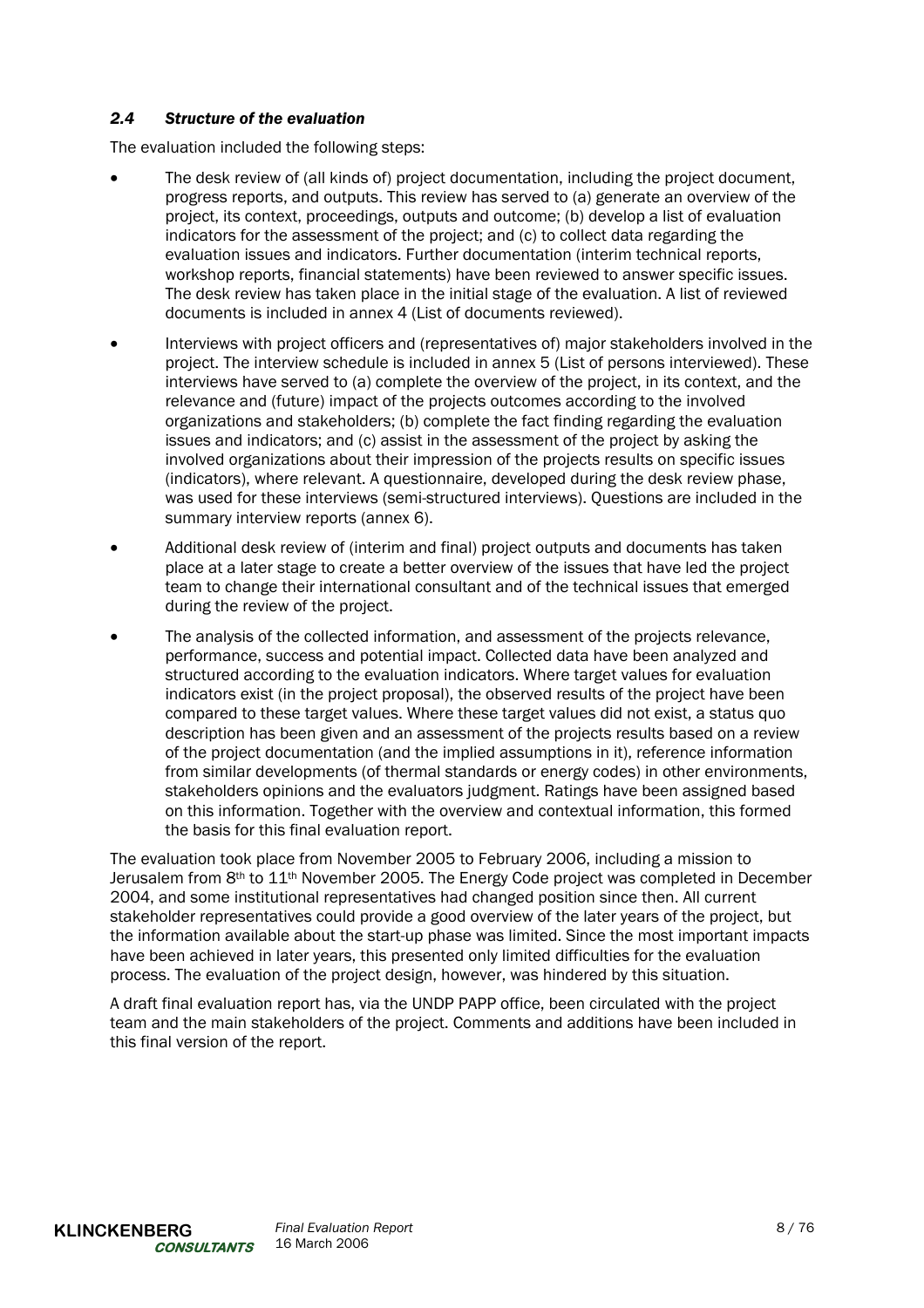# 3. The project and its development context

# *3.1 Project start and duration*

The project was developed in 1999, to address the issue of high energy demand for heating in buildings in the Palestinian territories, and the lack of implementation of energy demand reduction measures which are expected to bring significant benefits to residents and businesses, the country and the environment. The project is a part of a regional project (together with a similar project in Lebanon).

The project document was signed on 5 April 2001, and project implementation commenced in June 2001, with a planned duration of 2 years. The project end date of June 2003 (planned at project inception), was postponed to December 2004, as part of the second Tri-partite review of the project in October 2004. This implies that the project was significantly behind schedule at this review, and already close to its end date and the postponement served to formalize a delay that was already occurring.

During project implementation, which lasted 3.5 years, only two tri-partite reviews have been conducted. This is mainly due to the political situation in the Palestinian Territories during the implementation of the project, which made it very difficult to bring together the required people for a meeting. It should be noted, however, that actual implementation of the project to a very large extend took place between the two meetings, in October 2002 and October 2004, indicating that the actual impact of these reviews on project implementation must have been limited.

The Project Implementation Reports, prepared yearly throughout the project, have been circulated to all parties involved in the tri-partite reviews, and seem to have taken over their role as the main source of progress tracking instrument and forum for adjustment of implementation plans.

# *3.2 Problems that the project seeks to address*

Despite the relatively mild winters and summers that characterize the PT, heating remains essential in the winter season (November – March) and cooling is required in the hot summer (June - September). Electricity, butane (natural gas), kerosene, timber and coal are the common energy sources for heating in winter. Approximately 40% of the 872 KTOE of energy consumed in the PT is used for residential purposes. The application of innovative building codes to save energy consumption in buildings is therefore essential to reduce emissions of greenhouse gases and energy bills. The existing compulsory building codes in the PA areas are outdated and lack reference to energy-saving modalities.

Primary energy consumed in the PT is imported and purchased from outside sources making it an expensive commodity and an economic constraint, in addition to being an environmental burden. Thus, the reduction of energy consumption is a national priority. Baseline activities on thermal performance of buildings were ongoing in Palestine before the development of this project, but many barriers existed for this to become an effective national strategy:

# Institutional barriers

- B.1. Absence of energy codes for buildings. The currently applied building codes in the West Bank and Gaza Strip are outdated and do not address the issues of energy savings and efficiency.
- B.2. Absence of quality assurance of building materials. Quality control division at PSI is still in the preliminary stages, and lacks equipment and experience.
- B.3. Lack of a coordination body in the PA to establish and promote energy codes for buildings.

# Human and resource capacity barriers

B.4. Lack of formal and informal training in local educational institutions in energy efficiency in buildings and building designs.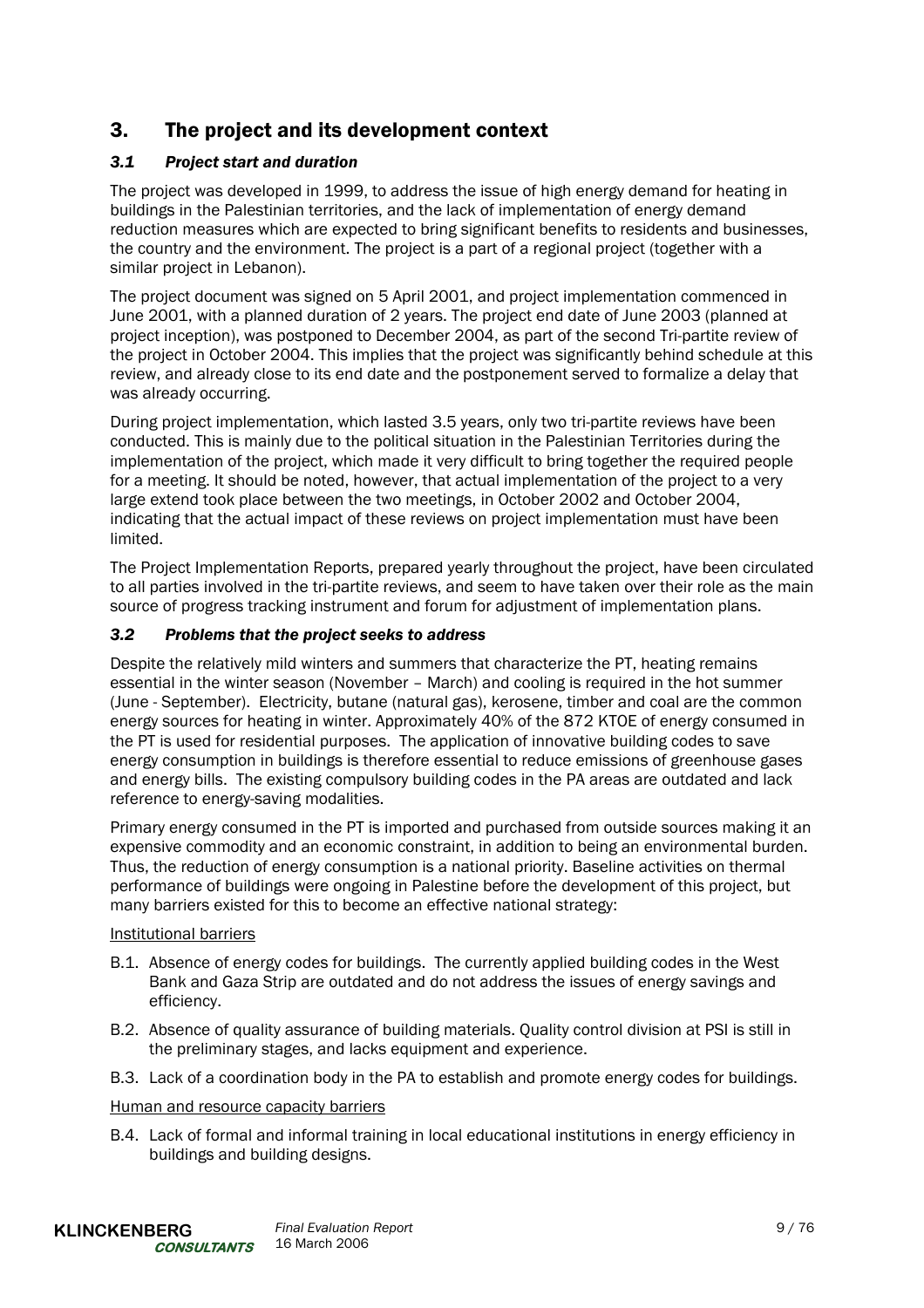B.5. Lack of expertise and knowledge of local civil engineers and contractors in designing and constructing energy efficient buildings.

# Information Barriers

- B.6. Limited access of professionals and consumers to appropriate technologies in the field of energy efficiency in buildings
- B.7. Unavailability of studies, guidelines, and software to local professionals and consumers for the designing and construction of energy efficient buildings.
- B.8. Lack of awareness of the short- and long-term economic and environmental benefits of energy-saving designs and construction.
- B.9. Unfamiliarity with methods and tools for measuring energy efficiency in buildings.

The project design included technical, institutional and capacity building components, as well as regional exchange of experiences, to overcome these barriers.

#### *3.3 Immediate and development objectives of the project*

The development objective of the project was the *Reduction of CO2-emissions into the environment*, by means of the *Establishment and Adoption of energy codes for buildings*.

Goals of the project were to achieve:

- Building local capacity in the field of energy-saving modalities in buildings;
- Wide public adoption of cost-effective energy-saving modalities in buildings;
- Transformation of construction industry;

These goals should have objectively verifiable outcomes in the country:

(development objectives)

- A set of energy codes and guidelines for buildings will be established in the PA and endorsed by the PA/MLG by the year 2001
- Annual energy saving of 0.025 MTOE for the Palestinian Territories.

(immediate objectives)

- Increased number of energy-efficient buildings
- Increased demand on energy-efficient building material and designs
- Improved energy performance in residential buildings
- Increased public awareness of energy-saving modalities
- Increased knowledge and expertise in energy-efficient modalities by civil engineers and contractors

#### *3.4 Main stakeholders*

The stakeholders of the project are primarily the nationally involved parties in construction sector regulations and in building design.

The ultimate PA institution responsible for the approval of building codes, planning schemes and licenses is the Palestinian Higher Planning Council / Higher Council of Construction. The Authority of this Council supersedes the authorities of the Ministry of Local Government, municipalities and village councils. The Higher Planning Council or 'HCC' consists of a total of 16 members of which 5 were part of the energy code for buildings project:

- The Palestinian Ministry of Local Government, Chair, Secretariat and Treasurer
- The Palestinian Engineer Association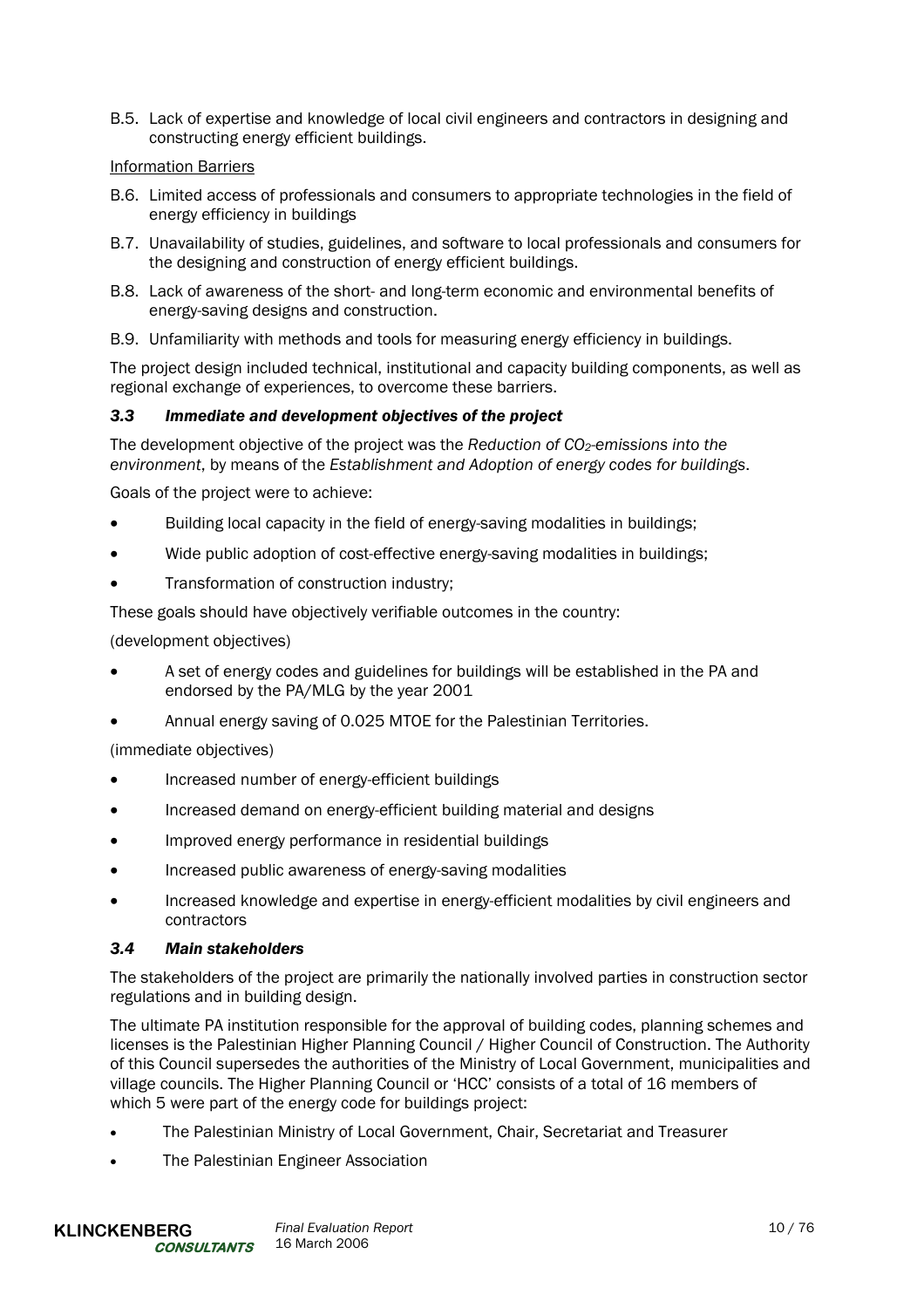- The Ministry of Environmental Affairs
- The Palestinian Ministry of Housing
- The Ministry of Economy and Trade through the Palestinian Standards Institute

Furthermore, the following parties have a key role to play in the advancement of building energy codes:

- Ministry of Local Government (MLG), responsible for providing all services to local authorities and councils, including licensing, zoning, infrastructure planning, local elections.
- Palestinian Engineers' Association, which is concerned with the improvement of the engineering profession and standards of Palestinian engineers, and is an active body in the design and implementation of building codes and accreditation of engineering offices, consultants and contractors.
- Palestinian Standard Institute (PSI), a non-profit independent organization controlled by a council of 19 members representing the PA institutions, industry and trade associations, and academic institutions.
- Palestinian Universities & Research Centers, and particularly the Departments of Architecture, Civil and electrical engineering of An-Najah National University in Nablus; Bir-Zeit University in Ramallah; and the Islamic University in Gaza.
- The Renewable Energy and Global Environment Research Center (REGERC) at An-Najah National University, a unique academic research center in the PA.
- Palestinian Energy Authority (PEA), the agency responsible for the overall coordination of the energy sector, as well as for policy formulation and system development. The PEA also coordinates efficiency and conservation responsibilities with other organizations working in the field, including the Palestine Energy Center (PEC), an existing independent agency focusing on research and public education.

# *3.5 Results expected*

Upon completion of the project, the Palestinian Authority will have increased public awareness of cost-effective energy-efficient building materials, methods and designs, as well as benefits of energy efficient measures in buildings. Overall, it should possess improved institutional, human and resource capacities in the field of energy efficiency and standards in buildings and transformation of the construction industry. The main outputs anticipated of this project are:

- 1. A model energy code for buildings specifying minimum energy efficient standards for new building construction.
- 2. Developed human and resource capacity in the Palestinian society to promote and develop energy codes for buildings.
- 3. Increased awareness of the long-term economic and global benefits of energy-efficient building material, methods and designs.
- 4. Dissemination mechanisms that ensure open and wide access to cost-effective energysaving building materials, methods and designs.
- 5. Action plan for the facilitation of future adoption of the "Energy Code for Buildings Act", ensuring the continued momentum of the project activities after the completion of the project.
- 6. Reduction in greenhouse gases emission and energy consumption.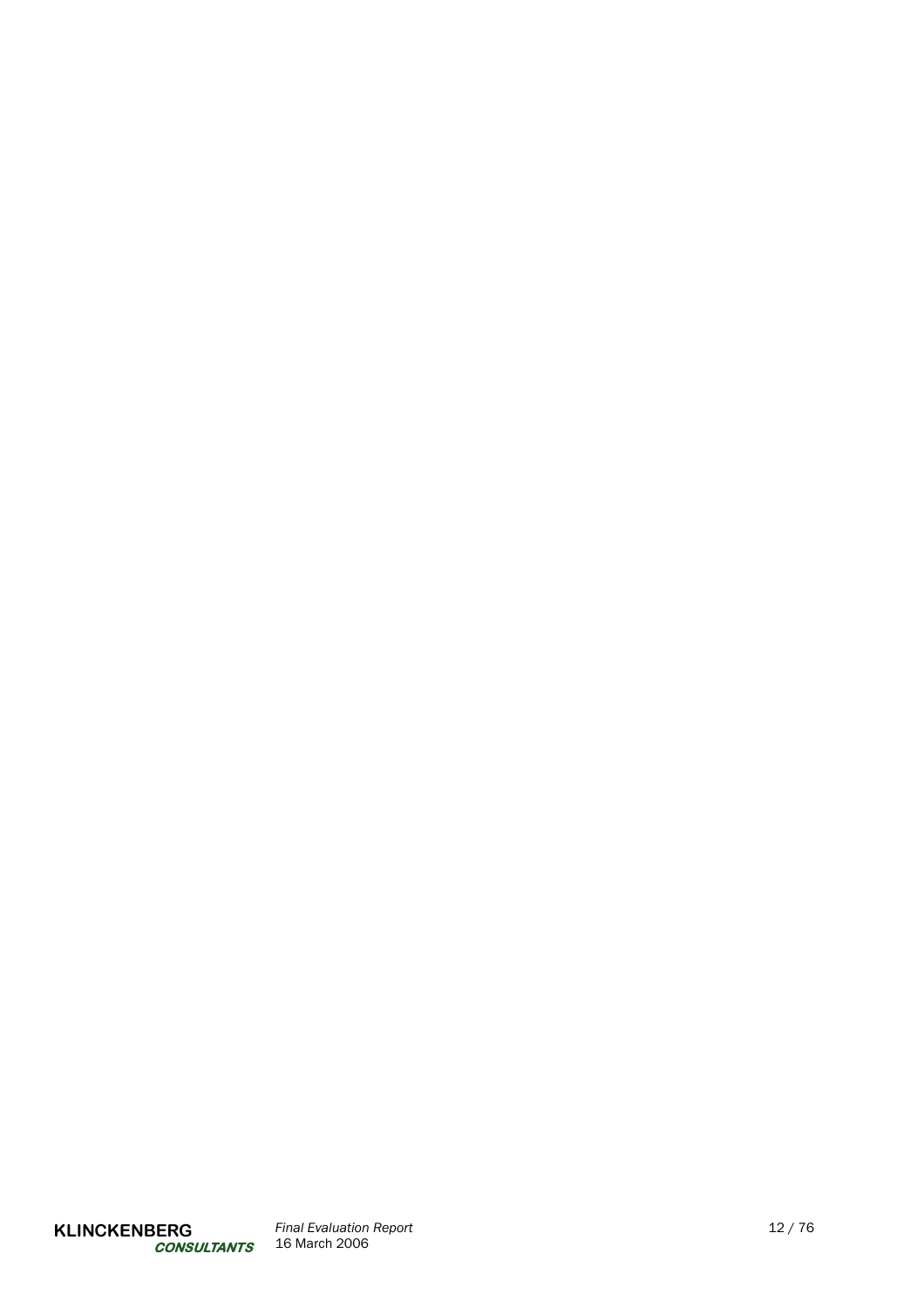# 4. Findings and Conclusions

# *4.1 Project Formulation*

The project was designed in 1999, following the Oslo peace process and before the start of the 2nd *intifada*. Implementation, however, had to start during the *intifada*, which has had a severe impact on the project. The capacities on the Palestinian Authority to govern its territory, expected to develop quickly after the Oslo process, are still limited, and mobility restrictions have made it difficult to organize cooperation between parties. This couldn't be expected during project design, but the resulting situation should be taken into account when considering the next steps. This issue will be revisited in the *recommendations* sections.

In general, the project formulation was appropriate for the national context and development issues as identified at the time. The project targeted an urgent national need, recognized by important governmental and civil society stakeholders. The project design was balanced, assigning most attention to the most demanding issues. Some critical issues were not sufficiently assessed during project design, specifically the institutional aspects of regulation building energy performance. This is likely to result in long-term difficulties for the (planned) implementation of the building energy code as a mandatory standard.

Given that the project was designed 6 to 7 years ago, and that there have been many personnel changes with all involved parties, it is difficult to assess the project design phase in detail. National ownership and stakeholder involvement during project design appear to have been (too) limited, although stakeholder involvement has much improved during project implementation.

The overall appreciation of the project formulation is acceptable. Rated elements are:

- Conceptualization / Design: satisfactory
- Stakeholder participation: marginally satisfactory
- *4.1.1 Conceptualization/Design (R)*

# Rating: satisfactory

After the signing of the Palestinian - Israeli Interim Agreement, the PA-controlled areas witnessed a construction boom of buildings and housing units. This wave of construction followed years of strict limitations by Israel on Palestinian construction in the PT. The number of new buildings was expected to increase in the following years. The projected increase of building growth rates was likely to be exceeded, considering the natural population growth rate in the PT, a possible influx of refugees from neighboring countries and new investments in the construction sector if the political situation had been solved and clarified.

The project design targets heat gains and losses via the building envelope, one of the major components in building energy performance. Targeting building envelope thermal performance, via a Thermal standard, is a logical and necessary step, and can bring significant benefits to a country. It has also been a common first step in the development of national building energy policies, in many countries. Prior to this project, awareness of building energy performance was minimal with the public and politicians, and low even among professionals.

The need to target building energy consumption was recognized, and supported, in the Palestinian Authority. All stakeholders identified the need to reduce (building related) energy cost, and minimize national energy consumption and  $CO<sub>2</sub>$ -emissions. Energy imports are a major cost to the national budget, and reducing (or dampening an increase of) these imports, has many benefits. Energy cost has been a daily concern for many Palestinians for years, but the relationship of a higher first cost (due to investments in energy conservation) versus lower running cost was not recognized, nor acted on. This project was to provide the tools to regulate the thermal performance of the building envelope, and to facilitate professionals in doing this properly.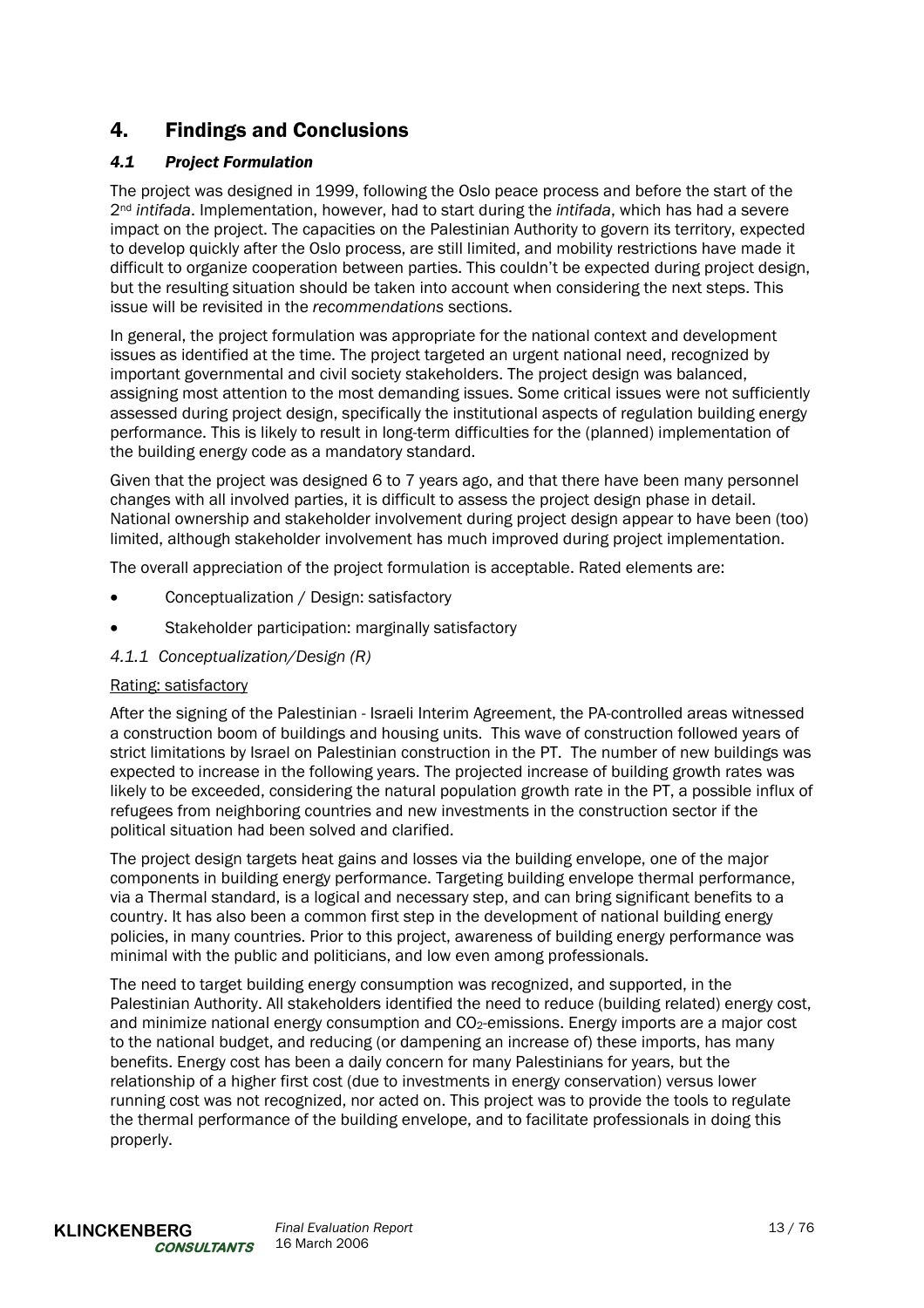The project concept originated from the updating of Palestinian building codes by the Ministry of Local Government, and the energy policy, adopted by the Palestinian Energy Authority. The design justly emphasized that the implementation of a regulations for the thermal performance of buildings is a more demanding step than the development of a standard, and, consequently, more attention was given to the implementation than to the development steps. The project design stressed the roles of stakeholders, and the need to include stakeholder representatives in all stages of the project. This has greatly benefited the project.

The project design included regional coordination with other countries in the region, involved in similar projects. The coordination structure was appropriate for this project. Specific action was planned to analyze experiences in countries with longer histories in regulating energy performance of buildings, which could have been a useful element of the project. There is no indication, however, that this analysis has been performed.

A logical framework and performance indicators were developed during project design. The project consisted of four well-balanced components, and indicators to track the impact of the project on the building sector in Palestine. The detailing of outputs in the project document later proved to be insufficient, in specificity and requirements, and the project management had to base their decisions mainly on their own judgment of the most appropriate course of action.

In the project design, it is assumed that the PA was ready to implement building energy codes, provided that sufficient training and technical resources were made available to government staff. This appears to be an underestimation of the institution building aspects of regulating a previously unregulated aspect. This underestimate is common to more countries and projects, but is especially relevant for this project, which was implemented in a territory where government institutions were underdeveloped. More attention for the institutional aspects of regulating building energy performance would have been justified.

It should be noted that the political situation in the Palestinian Territories changed significantly between the time of project design (1998 - 1999) and implementation (2001 onwards). The start of the second *intifada*, in 2000, significantly changed the societal and political context for this project, and the imposed restrictions on public life following the *intifada* has had a severe impact on the ability of the Palestinian Authority to govern the territory, and thus on the ability to develop and implement building energy codes. Some of these difficulties persist today, and continue to have a limiting effect on the ability of the PA to implement building energy codes.

Evaluation indicators for this item:

- 1. Project design targets root causes of building energy consumption: yes
- 2. Project design (summarized in LogFrame) is appropriate and suitable for the national context: yes, at the time of project design, noting that institutional aspects were underrepresented in the design
- 3. Project design includes sufficient indicators to track progress and measure outputs: appropriate indicators were included, but the level of detail was limited

#### *4.1.2 Country-ownership/Drivenness*

The project has good links with other national policies (to revise building codes) and energy sector plans. It was instrumental for the Palestinian Authority for developing a national identity, and governance over their territory. Since all energy is imported, saving energy is of direct importance to the Palestinian economy. The implementation of the code will create economic opportunities (new business, jobs), and thermal insulation will lead to a better comfort in houses.

The need to conserve energy is widely recognized, and was a strong driver for the project. Heating is the main source of household energy consumption, used five months per year, or around 100 days per year continuously. It is widely recognized that energy costs are significant, and that energy conservation is needed.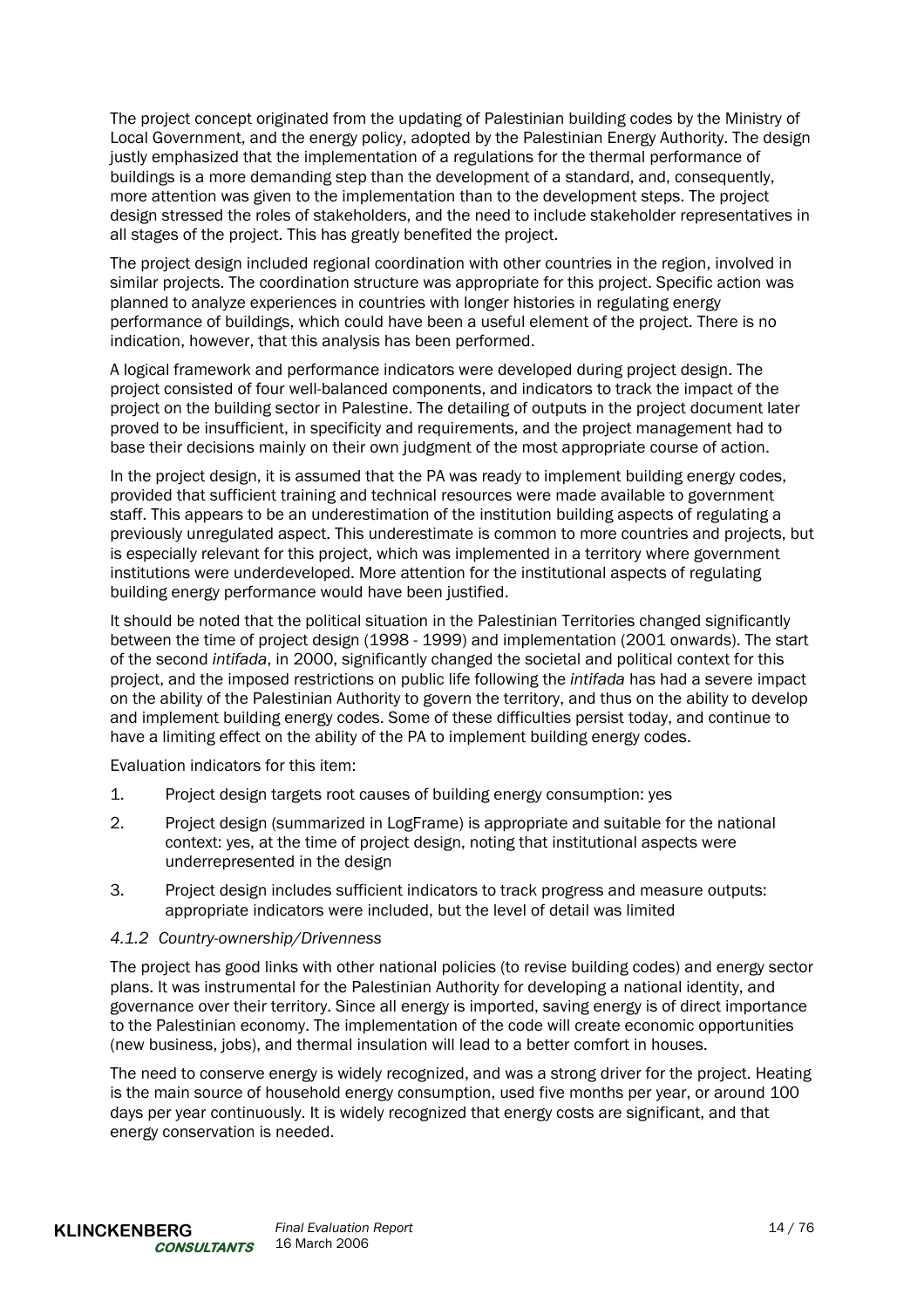The project to develop and implement building energy codes, however, appears to have started as an outside initiative, with little institutional commitment in the Palestinian society. This has improved somewhat during implementation, but more and longer efforts would have been needed to secure a full institutional backing of the Energy Code implementation.

Many stakeholders indicate that their involvement in the project is fairly recent, and have criticized aspects of the approach of the project. This indicates a limited involvement during project design. Various parties further indicated that, although the government in general was very supportive of the project, actual involvement was limited due to the many other issues that had a higher priority (like political and security concerns). Together, this indicated that national ownership of the project was weak at the project's start, although this has improved significantly during the implementation of the project.

Evaluation indicators for this item:

- 4. Project concept originates from within and is supported by national institutions: no, the project concept appears to have originated without much national involvement, and the institutional support appears to be limited.
- 5. Project concept targets pressing national environmental and development needs: yes, reducing energy demand is an important environmental and development goal.

# *4.1.3 Stakeholder participation (R)*

#### Rating: marginally satisfactory

Stakeholder participation in the design phase of the project is difficult to assess, given the fairly long time between project design and this evaluation, the drastic changes that the Palestinian society went through since, and the fact that all key personnel of all involved parties has changed since the project design phase1. Roles and capacities of major stakeholders are reported in the project document, although the level of detail of that information is limited. Comments by current stakeholders representatives (reported in section 4.1.2) indicate that stakeholder involvement in the project design phase has been limited.

Stakeholder involvement in the project has been much better, and this was successful. Government and civil society stakeholders have been involved in project management (via a National Code Committee, as well as via bilateral contacts), have significantly contributed to the development of the project outputs and have provided the project with many resources (personnel, expertise as well as 'network').

Stakeholders have been frequently consulted during the project, to build and maintain contacts with the relevant target groups. They engaged in the design and fine-tuning of project activities, and have participated in the preparation of project outputs. The project management has maintained an open dialogue with stakeholders in the later stages of the project, and this has significantly contributed to the success of the project.

Evaluation indicators for this item:

- 6. Stakeholders have been actively and passively informed about the project and its results: yes
- 7. Key stakeholders have been consulted about core project decisions and have provided significant input into the project: probably limited in early stages, but quite good in later stages

l

<sup>1</sup> It is noteworthy that none of the parties involved in the final stages of the project, including stakeholders, reported to having been involved in project design.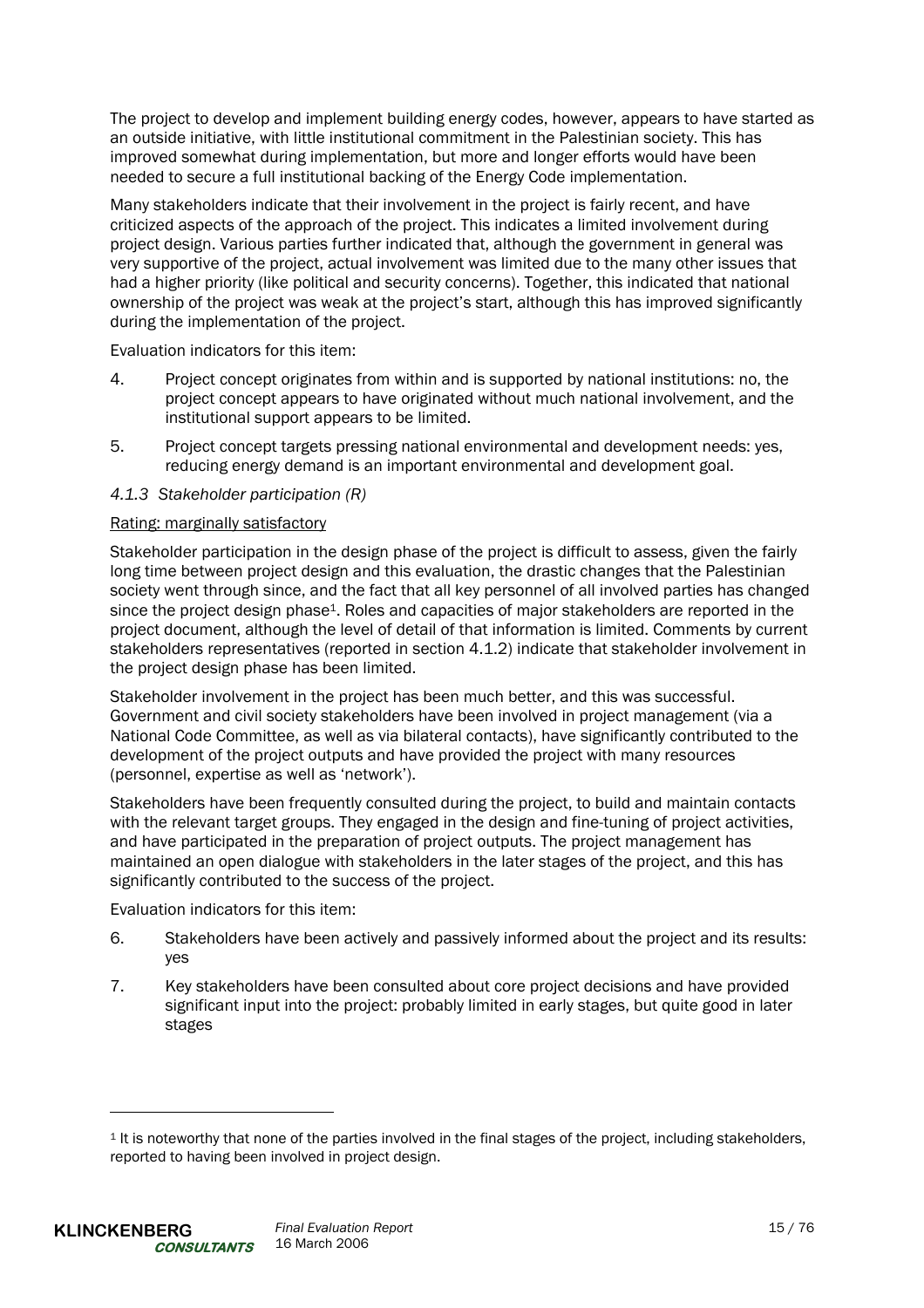# *4.1.4 Replication approach*

During project implementation, experiences and lessons learned have been exchanged with similar ongoing projects in the region (Lebanon, Tunisia, Egypt), and with an already completed thermal insulation code (Jordan). This has been beneficial to this project, and probably to the other projects as well.

No formal exchange of experiences is foreseen after this project, although that would certainly be recommended. This project includes some important lessons and can share good and bad experiences, which are likely to be of interest to other countries, many of which are developing building energy efficiency regulation, or would benefit from such activity.

Some of the experiences of this project are indicated in the Lessons Learned section of this report.

Evaluation indicators for this item:

8. Project has communicated lessons learned and sought cooperation with new or ongoing projects of similar concept: yes, during project implementation (not before or after)

#### *4.1.5 UNDP comparative advantage*

UNDP-PAPP is an important partner to the Palestinian Authority, supporting its development of governance in many aspects. This puts UNDP in a unique position to assist the PA in the development and implementation of building energy codes, which is a complicated procedure, requiring much institutional capacity building and the development of links between government and public and civil sector parties.

Non-government stakeholders have expressed their appreciation for the opportunities created for their involvement in this project, including possibilities to co-decide about the implementation of the project. Government representatives have recognized this aspect as well, and also appreciate the role UNDP has had in setting-up the project.

Links with other energy projects in the Palestinian Territories have not been developed, since such projects were not present at the time. UNDP has linked this project to similar, ongoing projects in Egypt, Tunisia and Lebanon2, which allowed for exchange of best practices and experiences.

Evaluation indicators for this item:

9. Project is linked with other projects or programs in the sector via well-developed management arrangements: yes, cooperation with projects in other countries in the Arab region.

l

<sup>2</sup> Formally, the Lebanese and Palestinian projects are part of one UNDP/GEF-project, although these are implemented separately. This evaluation focuses on the Palestinian project only.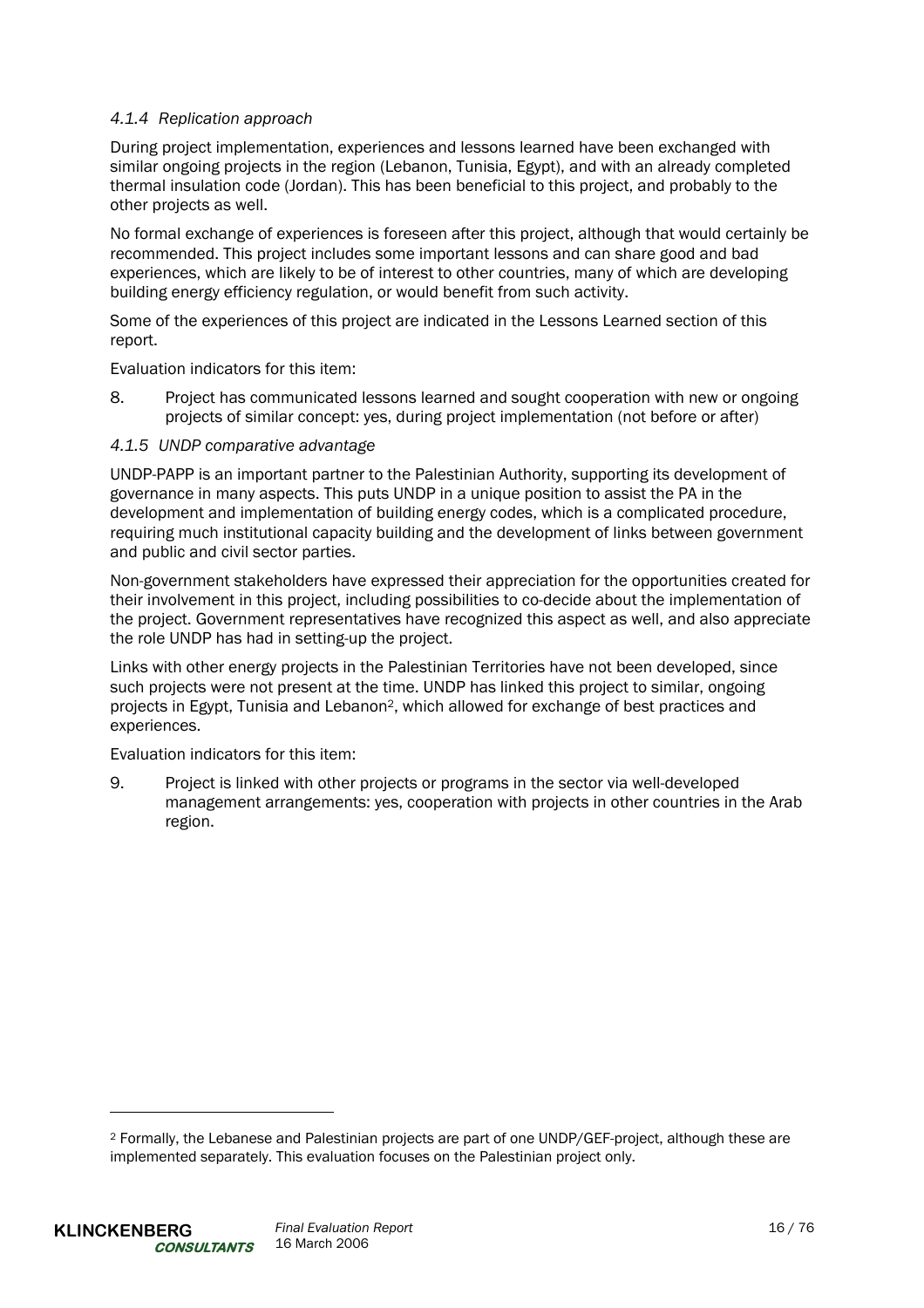# *4.2 Project Implementation*

Overall, project implementation was good. Project implementation has been challenging, due to a national political context that severely hindered project implementation. The political situation resulted in difficult working conditions for the project team and the implementing agency (the PA Ministry of Local Governments), travel restrictions for project staff, stakeholders and consultants, and at times a loss of political attention for the project.

Project management adapted the project adequately in response to these challenges, and has kept the project continuously on track towards its objectives. These objectives were achieved, after some delays, and with some changed project activities. The project has kept good track of changes in the project environment, outputs and other relevant issues, and activities, budgets and timing have been adapted accordingly.

Overall project outputs exceed the originally expected ones in quantity. Stakeholder involvement in the project was good, although the institutional involvement of governments and professional bodies was (too) limited. The project manager has spent a lot of time and effort on managing the stakeholder relations, and with success. Especially the role of the National Code Committee, including many committed professionals, should be noted. This group has provided extensive support to the project, volunteering time and resources to the project.

Stakeholders expressed their appreciation of the role they could have in the implementation of the project, and thus in the development of a regulation. Such development was new to the Palestinian society, and it is considered to be a successful approach by both the government and the non-governmental stakeholders. Stakeholders have repeatedly expressed their appreciation of the project team that was created, and have recognized the role of the UNDP country office in providing guidance to the project manager.

The overall appreciation of the project implementation is good. Rated elements are:

- Implementation Approach: highly satisfactory
- Monitoring and Evaluation: satisfactory
- Stakeholder participation: satisfactory

# *4.2.1 Implementation Approach (R)*

#### Rating: highly satisfactory

Project implementation has been challenging, due to a national political context that severely hindered project implementation. The political situation resulted in difficult working conditions for the project team and the implementing agency (the PA Ministry of Local Governments), travel restrictions for project staff, stakeholders and consultants, and at times a loss of political attention for the project.

The project team has managed these difficulties as far as possible. The project was implemented according to plan, although at a slower pace, and solutions were found to counteract the impact of the travel restrictions on the availability of stakeholders and consultants. Regarding stakeholder involvement, this implied that much more effort was needed to organize stakeholder meetings and outreach events, that different teams were needed for the delivery of workshops in the various parts of the territory, and that some training took place outside of the Palestinian Territories (in Jordan or Egypt). This has taken a lot of effort, from the project team as well as from stakeholders, but the quality of these aspects has remained intact.

Due to travel restrictions and the security situation, it was impossible to involve an international consultancy in the technical development of the building energy code, as was planned. Instead, the project team, in consultation with UNDP, decided to hire the Jordanian Royal Scientific Society to provide technical assistance for the development of the code. The selected approach for the development of the code, not defined in the project document, was to duplicate, with adaptations, the Jordanian building energy code. A further analysis of regional and international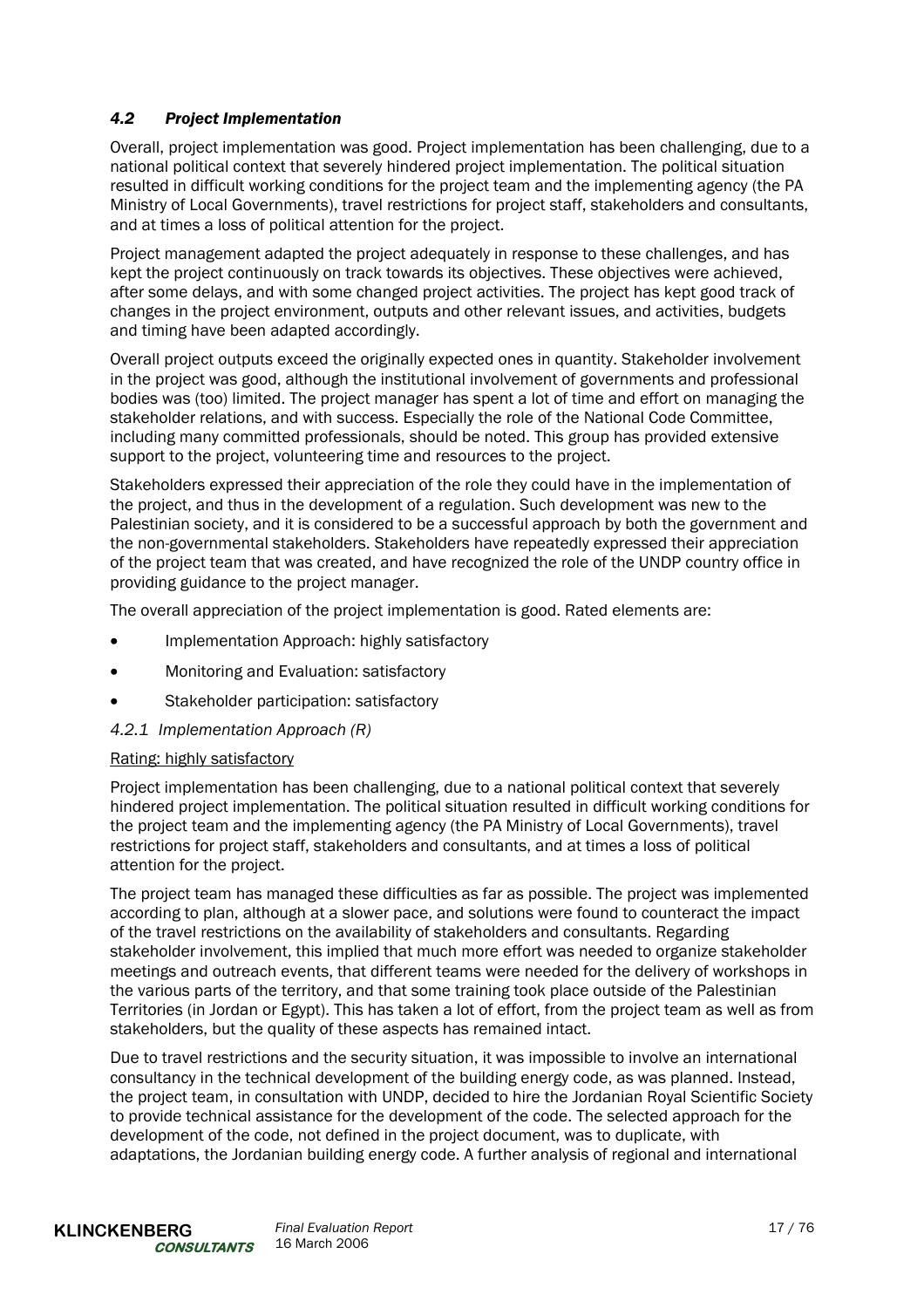building energy codes or thermal standards, as was listed in the project document, seems not have been conducted. Later information<sup>3</sup> learned that the Jordanian building energy code is approx. 15 years old and – according to this information – should be updated. This output will be further evaluated in section 4.3.1.

The project was part of a regional project involving both the Republic of Lebanon and the Palestinian Authority with an initial duration of two years. The main objective was to contribute to a measurable reduction in energy consumption in the building sector and to produce global benefits by reducing emissions of CO2 and other greenhouse gases into the atmosphere. The project also contributed to the integration of global environmental concern within national development activities.

Regional cooperation has been mutually beneficial to this project, and similar projects in other countries. There have been frequent exchanges with Energy Code / Thermal standard development projects in Egypt, Lebanon and Tunisia, and project management units have assisted each other.

A logical framework was developed during project design, and progress was reported according to this, in yearly Project Implementation Reports (PIRs). Since the project has maintained its original objectives and activities, no updating of the logical framework was needed. When difficulties were encountered, the project team indicated (in the yearly PIRs) the status quo for each objective and activity, and the actions needed to reach the objective. In that way, the logical framework was used in a very effective way in the implementation of the project.

The activities of the project were implemented by the Ministry of Local Government under the framework of a Memorandum of Understanding signed on the 6th of June 2001 with the UNDP/PAPP. The project commenced in April 2001 for an estimated duration of twenty four months, but was subsequently extended until December 2004. A formal Steering Committee was established for the project, including government and UNDP representatives, as well as a National Code Committee, which included many representatives from academia, civil society and the private sector. In practice, the National Code Committee seems to have been the main counterpart for the project manager in discussions about the direction of the project and the content of outputs. Via this forum, stakeholders have been closely involved in the project, although they were not represented in the Steering Committee. This arrangement seems to have worked well, although it would have been advisable to include the main stakeholders directly in the Steering Committee and not have a separate committee in parallel to this.

A project website was developed, to communicate the set-up and progress of the project to the wider community of public and private sector professionals. This website is hosted at the website of the Ministry of Local Government, during and after the conclusion of the project. The website provides an overview of the project, and includes the first outputs of the project. Unfortunately, the final outputs, including the Energy Efficient Building Code and the Guidelines for energy efficient building design, are not available online. The project has further developed a software tool (not foreseen in the original project design), to support the application of the energy code by professionals. All outputs, including this software tool, have been made available to professionals via a CD-ROM.

Evaluation indicators for this item:

l

- 10. Logical Framework is used as a management tool during implementation: yes, quite well
- 11. Implementation management is adaptive to changes in the project environment: yes, the project management responded admirably to the many difficulties

<sup>3</sup> Presentation by Mr. Walid Shahin, National Energy Research Centre, Jordan, at the Regional Workshop on Energy Efficiency Building Codes and Appliance Standards & Labels in the Mediterranean Countries, organised by UNDP, Tunisia 23 – 25 November 2005.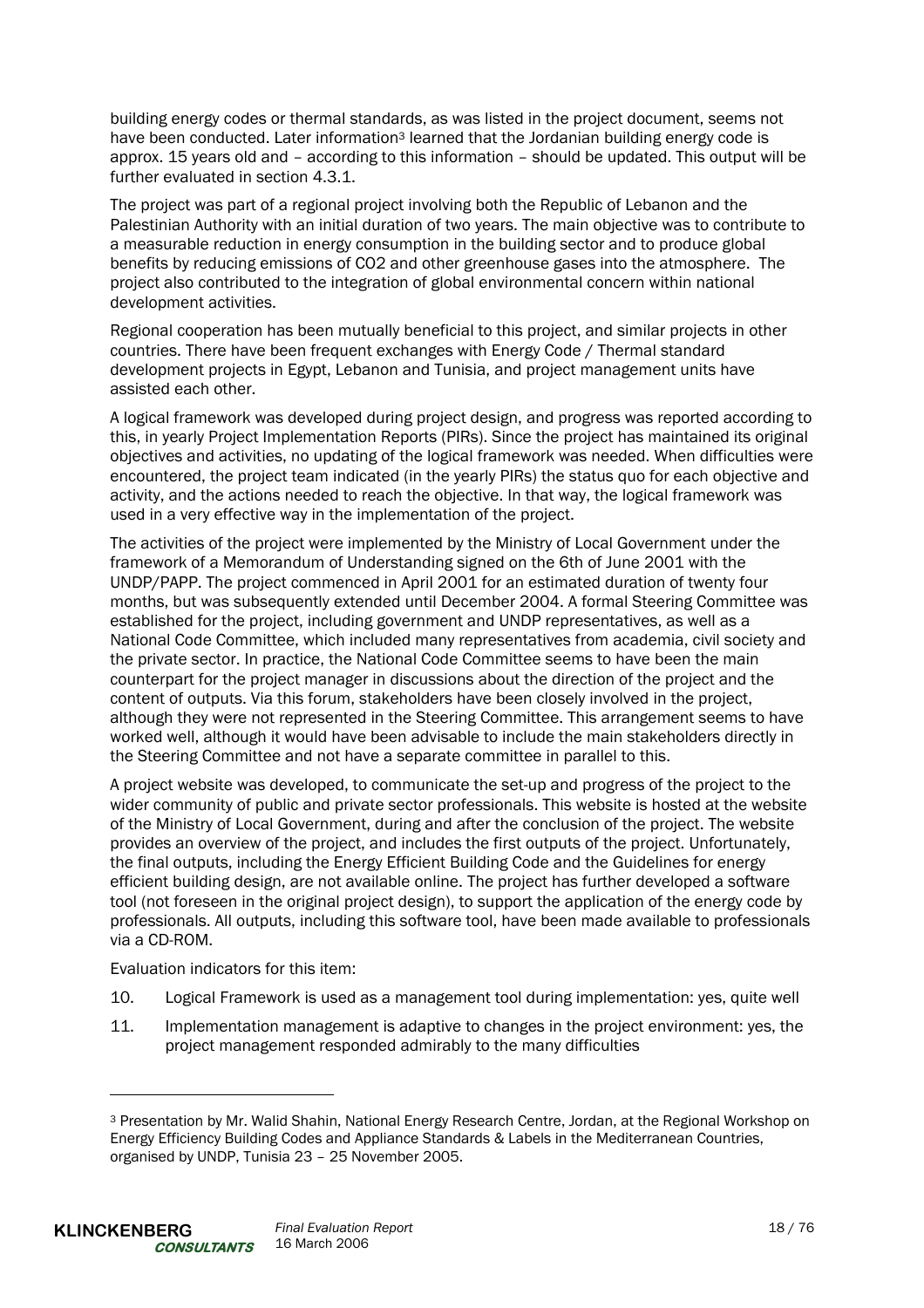- 12. ICT have been used to support project implementation and dissemination: yes, although more updating of the project website would be advisable
- 13. The project established suitable operational relations between involved institutions and key stakeholders: yes, good relationships were established with stakeholder representatives. Institutional relationships, however, were limited.
- 14. The project employed the required technical capacities and made appropriate use of these: yes, as far as possible. The societal and political context didn't allow for a larger involvement of international experts, although that was planned.

#### *4.2.2 Monitoring and evaluation (R)*

#### Rating: satisfactory

Project progress has been closely monitored, by the project management, and by the UNDP office. There has been a frequent interaction between project management, the executing agency (Ministry of Local Government) and the country office regarding implementation issues, changes in the project environment and the outputs, and required adaptations. The objectives of the project have been the focal point during these interactions, and adaptations to the project activities and budgets have been implemented whenever this was required to meet these objectives.

Several tools were applied to support the progress monitoring, including yearly Project Implementation Reports (PIRs), summary presentations to the tripartite meetings and presentations to and discussions with the Steering Committee and National Code Committee. The required adaptations to the project design, following this monitoring, have been taken swiftly and correctly.

Progress was tracked, via the PIRs, against the Logical Framework, indicating the level of performance achieved so far and – if appropriate – the actions to be taken to stay on route towards the projects objectives. Difficulties encountered, these were recorded in these yearly reports as well.

During project implementation, two tri-partite review meetings have taken place, in 2002 and 2004. Yearly meetings were planned, but couldn't be conducted due to the unstable political situation in the Palestinian Territories. The meetings served to present and discuss the results achieved so far, to agree on actions to be taken to help the project move forward and to agree on extensions of the project.

Both a mid-term and a final (external) evaluation were included in the project design. Given the relatively small scope and duration of the project, one external evaluation might have sufficed as well. Due to the security situation, no mid-term evaluation could be performed at the appropriate time, for this project or any other UNDP/GEF project in the Palestinian Territories. Instead, a review of the whole portfolio was made by the GEF Secretariat.

Evaluation indicators for this item:

15. The project has established progress monitoring and has undergone regular evaluations, which have led to required adaptations of the implementation: yes, with varying intervals but adequate for the project.

#### *4.2.3 Stakeholder participation (R)*

#### Rating: satisfactory

Various stakeholders were actively involved in the project, and have contributed to its results. The National Code Committee, which included the main government, private and civil sector stakeholders and academia, has been a very active party in the project. Securing the involvement of the right local stakeholders in the project has taken much effort. This paid off well, and toplevel professionals have volunteered much time and expertise to the project. Many have participated in training sessions and workshops, and have also assisted in the delivery of these.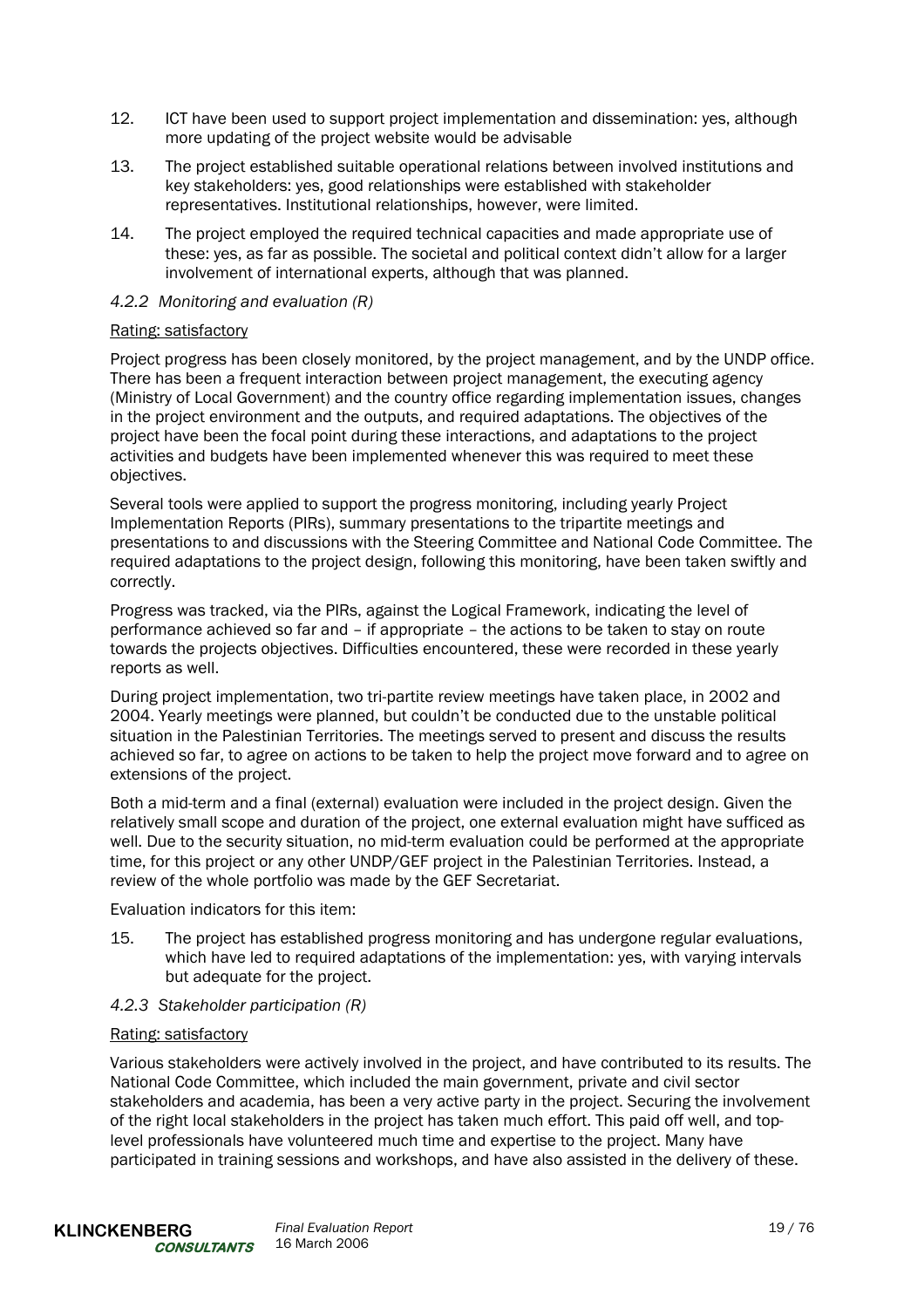The implementing agency, the key government stakeholder itself, has been a supporter of the project and has created favorable conditions for its development.

The systematic way of Code development and the involvement of stakeholders have contributed to the acceptance of the result by the Palestinian society. Being involved in the development process has made the stakeholders 'hungry' for more involvement with building energy efficiency developments.

Although stakeholders, all professionals themselves, have very actively participated in the project, the institutional involvement, of government departments, professional bodies and universities, has been very limited. Stakeholder representatives usually operated out of a personal commitment – which is commendable – but without much institutional backing. This lack of institutional arrangements, and institutional support, is most visible with the government departments involved. Although supportive of the project, little had been done for the institutional adoption of the projects results, the energy code. After a change in government, stakeholders felt that the government was no longer driving the project forward. This appears to have changed somewhat in recent months, as the government has proceeded with the formal adoption of the building code. However, the involvement of government institutions in the project needs further development, in the future.

The Engineering Association, the main professional body for building designers, appreciates the project. The engineers have benefited from a scientific perspective, but the practical implementation is difficult. Public understanding of the need to apply measures for energy conservation in buildings is still very low, according to the Association. This limits the possibilities for building engineers to adopt the requirements of the code in their designs.

The Palestinian Standards Institute (PSI) was involved in the project, and participated in various workshops. The development process of the Energy Code has initiated discussions about other needed standards and codes.

All stakeholders appreciated the training sessions that were organised by the project. For many, it was the first in-depth experience with energy efficient building design. The courses were fairly short (few days), but contained a lot of information. For many, it was difficult to fully absorb all the information during the courses, and additional training, especially on the practical application of energy code requirements, would have been appreciated. In Gaza-strip alone, more than 240 engineers have received trained about the Energy Code, and have received a copy of it. More have participated in the West Bank. The training included an explanation of the principles of the energy code, and a training in the use of the Visual DOE3.1 software tool for calculating building energy consumption. Engineers for local firms and from municipalities have participated in the training.

A strong element in the project was the inclusion of many different stakeholders in the project. The involvement of university researchers in the preparation of technical outputs, however, could have been better. For future work, universities could provide training on energy code issues, after having been brought up-to-date themselves.

Evaluation indicators for this item:

- 16. The project properly involved national and local stakeholders in implementation and decision making: involvement of individual professional was very good, institutional involvement was (too) limited
- 17. The project properly involved government and other relevant institutions in implementation and decision making: yes, government and institutional representatives were adequately involved in the implementation of the project
- 18. The project disseminated the required information to all relevant stakeholders: yes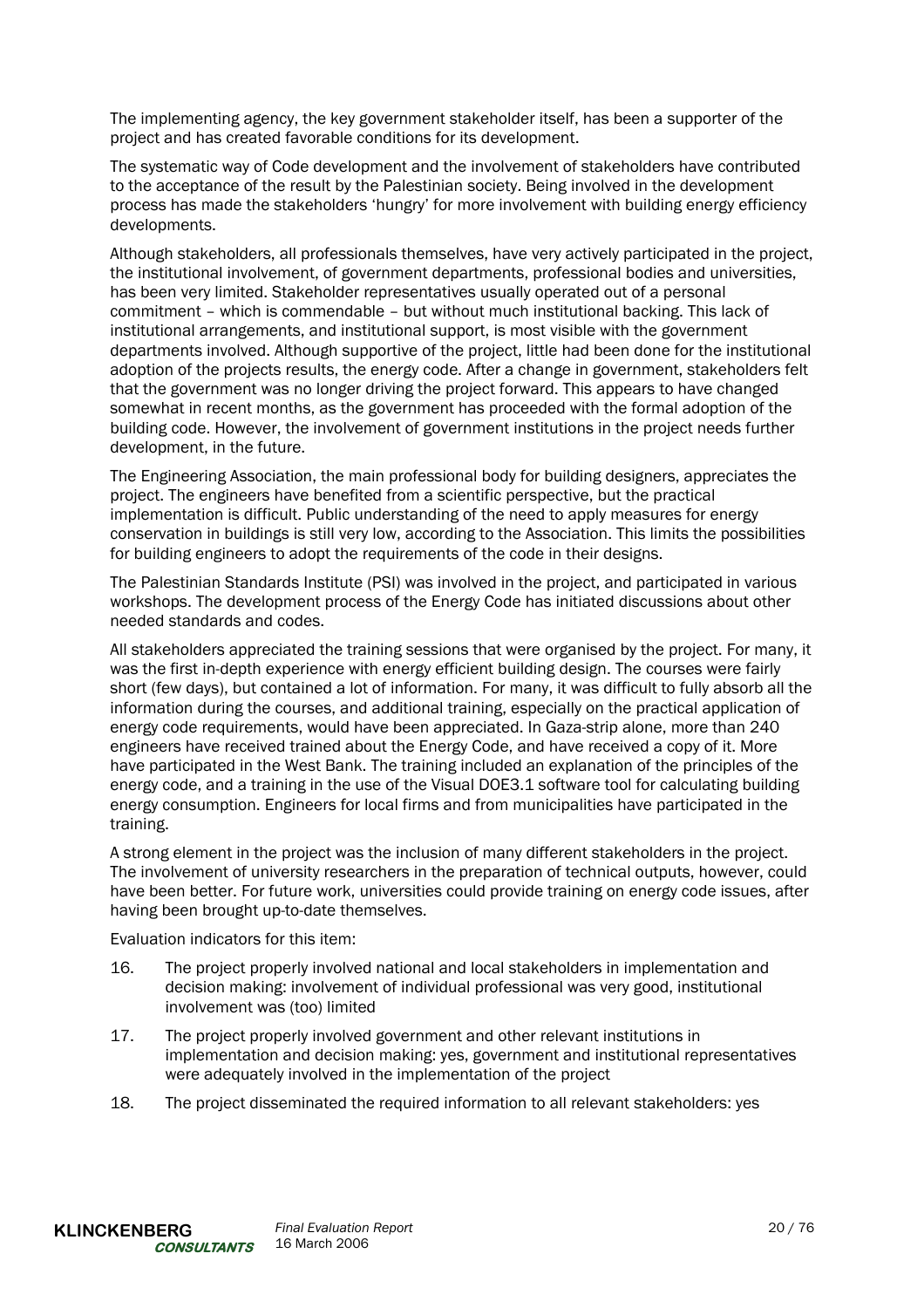# *4.2.4 Financial Planning*

# Rating: satisfactory

The actual project cost by objectives, outputs and activities is as follows:

| Item           | Component                          | <b>Total Planned</b><br>(USD) | <b>Actual Expenditure</b><br>(USD) |
|----------------|------------------------------------|-------------------------------|------------------------------------|
| $\mathbf 1$    | <b>Experts</b>                     | 55.800                        | 70.156                             |
| $\overline{2}$ | <b>Official Travel</b>             | 25,000                        | 42.528                             |
| 3              | <b>Evaluation and Monitoring</b>   | 15.000                        | 17.062                             |
| $\overline{4}$ | Personnel                          | 159.200                       | 123.456                            |
| 5              | Subcontracts:                      | 97.000                        | 107.901                            |
| 6              | Training                           | 53.000                        | 40.103                             |
| $\overline{7}$ | Equipment                          | 49.000                        | 42.065                             |
| 8              | Miscellaneous                      | 8.963                         | 11.457                             |
| 9              | UNDP/PAPP Administrative Cost (8%) | 37.037                        | 36.378                             |
|                | Project total*                     | 500.000                       | 491.107                            |

\*Please note that there is one more payment for the evaluation report for a total amount

In-kind contributions have been received from the Palestinian Authority. No monetary representation of these contributions could be established. However, given the amount of inputs and outputs provided, it is reasonable to assume that the total in-kind contribution amounts to at least the agreed sum of \$ 64,000 (Palestinian Authority).

In general, it can be observed that:

- The cost for experts was slightly higher than planned, offsetting a saving on personnel cost;
- The cost for official travel is significantly higher than planned. This reflects that, due to travel restrictions, much travel to neighboring countries was needed for regional meetings and training by international experts;
- The cost for subcontracting is slightly higher than planned, offsetting a saving on training cost;
- The miscellaneous cost is minimally higher than planned.

Reflecting on the budget, it is noted that:

- There has been a limited redistribution of budget, and mainly between cost components with similar objectives:
- Spending appears to have been cost-effective. Budgets are fair to low in relation to the delivered outputs, and consultants and main contractors have been selected via standard procurement procedures, with cost-competition. Overall, more outputs have been delivered than was originally agreed, within the original budget. A benchmark or a comparison with other, similar projects, however, could not be established, as this project is fairly new to the region and has been subject to several unique circumstances;
- All cash spending (coming from the GEF-contribution), and most of the in-kind contribution, is in line with the GEF incremental cost criteria. The Palestinian Authority inkind contribution could not be separately identified. The Ministry has engaged in the preparation of the building energy code and various sensitization activities, but is unclear how much of that work was spent specifically on thermal standard issues. Given the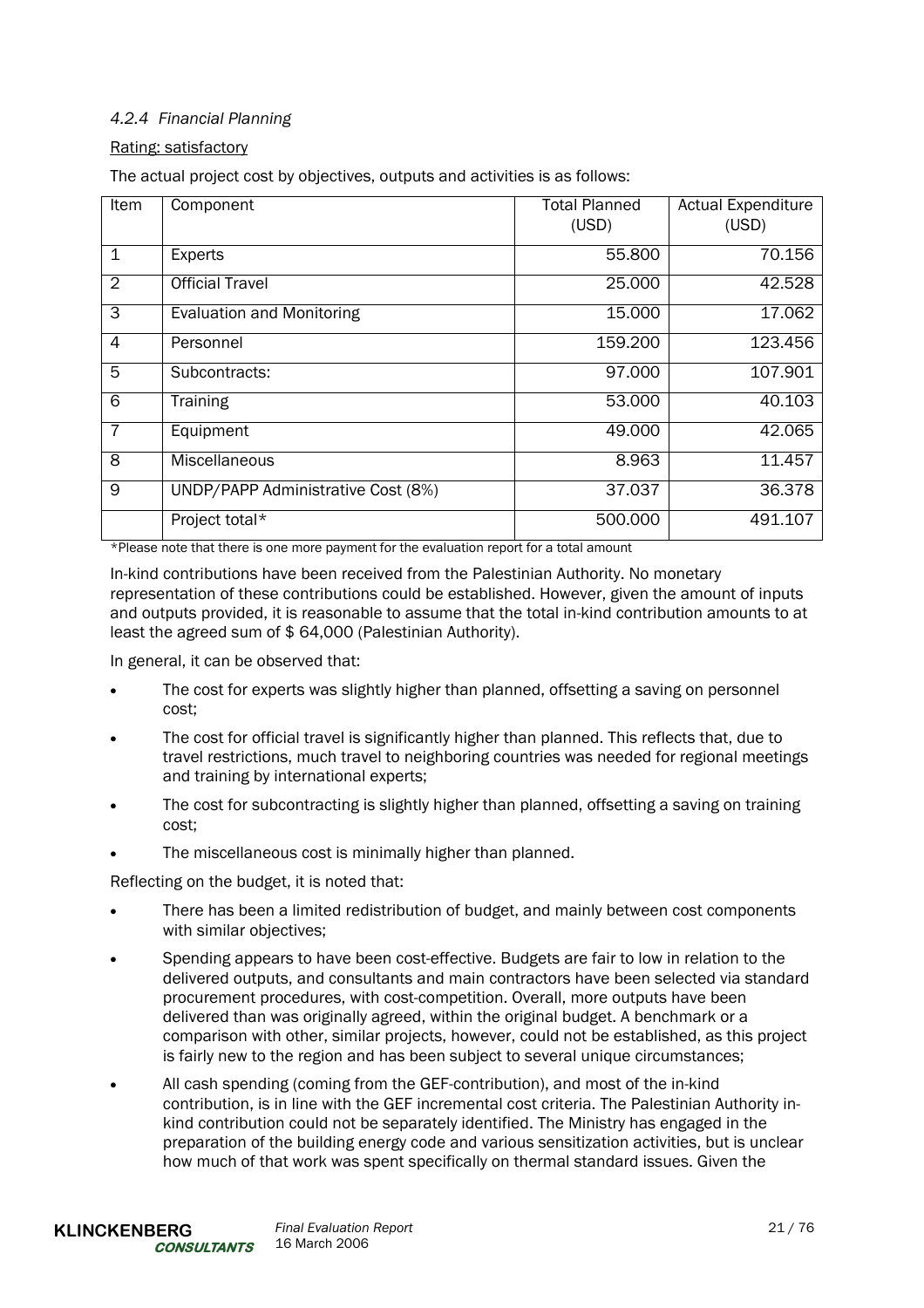amount of work put into this project by the Palestinian Authority, however, it is reasonable to assume that this has been equal to or in excess of the promised co-financing.

• Disbursement on the project was delayed, reflecting delays in the project implementation. At the time of writing this report, one budget item, for the evaluation report, is not yet disbursed. This, however, cannot be avoided.

The project was executed directly by UNDP, and the budget was subject to the UNDP internal budget control and auditing. Therefore, no external audit reports were needed.

Evaluation indicators for this item:

- 19. The actual spending on project activities was cost-effective and proportional to the projects objectives: cost-effective, and in general proportional
- 20. Financial management was timely and adequate: yes, and disbursement delays are iustified

#### *4.2.5 Sustainability*

The sustainability of the project outcomes was discussed with the implementing agency and stakeholders during the project, which resulted in a sustainability plan.

This issue is further discussed in section 4.3.2 Sustainability, dealing with the extent to which the benefits of the project continue after finalization of this project (and the external assistance provided with it).

#### *4.2.6 Execution and implementation modalities*

The UNDP country office has had an active role in the execution and implementation of this project. Stakeholders have repeatedly expressed their appreciation of the project team that was created, and have recognized the role of the UNDP country office in providing guidance to the project manager.

The project has gone through various difficulties, and many of these required an adjustment in activities, budgets and/or timing of the project. These adjustments have been reviewed and agreed on in a smooth process, initially between the project manager and the UNDP office, and later confirmed by the tri-partite meetings. The smooth interaction between the project team and UNDP has probably been instrumental to the relatively smooth continuation of the project, despite the various incidents.

As a result of the security situation in the Palestinian territories during the project, it was impossible to procure international technical backstopping for the development of the energy code. Failing this option, the project management, in good coordination with UNDP, decided to waive the requirement to tender for this work and ask the Jordanian Royal Scientific Society to provide this technical support. Given the situation, this is an acceptable solution.

Stakeholders recognize and appreciate the supportive role of the Ministry of Local Government (MLG) in the implementation of the project. MLG has provided facilities for the project team, and has facilitated he project with its network. It should be noted, however, that many feel that the wider involvement of the Palestinian Authority, for the adoption and promotion of the Energy Code, was limited. Many stakeholders expect that the institutional support for the energy code is limited, and that this may limit the impact that the project will have in the Palestinian society.

When discussing the support of MLG for the project, it should be noted that a regulatory policy like a mandatory building energy code can only be successful if a government is well-organized and has the institutional capacities to properly absorb such regulation. In this project, the initial assessment, for the project document, failed to identify this aspect and the project has given little attention to the strengthening of the government's capacities for the implementation of a mandatory building code. Further, the project was designed during a time when the PA's capacities were expected to evolve quickly, following the Oslo peace accords. The 2nd *intifada*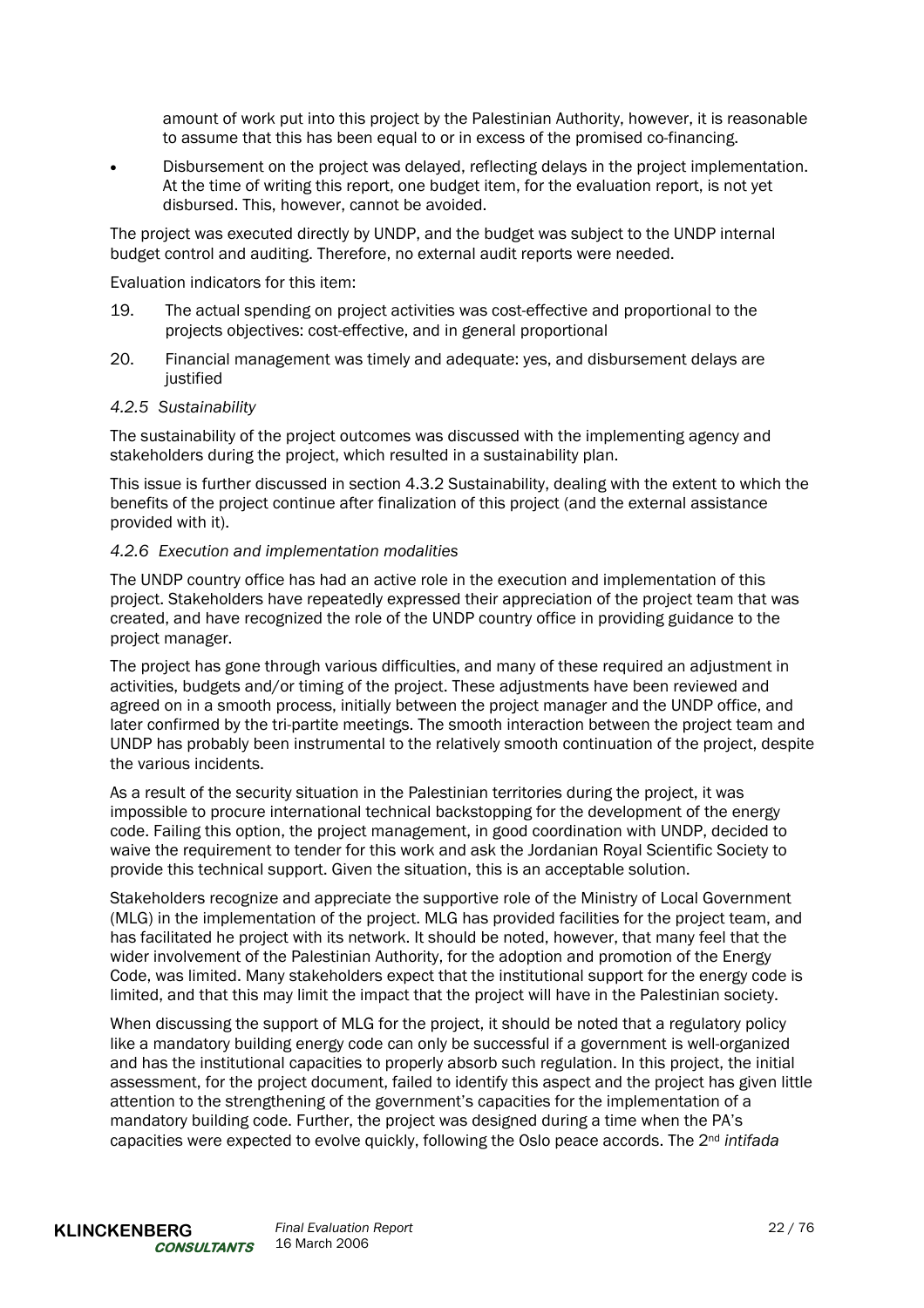interfered with this, limiting the capacities of the PA to govern its territories. Keeping this in mind, the level of institutional support for the building code by MLG is what could be expected.

Evaluation indicators for this item:

23. UNDP provided adequate oversight of the project and assignment of the required experts: yes.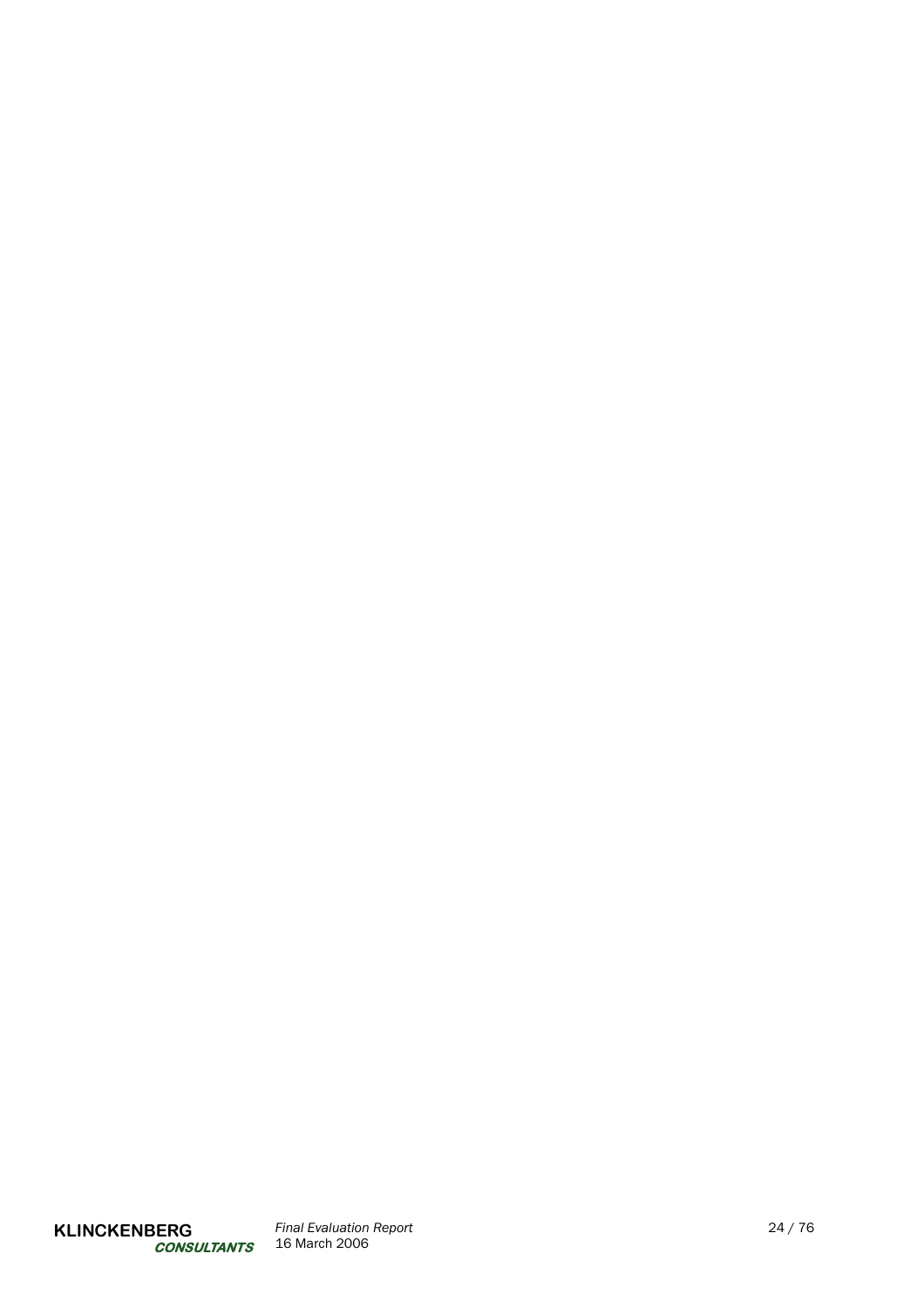# *4.3 Results*

Overall, the results of the project are good, given the starting point, the context and the size of the project. This evaluation takes into account that the project war developed under a different political and societal scenario, and was implemented during the 2nd *intifada*. That fact accounts for various differences between expected and realized outcomes, although for some objectives, the project document was overly optimistic about the impact that could be achieved with a relatively small project. Although the results are good, they are probably not sufficient for a full adoption of mandatory building energy codes for all buildings in Palestine.

An Energy Efficient Building Code has been prepared in the project, and has recently been adopted by the Palestinian Higher Planning Council (the primary regulatory body for building related matters) as a by-law. This includes the adoption as a mandatory standard for new public buildings, and as a voluntary standard for all other buildings. Mandatory adoption of the Code for non-public buildings will be discussed at a later date (not planned yet). No incentive mechanism has been created to support this voluntary adoption; a verification and enforcement mechanism has yet to be prepared for the mandatory or voluntary adoption of the Code.

The Energy Code was developed on the basis of a pre-existing Jordanian energy code, which was adapted to the Palestinian climatic conditions. This approach did not account for the fact that the Jordanian code was already fairly old and that a large share of the Palestinian buildings are located in Gaza strip, which has a warm, littoral climate, requiring a different consideration than for cooler, more inland areas. The resulting energy code includes (fairly modest) provisions for heat loss reductions through ceilings, roofs and walls of buildings.

It can reasonably be assumed that the Energy Code will lead to a reduced building energy demand, and lower national greenhouse gas emissions. However, no quantification was made in the project. A transformation in the construction sector can only be expected in coming years.

Extensive attention was given to the development of capacities for the adoption of the thermal standard, especially with private sector professionals and in close collaboration with professional bodies and universities. The project has delivered various outputs beyond what was planned (including a software tool and guidelines), and which contribute considerably to the building of professional capacities. This should be considered to be a valuable extension of the expected results of the project.

The training sessions organized by the project, covering several aspects of energy efficient building design, were very well received. All stakeholders felt that these were useful sessions, with lots of new information, and training in the use of energy efficient design tools. Some international experts were involved in these training sessions.

The project team has established contacts with a sister-project in Lebanon, and has exchanged materials and information. Members of the Lebanese team participated in the several Palestinian meetings, and the Palestinian project team participated in a Lebanese workshop. Further, there have been contacts with related projects in Egypt, Tunisia and Jordan.

There are various elements contributing to the sustainability of the project, but there are also some risks. The training of professionals and the inclusion of building energy efficiency in university training programs seem to have a lasting impact, and are likely to contribute to the further evolvement of building energy efficiency in Palestine in coming years. The developed energy code has been formally adopted, and as such will have a lasting impact as well. The new building code unit will also continue to contribute to the further impact of the project, after its conclusion. The scope of the institutional follow-up to the project, however, is very limited. A sustainability plan lists many useful activities, but of a limited scope and a low level of detail, and the organizational responsibilities and funding for the planned activities are not yet fully defined. Given this, the sustainability of this project, to create and implement energy codes for (all) buildings, would benefit from further attention

The overall appreciation of the project results is good (satisfactory). Rated elements are: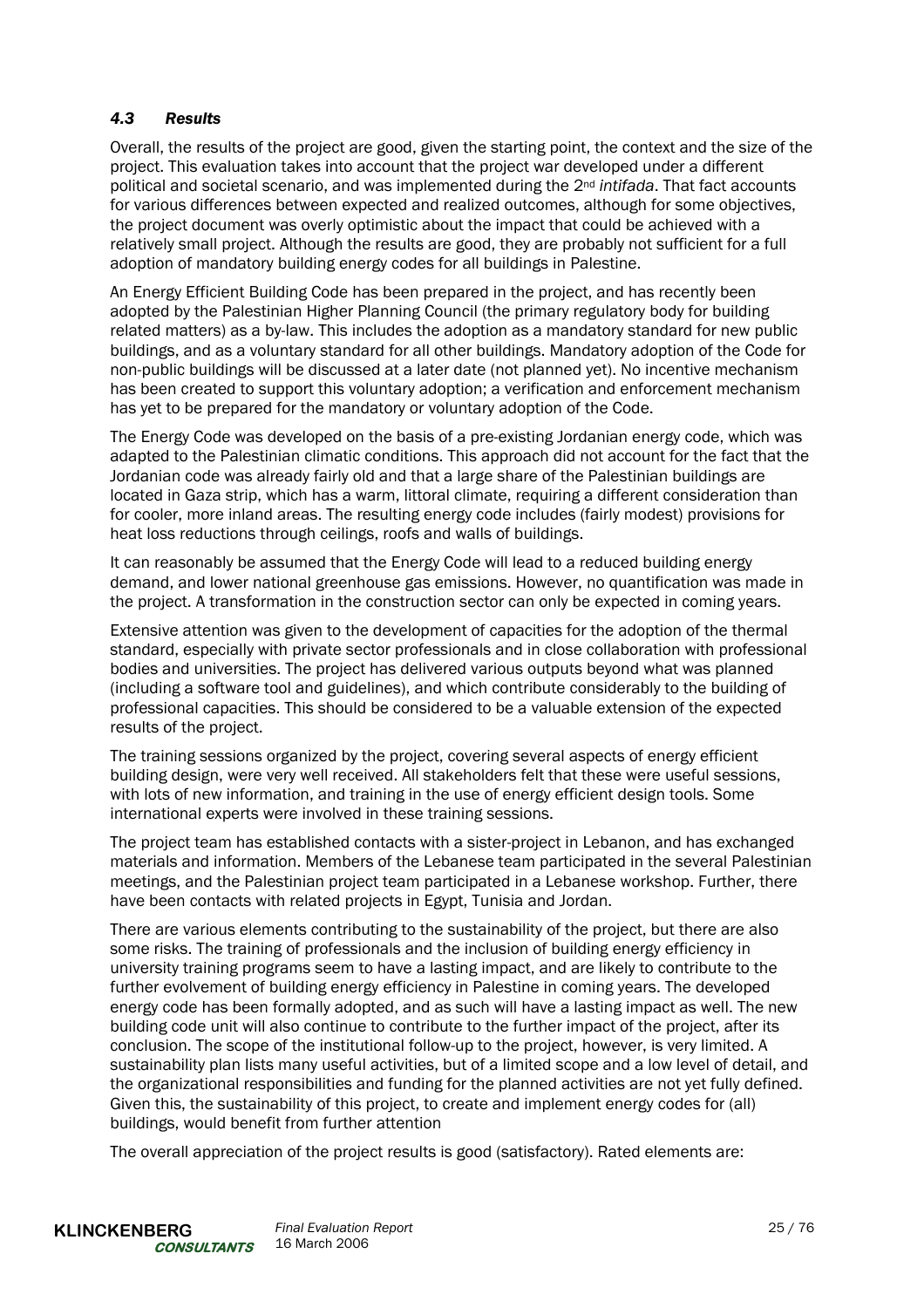- Reduce greenhouse gas emissions (Development objective 1): no rating
- Establish thermal energy standards for buildings and prepare grounds for future adoption of the standard as an energy code for buildings (Development objective 2): marginally satisfactory
- Initiation of a transformation in the construction industry in Palestine (Development objective 3): satisfactory
- Establishing a cost-effective energy code for buildings (Immediate objective 1): marginally satisfactory
- Building local human and resource capacity in energy-saving modalities in the PA (Immediate objective 2): highly satisfactory
- Wide public adoption of cost-effective energy-saving modalities in buildings by the Palestinian public (Immediate objective 3): satisfactory
- Increase regional cooperation (Immediate objective 4): satisfactory

#### *4.3.1 Attainment of Outcomes/ Achievement of objectives (R)*

The outcomes of the project are evaluated and rated separately for each of the (three) development objectives and (four) immediate objectives.

*Reduce greenhouse gas emissions (Development objective 1)* 

#### Rating: no rating

The ultimate environmental goal of the project is the reduction of greenhouse gas emission, via the reduction of energy demand in buildings. The actual impact of the project on national energy demand cannot be identified now, since it will take some years for the Thermal standard to gain full impact on the market, and some more years for sufficient data to become available. Instead, the expected impact of the Thermal standard after completion of the project, and including the impact of national implementation arrangements, should be compared to the project baseline.

No calculations have been made to assess the impact of the project's results on future building energy demand. Some initial calculations have been made to show the effects of the building energy code on some cases, but there is no indication of the share of the market that these buildings represent, and the calculations are seriously flawed. For a project aiming to reduce national energy demand, this is a serious, and unnecessary, omission.

24. Projected emission reductions based on realized project results (baseline: annual energy saving of 0.011 / 0.025 MTOE pa, and 0.1 Mton CO2 emission reduction – ProDoc annex 8 / LogFrame Objectively Verifiable Indicators): no impact assessment made.

*Establish thermal energy standards for buildings and prepare grounds for future adoption of the standard as an energy code for buildings (Development objective 2)* 

#### Rating: marginally satisfactory

An Energy Efficient Building Code has been prepared in the project, and has been proposed for adoption by the Palestinian Authority. Recently, the Code has been adopted by the Palestinian Higher Planning Council (the primary regulatory body for building related matters) as a by-law. Following this decision, the Code will enter into force as soon as it is officially published (which is planned to happen automatically, with the next issue of the official government journal, the Palestinian Gazette).

The adoption of the Code includes the adoption as a mandatory standard for new public buildings, and as a voluntary standard for all other buildings. Mandatory adoption of the Code for non-public buildings will be discussed at a later date (not planned yet). No incentive mechanism has been created to support this voluntary adoption, nor was a verification and enforcement prepared for the mandatory or voluntary adoption of the Code.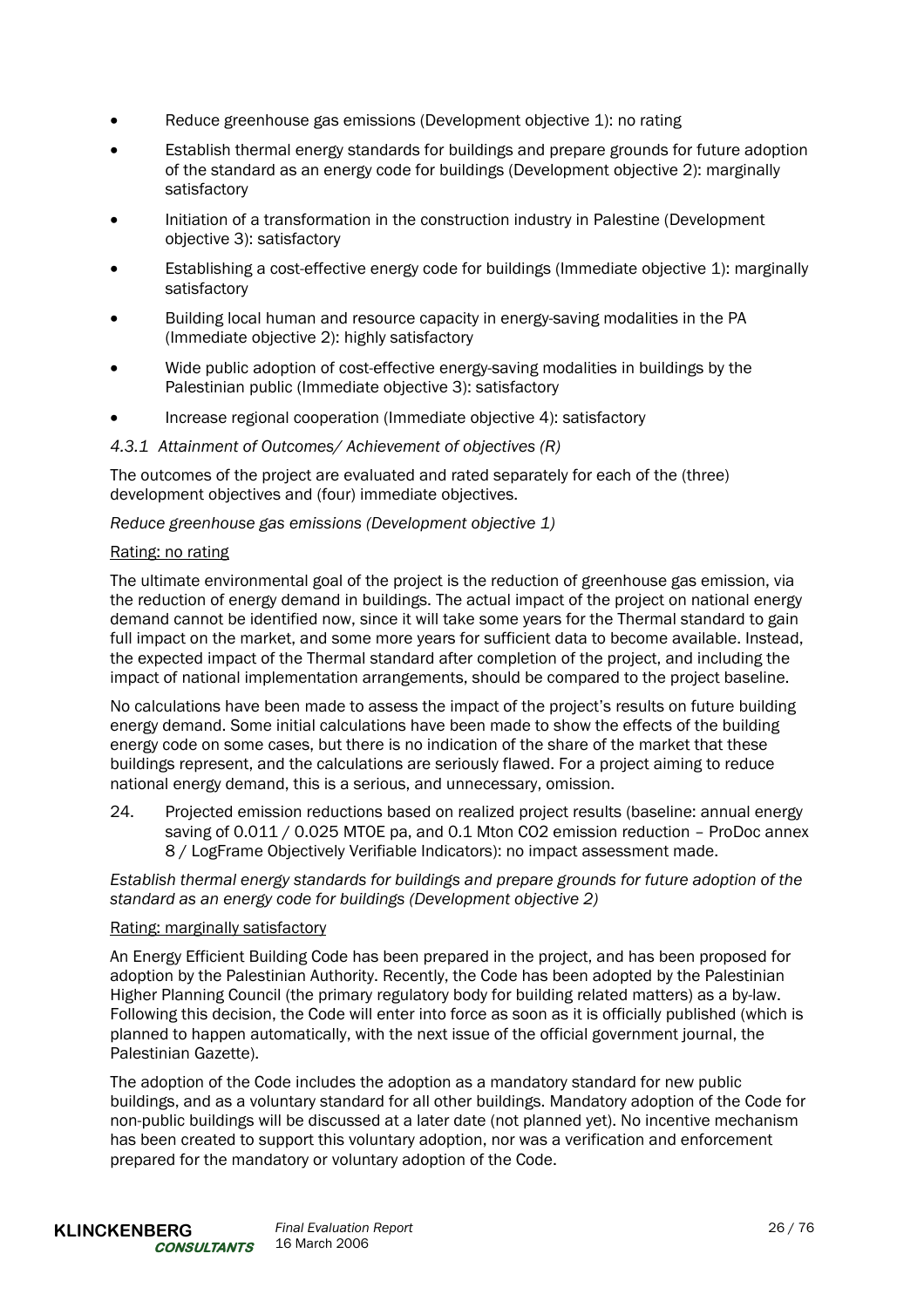The Code represents a thermal energy standard, although of a limited scope (see comments at Immediate objective 1 in this section), and it can be concluded that – with the formal adoption by the Higher Planning Council and upcoming official publication – a thermal energy standard has been established. The preparation for future adoption, however, has been of a very limited scope. It may be expected that significant additional work is needed to prepare the grounds for full mandatory adoption of the Code. Whether a fuller adoption of the Code was a realistic objective, if more attention had been given to this issue, remain to be seen given the unstable situation in the Palestinian Territories and the relatively weak governance capacities of the Palestinian Authorities.

25. Set of energy codes and guidelines for buildings established in the PA and endorsed by the PA/MLG (LogFrame Objectively Verifiable Indicators): yes, but in a limited form.

*Initiation of a transformation in the construction industry in the Palestine (Development objective 3)* 

#### Rating: satisfactory

Evidence of a transformation in the construction sector can only be expected in coming years. It is common, and accepted practice, that a market transformation takes time, and is initiated by a set of policies and programs. A Thermal standard can be a very important element in such transformation, but is rarely the only component.

One stakeholder reports that there is some voluntary adoption of the energy code, before the official publication. There is no indication of the share of the market believed to be in compliance with the Code's requirements, and it is expected that this share is rather low. So far, no indications are available to indicate that a transformation of the construction industry has been initiated.

To put this finding in perspective, it should be noted that a market transformation, especially of the construction industry, often takes a lot of time and effort, and the assumption (in the project document) that this project could initiate such transformation by the planned activities is very optimistic. In reality, professional attention for and voluntary adoption of the energy code requirements by a pro-active share of the market would already signify a good impact on the market given the size and duration of the project, and the result achieved should be view in this perspective and that of the unstable situation in Palestine.

26. Voluntary application of energy code (and guideline) in new buildings design and construction (LogFrame Means of Verification - adapted): very limited

*Establishing a cost-effective energy code for buildings (Immediate objective 1)* 

#### Rating: marginally satisfactory

An Energy Efficient Building Code has been prepared in this project, with accompanying Guidelines for Energy Efficient Building Design and a software tool to calculate the insulation performance of building shell components. These latter two elements are additional outputs, not listed in the project document, and added because it was felt that these were essential tools for a good implementation of the Code in Palestine.

In preparation of the Code, several reviews were made of the status quo in the Palestinian Territories. These cover:

- Architectural Styles Survey in Palestinian Territories;
- Construction Techniques Survey in Palestinian Territories;
- Construction Materials & Local Market Survey in the Palestinian Territories; and
- Climatic Zoning for Energy Efficient Buildings in the Palestinian Territories (the West Bank and Gaza)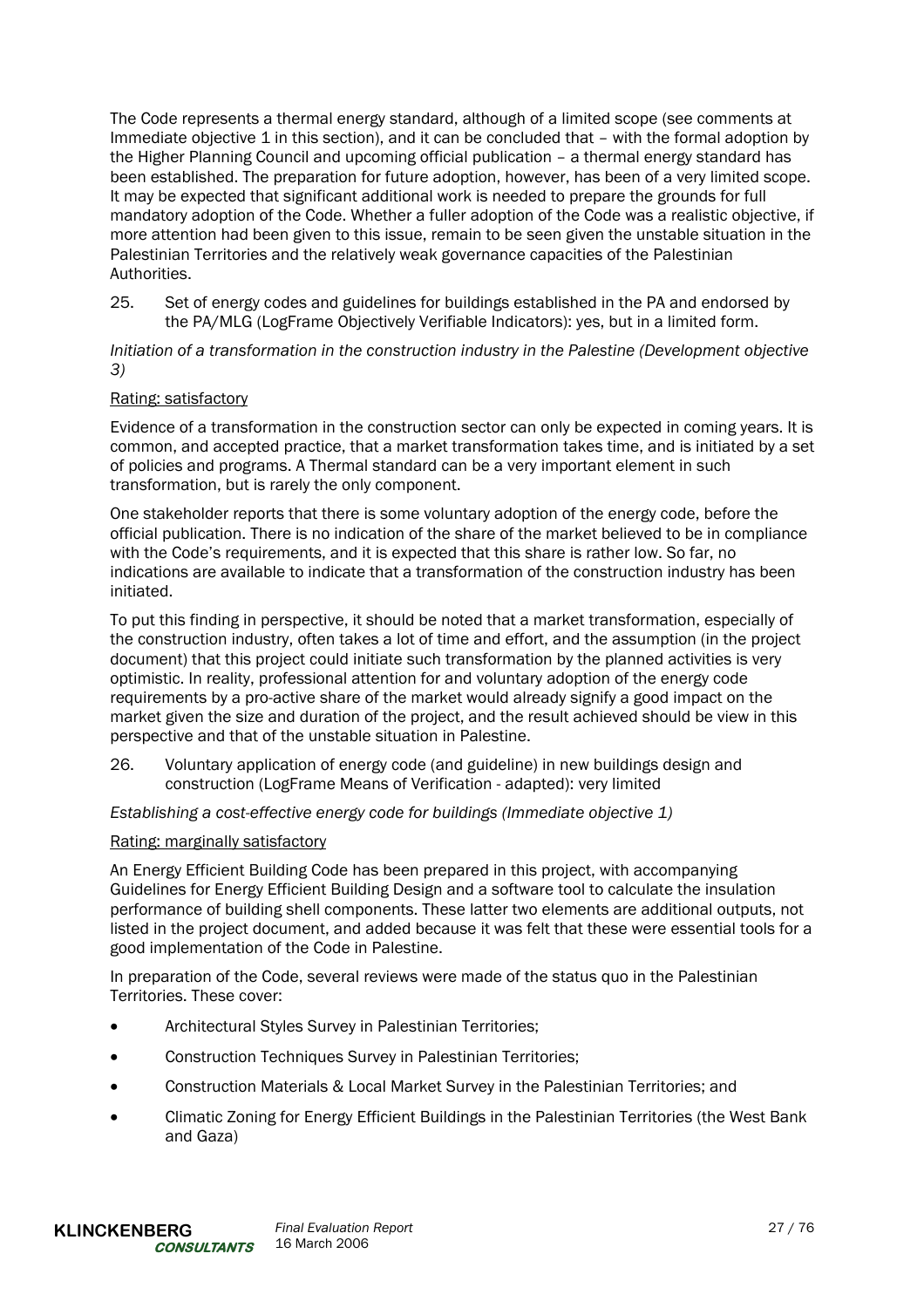The first three of these are descriptive, providing an extensive overview of the various styles, techniques and materials common in the various parts of the territory. The analytic component of the studies, to create an overview of the most important styles, techniques or materials, is underdeveloped. The outputs are good reports, probably very useful for the professionals and academia active in Palestine, but their direct usefulness for the Energy Code development has been limited.

The climatic zoning study, on the other hand, is very analytic – to a level which is probably impractical. The report includes a very detailed analysis of climatic conditions in Palestine, although some of the steps in the analysis are questionable. Based on a multi-variant analysis, it is recommended to divide the territory in seven zones, most of these no more than 5 to 10 kilometers wide, and one covering no more than approx 3 x 15 km in total. Such detailed analysis, without consideration of the practical requirements of regulating building design, should not be considered good practice, and the result is probably not particularly useful. This zoning has not been used in the energy code, although it is included in an annex.

It should be noted that, due to the security situation during project implementation, all studies were conducted by national experts, without international support and typically without previous experience in energy code development or building energy efficiency regulation. This is not a desirable situation, as is shown by the analytic quality of the outputs, but it was the only option under the circumstances. Keeping this in mind, the three surveys should be considered to be of reasonable quality and useful to the wider process of transforming the construction industry.

Following these surveys and the analysis, the Energy Code itself was developed, based on the preexisting Jordanian energy code. With the assistance of the Jordanian Royal Scientific Society, this code was adapted to the Palestinian climatic conditions. This underlying rationale was (a) that due security reasons, no international technical support was available, and (b) that the Jordanian and Palestine climate and construction practice are fairly similar. Unfortunately, a planned review of regional and international building codes has not been performed. Although there are probably a lot of similarities, this approach did not take into account that the Jordanian code was already fairly old and not a good example of a modern building energy code. Further, the fact was ignored that a large share of the Palestinian buildings are located in Gaza strip, which has a warm, littoral climate and which requires a different consideration than for the cooler, more inland West Bank areas.

The resulting energy code includes provisions for heat loss reductions through ceilings, roofs and walls of buildings. Requirements are fairly modest (required U-values of 0.9 to 2.2 W/m<sup>2</sup>.K for ceilings and roofs; 1.8 to 2.5 W/m2.K for walls including doors and windows), and there is no differentiation between coastal and inland areas. A cost-effectiveness calculation of the requirements is seriously flawed, lacking an analytic framework and technically incorrect<sup>4</sup>. Even considering the difficult situations under which the project had to perform the preparation of the Code, this is not a good result.

Some stakeholders claim that the code, which targets building shell thermal performance, is too limited in scope. Issues like bio-climatic building design, efficient end-use technologies, and targeting existing buildings are said to have a similar or bigger impact on building energy demand than shell performance. Although these issues can have a similar or bigger impact, this does not imply that they should be included in an energy code, especially not a first energy code being developed under difficult circumstances. Targeting building shell thermal performance is a good and logical first step, and already demanding enough for the Palestinian context. Efficient end-use technologies can be targeted independently, at least until the building is so advanced that an integrated approach is required. Including bio-climatic design strategies in a building energy code

l

<sup>4</sup> The cost-efficiency calculations only consider heat losses, and ignore heat gains. These are known, especially in a Mediterranean climate, to have a large effect on a buildings energy balance and the impact of insulation of reducing heating demand.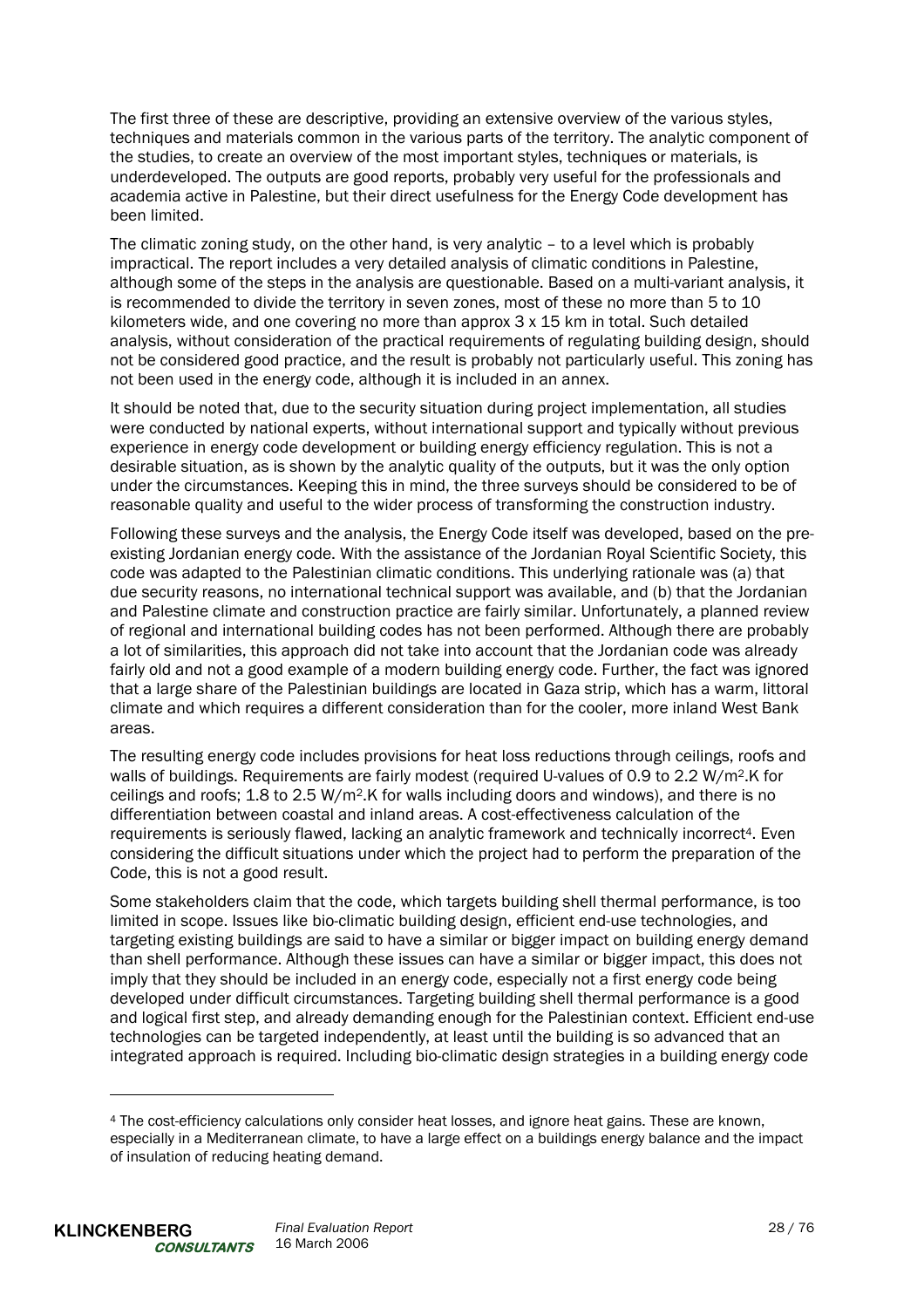requires a much more advanced level of technical analysis for code development, and for compliance checking on building designs, than is currently available in Palestine. Targeting existing buildings is typically much more complicated than targeting new buildings, and is so far only being introduced in countries with a long history in regulating building energy performance and significantly bigger resources and institutional capacities.

The development of an action plan for the adoption of the energy code has been limited. The project management has undertaken various actions to promote the adoption of the Code by the Palestinian Authority, and the National Code Committee has advocated this step as well. A good analysis of barriers to be addressed for a wider adoption of the Code, however, has not been identified. This is an omission, and the project management should have given this aspect more attention. It should also be realized, however, that the implementation efforts were underestimated in the project document, and that the capacities of the PA to facilitate the adoption of the Code were very limited. The effect of the omission may thus be minimal.

- 27. Building code review, construction materials review and building designs review provide sufficient information for the development of an energy code (output 1.1): a building code review has not been performed, although this would have been very useful when adopting a building code from another country. The other reviews have provided useful information, although of limited direct relevance for the energy code development.
- 28. Energy code is technically sound and is cost-effective (output 1.1): the technical quality of the energy code is not very good. Cost-effectiveness has not been properly established.
- 29. Action plan developed for the adoption of the energy code, based on identification of barriers (output 1.2): this activity has been of a very limited scope, focusing almost only on the adoption, by the PA, of the energy code.

*Building local human and resource capacity in energy-saving modalities in the PA (Immediate objective 2)* 

#### Rating: highly satisfactory

Extensive attention was given to the development of capacities for the adoption of the thermal standard, especially with private sector professionals and in close collaboration with professional bodies and universities. The project has delivered various outputs beyond what was planned (including a software tool and guidelines), that contribute considerably to the building of professional capacities. This should be considered to be a valuable extension of the expected results of the project.

The training sessions organized by the project, covering several aspects of energy efficient building design, were very well received. All stakeholders felt that these were useful sessions, with lots of new information, and training in the use of energy efficient design tools. The only critique was the training included so many important new aspects, that it was difficult to fully absorb this during the course of the  $(2 - 3 \text{ day})$  session. Rather than being a negative point, this stresses the urgency of organizing these trainings, and the impact that these have had on the professionals involved. Obviously, training in energy efficient building design was urgently needed, and this was accommodated as much as could be reasonably expected. The more in-depth training that many professionals would like to have (some indicate that an additional two-month training would be welcomed) might be very valuable, but this is beyond the scope of the project. Some international experts were involved in these training sessions, that took place in later stages of the project (when the security situation had improved), and partly in Egypt and Jordan.

The project has made some tools available for professionals, to facilitate the design of energy efficient buildings. The project supported the purchase, by the Palestinian Standards Institute (PSI), of a facility for testing the thermal insulation performance of building and isolation materials. This facility was to be installed in the PSI building in Ramallah, and was supposed to serve public authorities and academia free of charge, and the private sector for a fee. Unfortunately, one essential component needed for the operation of this facility, which was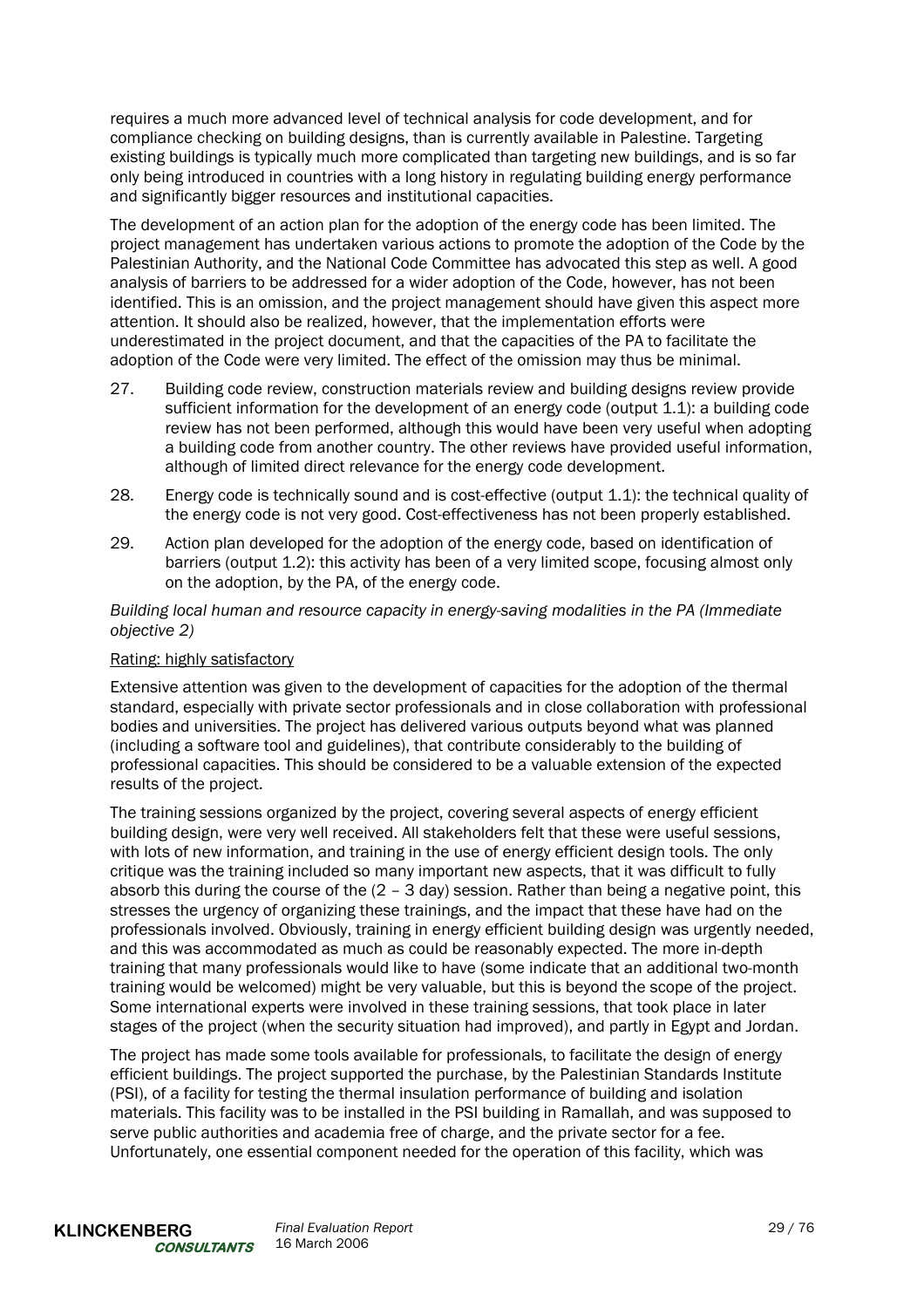already in the possession of the PSI, was damaged during transport and there was, and is, no budget to repair or replace this. As a result, the test facility has never been operational, and there is no indication when it will be operational.

The project has also made software tools (Visual DOE-software, a leading software tool for building energy demand simulations) available for universities, to train their students in the use of this package. Universities indicated that this was a very useful addition, but that the licenses for this software had expired and that they had no means to renew these independently.

The reported difficulties should probably mainly be attributed to the difficult societal and political situation in the Palestinian territories, than to the project itself. The project has resulted in a significant awareness of the involved professionals of energy efficient building design, and a much increased knowledge of appropriate design principles. The project has also provided various institutions with tools to facilitate the implementation of energy efficient building design practice, and can't be help responsible for the some of these tools not or no longer functioning.

- 30. Increased knowledge and expertise in energy-efficient modalities by civil engineers and contractors, via training (output 2.1 / LogFrame Objectively Verifiable Indicators): yes, this has increased significantly
- 31. Equipment and information made available to local professionals, on building energy efficiency (output 2.1): yes, although this only partially worked as planned.

*Wide public adoption of cost-effective energy-saving modalities in buildings by the Palestinian public (Immediate objective 3)* 

#### Rating: satisfactory

The project developed and implemented an awareness raising campaign to introduce the concept and rationale of the Energy Efficient Building Code to professionals and the general public. This campaign was also intended to encourage the public to adopt and utilize the recommendations and the materials provided by the project, and to enhance the knowledge of the construction sector, including engineers, contractors, students and workers, about the Code and the Guidelines and their application.

The campaign included the development of three brochures, two posters, a special edition of the journal of the Ministry of Local Government, newsletters, a flyer with a summary of the energy code, and promotional articles like safety hats, banners and pens. The various workshops, organized to increase the knowledge of professionals of energy efficient building design practices, also served to raise awareness about the issue.

Finally, the project team convinced a housing association to implement the code in a complete new neighborhood consisting of 80 residential units. A feasibility study formed the basis for the association's decision.

Overall, the project has focused a lot of attention on introducing the energy code in the construction sector, and on raising awareness and knowledge of involved professionals. The awareness raising campaign has probably also had an impact on promoting a wide public adoption of energy efficient modalities, but this impact appears to be small. Stakeholders claim that the general public's demand for energy efficiency measures is non-existent, and the acceptance of measures proposed by designer limited.

In this respect, it should be considered that a small awareness raising campaign, as was planned as part of this project, is unlikely to have much impact on the general public's awareness and understanding of building energy efficiency, and – especially without an incentive mechanism or a legal requirement for compliance with the code – very little impact on the willingness of the public to act on the information provided. The objective to create a wide public adoption was probably an over-estimation of what can be achieved by a project of this scope and size, and the conclusion that the impact on this aspect has probably been very small should not be considered a failure of the project.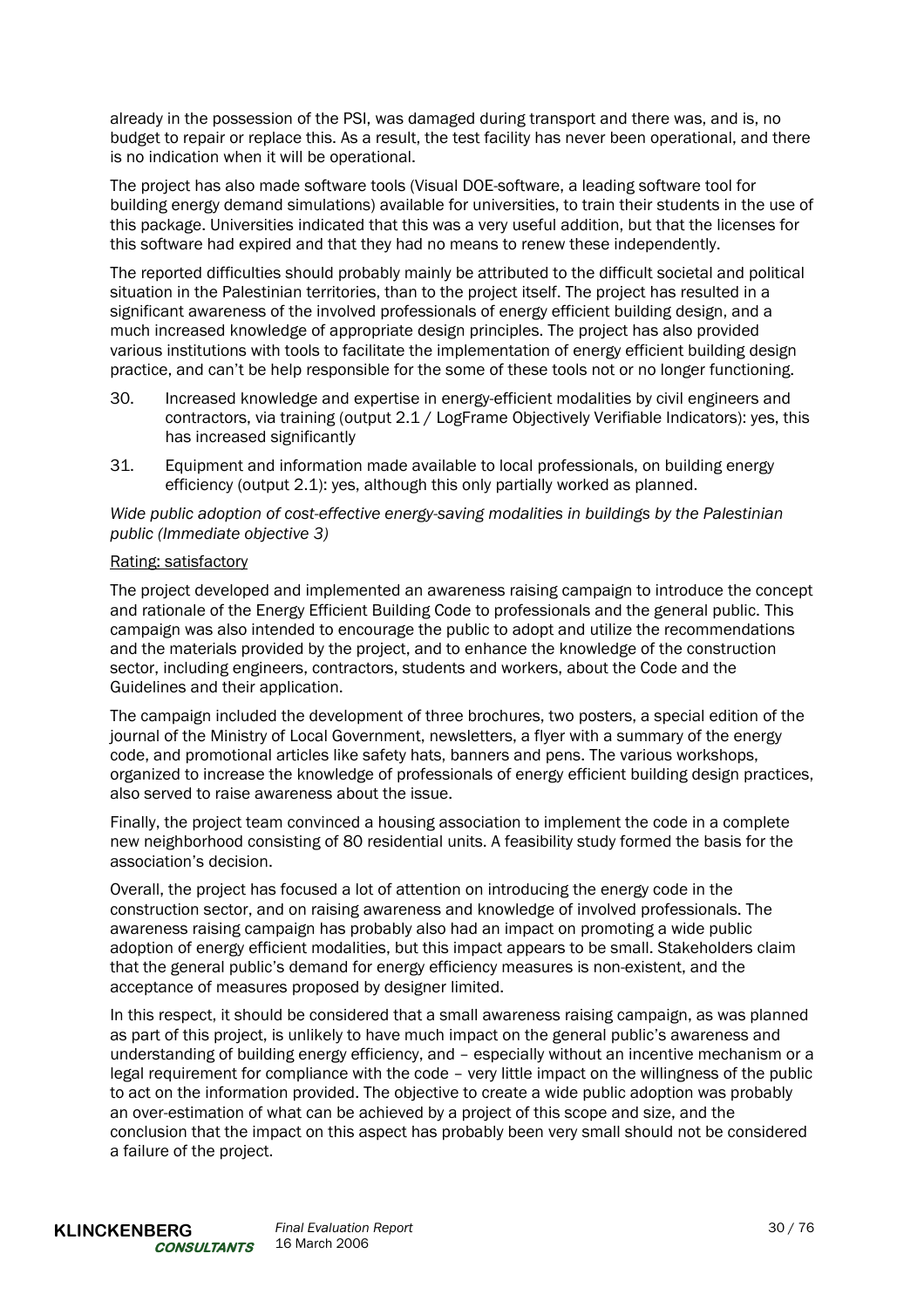- 32. Public demand for information about building energy efficiency (output 3.1 / LogFrame Means of Verification): limited
- 33. Demand for application of energy code / energy efficiency guidelines by the public (output 3.1 / LogFrame Objectively Verifiable Indicators): very limited

*Increase regional cooperation (Immediate objective 4)* 

#### Rating: satisfactory

The project team has established contacts with the Lebanese team by exchanging materials and information. Members of the Lebanese team participated in the training courses, and several regional meetings have taken place. The Palestinian project team participated in a Lebanese workshop.

The project team has conducted three visits to Jordan, to meet the Royal Scientific Society, the Jordanian Engineering Association, and other relevant experts to enhance regional cooperation and coordination. The project team established contacts with the National Agency for Renewable Energy in Tunisia, regarding their experience in the field of energy efficiency in construction, buildings insulation, solar thermal applications, and codes establishment. The project team conducted a visit to Tunisia in October 2002 to the National Agency of Renewable Energies and relevant institutions, exchanged documents and experiences, and discussed future plans for cooperation and coordination.

A Regional Conference was held in December 2003 in Beirut, Lebanon, which included related institutions of the projects of Palestine, Lebanon, Egypt, Tunisia and Jordan. The Palestinian project was presented there, and best practices were shared among the participants.

One of the training sessions of the Palestinian project was hosted at the Housing and Building Research center (HBRC) in Egypt. As part of this session, the participants were exposed to the Egyptian experience of preparing and implementing Thermal Standards for Building.

34. Exchange of knowledge in the region via workshops, meetings and exchange of documents and experts (output 4.1 / LogFrame Means of Verification): yes, interaction was extensive and well-organized

#### *4.3.2 Sustainability*

The project has resulted in a lasting increase in awareness on building energy efficiency in Palestine. Many professionals have been made aware of the relevance of the issue, and have been introduced to design principles to improve the thermal performance of buildings. Stakeholders indicate that this is a highly-valued outcome of the project, and that it has created a desire to be more actively involved with building energy efficiency by many of the parties involved.

The Palestinian Authority has adopted the Energy Efficient Building Code as a by-law, and has setup a small building codes unit to follow-up on the Code, specifically to liaise with other Ministries and non-governmental organizations about the implementation of the Code. Further, the unit is to work on the development of new codes in other, related areas.

Teaching at universities now includes aspects of building energy consumption and energy code issues, with various courses in the regular program. This is supported by three MoUs, agreed between the Ministry of Local Government and the three universities in Palestine. Various graduation projects deal with energy efficient building designs, or with research about efficient HVAC systems.

The Ministry of Local Government has developed a sustainability plan, for the further development of the energy code. Apart from the setting-up of the building codes unit, this plan embodies the finalization of the legal process of Code adoption, the implement process, and the (further) development and upgrading of the Code. The legal adoption of the code as a Palestinian by-law is almost complete, but the institutional follow-up of compliance monitoring and enforcement has not yet been arranged. The plan lists that a mechanism for incentives and/or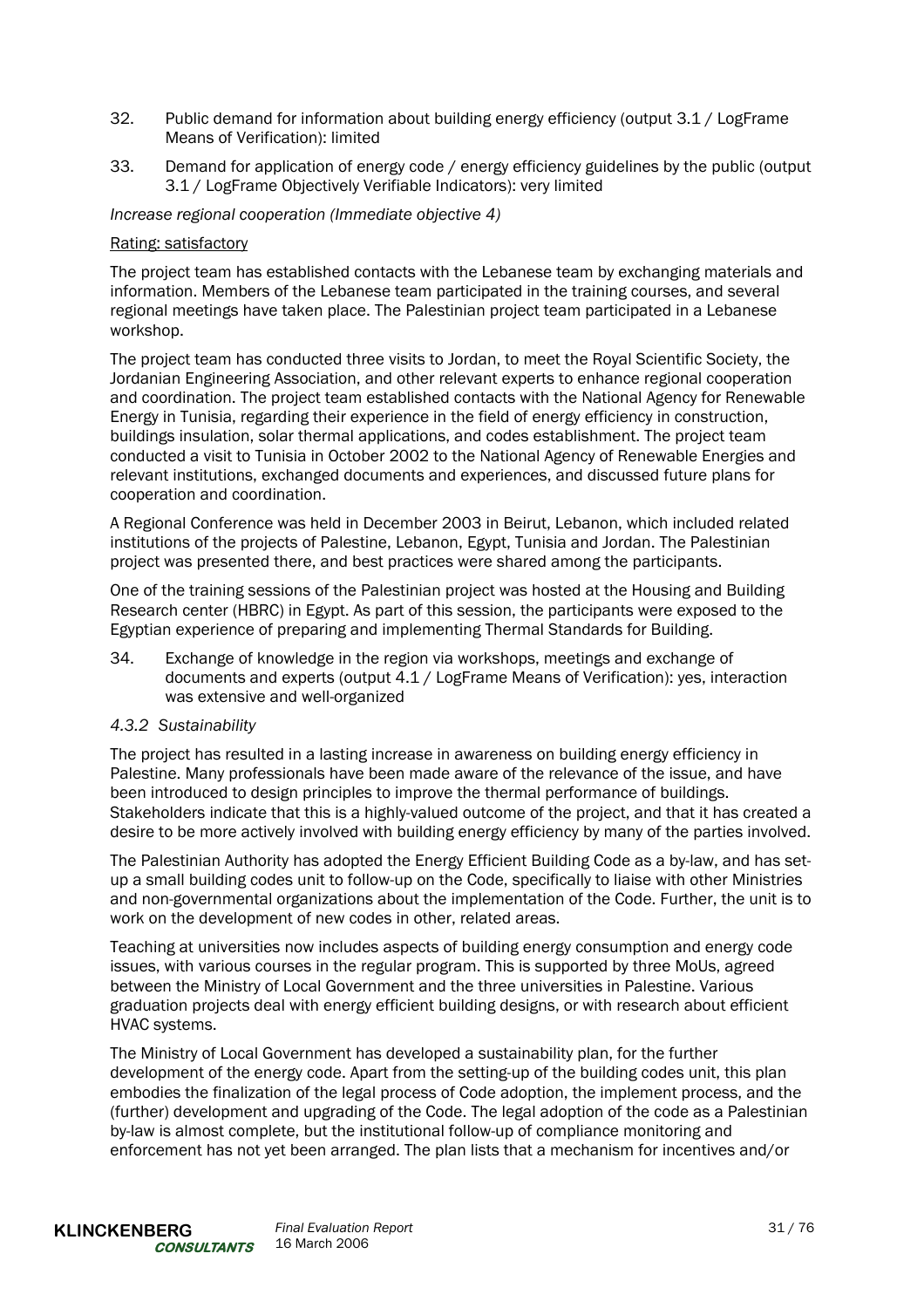penalties is to be studied and implemented, which is recommendable, but doesn't list any detail as to which mechanisms and/or penalties are to be considered and for which sector.

The implementation process section describes that some steps will be taken to make organizations responsible for the verification of code requirements. This section also lacks detail, for example about the legal basis for that responsibility, the mandate and budget that will be given, and the enforcement steps for non-compliance.

The plan further lists a development and upgrading process for the Code, which includes the setting-up of a committee to oversee this process, the collection of and response to feedback about the Code, and other follow-up steps. Unfortunately, this section also lacks detail, for example about the relationship between the upgrading process and the legal adoption of the code, but also about organizational responsibilities for the various follow-up activities and the funding for that work.

Overall, the sustainability of the project appears to be a mixed result. The training of professionals and the inclusion of building energy efficiency in university training programs seem to have a lasting impact, and are likely to contribute to the further evolvement of building energy efficiency in Palestine in coming years. The developed energy code has been formally adopted, and as such will have a lasting impact as well. The new building code unit will also continue to contribute to the further impact of the project, after its conclusion

The scope of the institutional follow-up to the project, however, is very limited. The adoption of the Code by the Palestinian Authority only covers mandatory adoption for public buildings, but at the moment without a verification and enforcement mechanism, and voluntary adoption for all other buildings, but with an incentive mechanism. The sustainability plan lists many useful activities, which would improve the impact of the project and the continuation of building energy efficiency work after completion of the project. However, given the limited scope and level of detail, and the lack of organizational responsibilities and funding for the planned activities, there is a serious risk that this plan will either be implemented in a very limited way, or not implemented at all.

Given this, the sustainability of this project, to create and implement energy codes for (all) buildings, would benefit from further attention.

Evaluation indicators for this item:

- 21. The project established a sustainable impact in the country, which will continue independently: yes, but mainly on awareness, attitude and knowledge of involved professionals
- 22. The project established arrangements with relevant organizations or other instruments to secure a continued impact: only on a limited scale, and essential elements are not included in the arrangements.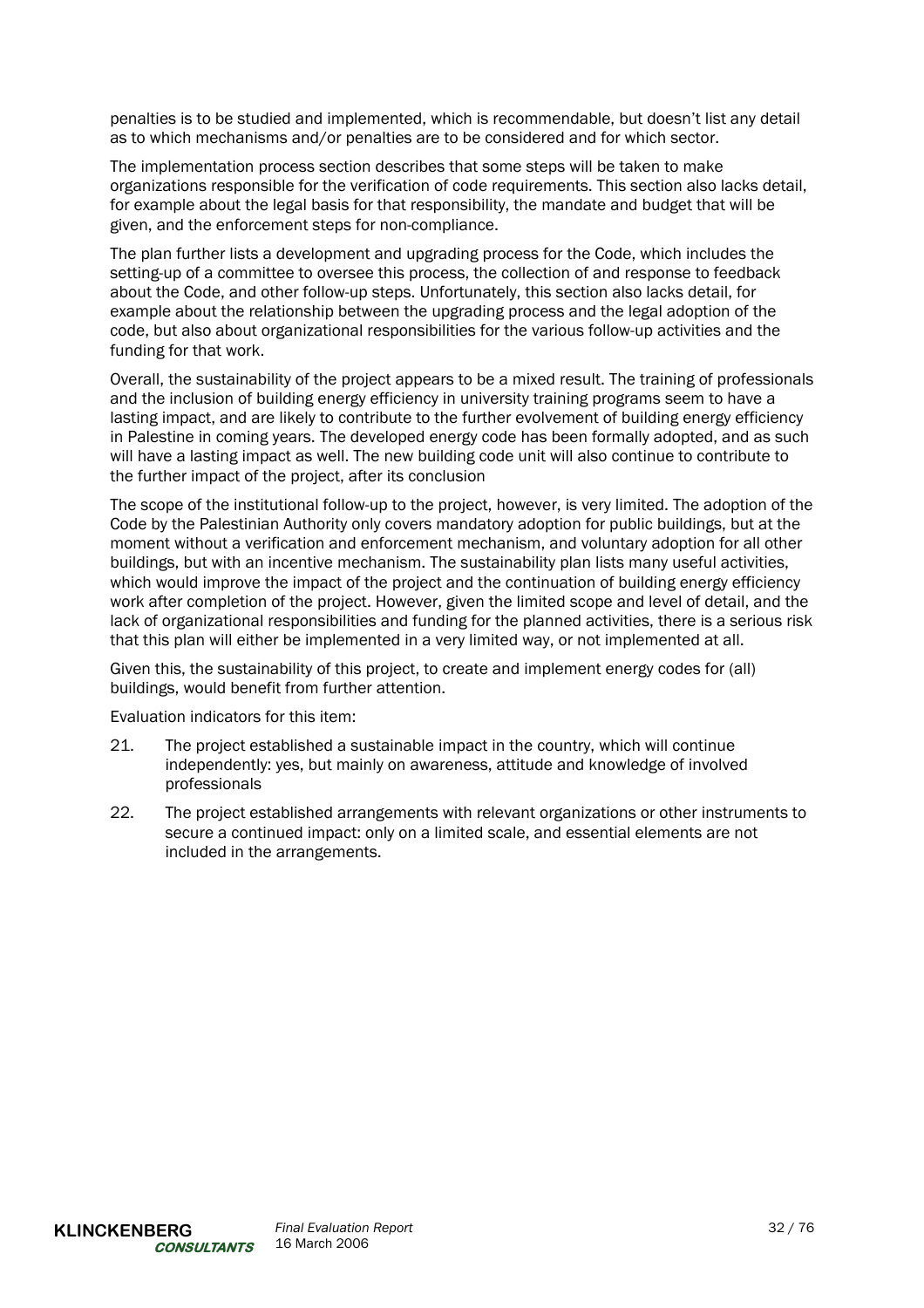# 5. Recommendations

Before this project, building energy efficiency was almost a non-issue in the Palestinian territories. Now, after the project, the issue is on the agenda with building professionals, and elements have been put into place to give it wider attention with the general public and in the policy arena. This is a valuable outcome of the project, and a significant step forward for energy efficiency in Palestine. It is, however, still a big leap from the current situation to establishing a wellimplemented mandatory building energy code, as a means to maximize the energy savings in buildings. These recommendations take into account that the current situation in Palestine may not be ideal for quickly moving forward towards such mandatory codes, and that other trajectories might be more appropriate in addressing energy efficiency in the reality of the Palestinian economy, as well as making better use of the involvement of the professional community if building energy efficiency. Given the – quickly evolving and sometimes chaotic – situation in the Palestinian Territories, these recommendations are best seen as 'food for thought'.

# *5.1 Corrective actions for the design, implementation, monitoring and evaluation of the project*

The main issues for corrective action are to reconsider the implementation strategy for the Energy Efficient Building Code, and to finalize or correct some of the outputs of the project. The implementation strategy for this project has so far been targeted on the adoption of the Energy Code as a mandatory standard for all new buildings, with the current adoption as an interim stage. However, several required elements are missing, to make this a successful strategy:

- The institutional capacities of the Palestinian Authority for the introduction, promotion, compliance checking, enforcement and updating of the energy code appear to be too limited even for the current, limited adoption (mandatory for public buildings only). Substantially more efforts will be needed for a mandatory adoption for all buildings.
- The project has given little attention to the institutional capacity development needed, and a trajectory to improve these will have to start now, after completion of the project. The action plan to prepare for the adoption of the code, implemented during the project, has been of a very limited scope.
- The sustainability plan, intended to prepare the grounds for further adoption and implementation steps, is rather weak, lacking detail, institutional responsibilities and funding.
- The technical foundations of the current energy code are rather weak, and it is likely that the current requirements are not optimal for some parts of the territory, especially the littoral Gaza-strip.

The question to answer is whether the institutional capacities of the Palestinian Authority, for the introduction, promotion, compliance checking, enforcement and updating of the energy code, can be developed quickly enough to engage in a trajectory that will lead to the adoption of a (possibly improved) mandatory energy code for all new buildings, with the necessary policies and procedures in place. This seems to be unlikely, given the current unstable situation in Palestine.

An alternative strategy would be to focus on voluntary adoption of the energy code as the final objective of the current project, and targeting actions on making this as successful as possible. Such strategy could include element like:

- International donors and NGOs are involved in a large share of the construction work in Palestine, and they could make compliance with the Code a requirement for their involvement.
- Compliance checking and enforcement could be developed for voluntary compliance with the code, giving the relevant institutions the time to develop these skills on a smaller and less demanding scale.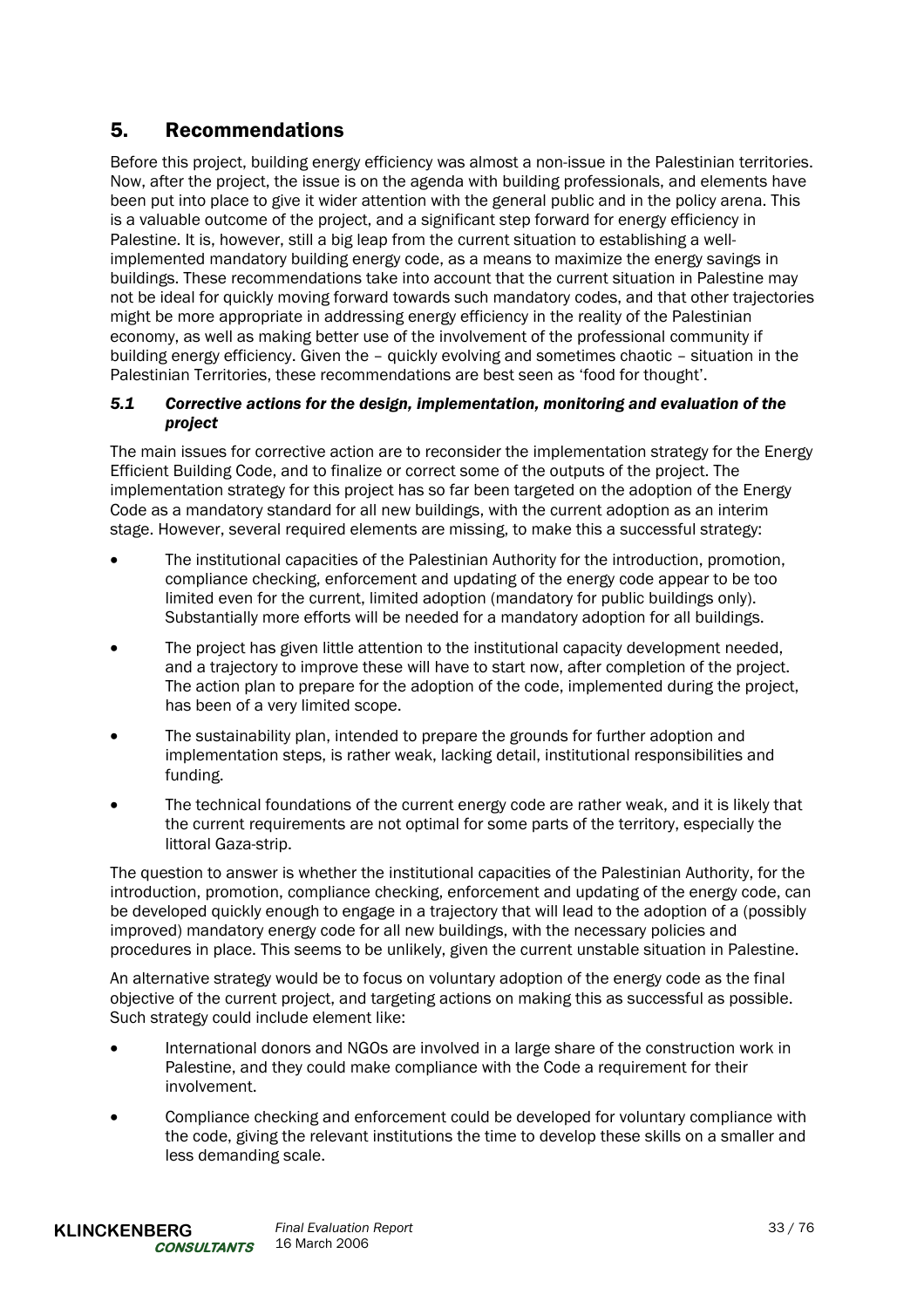- Voluntary compliance could be given a non-financial incentive, e.g. a preferential treatment of the application for permits.
- The development of a national capacity for technical development or improvement of the energy code. Universities are already involved in building energy efficiency research, and it seems likely that, given time, the proper mandate and training, they could take responsibility for much of the technical work needed to upgrade the code.
- Sensitization and training of professionals could continue, and would be especially useful if an attractive incentive mechanism could be created.

Once such strategy bears fruit, a decision to adopt a revised code, mandatory for all buildings, could be reconsidered.

It is recommended that the institutional roles and commitments in the implementation of the energy code are revised, preferably as part of a re-orientation of the implementation strategy, but independently otherwise. This review should include an assessment of the mandates and resources for the various institutions required for a good implementation, and the formulation of actions to improve this if needed.

Some outputs of the current project require correction or upgrading. These are:

- The project website doesn't include the final outputs of the project (Energy Code, Guidelines, Software tool), nor does it mention the newly set-up building code unit. It is recommended to update the website with the latest information.
- The cost-effectiveness calculations for the energy code requirements are flawed. It is recommended to upgrade these, using a more advanced calculation method (e.g., simulations in the purchased Visual DOE software tool), and using a better analytic framework (describing the typical building designs for Palestine).
- No impact analysis was made for the developed building code. It is recommended to estimate the expected impacts, not only to be able to report about expected  $CO<sub>2</sub>$ -impacts, but especially to be able to report about national energy consumption and energy cost savings. Such analysis would include a good estimate of the impact of the code on typical building designs, estimates of the share of new buildings represented by each design, and a simple model to describe the stock of buildings in Palestine in coming years.

It may be possible to involve one or more of the Palestinian universities for the latter two points, thus building technical capacities at the same time as improving the outputs of the project.

# *5.2 Actions to follow up or reinforce initial benefits from the project*

A relatively simple means to raise the profile of the Energy Code, and stimulate consideration of voluntary adoption by *all* building developers would be to include an item about (voluntary) application of the Code at building permit application forms and building usage application forms. This option could be a low-cost, but probably effective tool to remind developers and designers about the standard.

Demonstration projects, of buildings that have applied the Energy Code requirements, would be a good instrument to disseminate the benefits of the Code to the construction sector (in the construction sector, often only seeing is believing). By also measuring the performance of these buildings, and comparing this to that of similar buildings without energy efficiency measures, the real-life impact of the Code could be established for an impact analysis, and demonstrated to the public.

Dissemination of the benefits of the Code could further be improved by awareness raising campaigns, separately for the professional audience (via the regular channels for professional communication and the Engineering Association), but for the general public it might be preferable to integrate the message with other home or office energy conservation messages.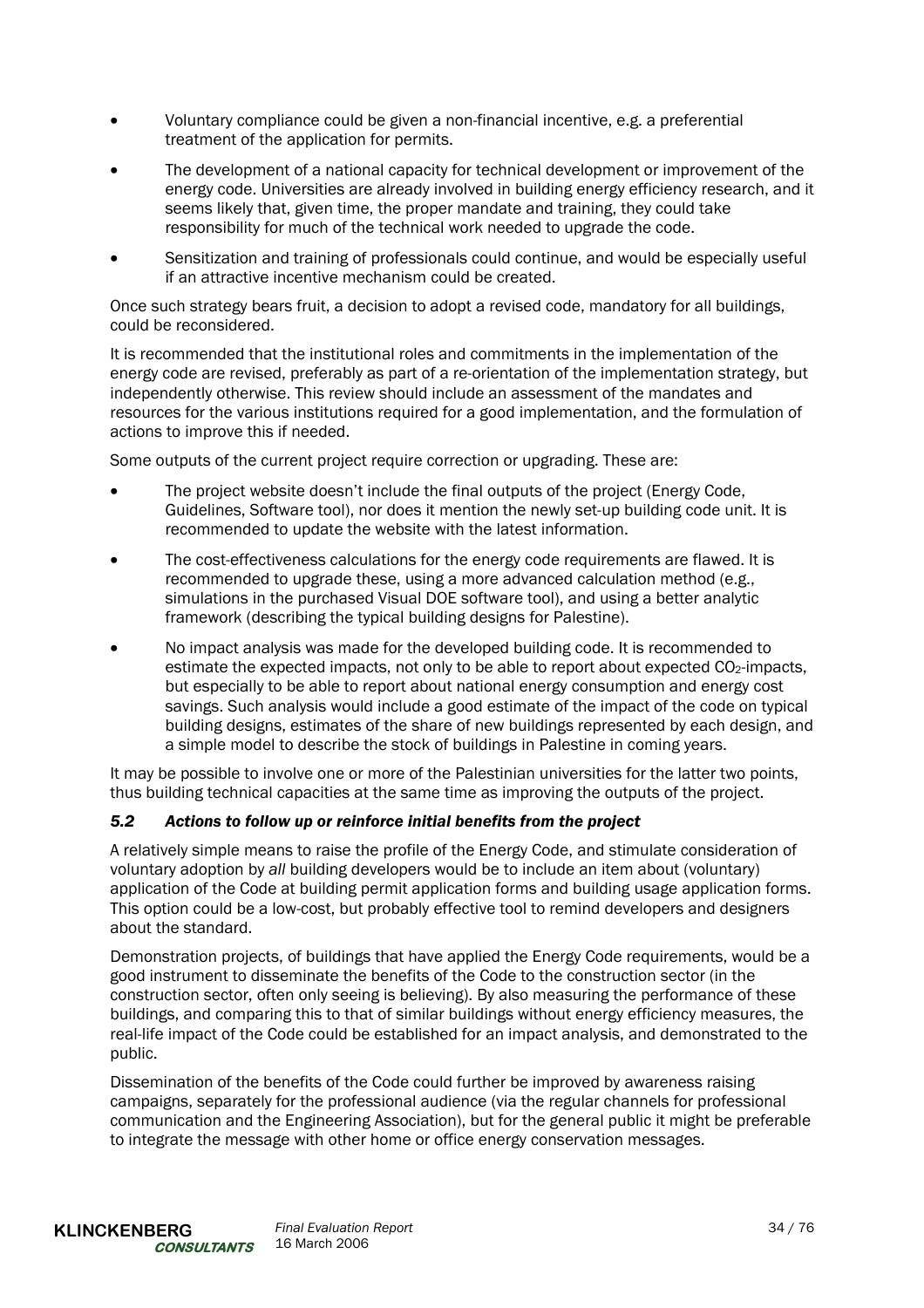It could be considered to develop more and/or longer training programs for professionals. Stakeholders reported that the training sessions had been very well accepted, and have significantly raised the awareness of energy efficiency issues as well as the capacities to operate on this. More professionals might benefits from this training, and some might benefit from more extensive courses.

Palestinian universities may be able to have a bigger role in follow-up of the project. They have already been involved in the project, in various ways, but so far not much in the preparation of technical outputs. In the future, universities could perform parts of the technical analysis, and provide training on energy code issues. It would be advisable, however, to seek the advice of highlevel international experts, with a good track record in developing building energy codes (in their own country), on modeling and other issues in the development and application of building energy codes, to bring Palestinian experts up-to-date on best practices.

# *5.3 Proposals for future directions underlining main objectives*

Before considering future steps for regulating building energy performance, it is important that the current step, of the development and complete implementation of a first building energy code, is successfully concluded. This may take quite some time, and a clear focus on this is probably more helpful than considerations about potential future steps in building energy code development.

A logical follow-on to further the energy performance of buildings would be to work on HVAC equipment, appliances and lighting. Especially installed equipment (boilers, water heaters, air conditioners etc) is closely linked to the energy demand for heating and cooling buildings. In this respect, it could also be considered if a solar boiler program would be an option to improve quality of life to residents, whilst preventing the increase in fuel- or electricity-demand for water heating.

In the long term, a building energy performance standard could be considered. This typically integrates building envelope performance with equipment energy efficiency requirements, and often takes the format of a maximum energy demand (for cooling and/or heating) per square meter of interior area (GJ/m2.year). Such target value is usually adapted to climate zones and building types (residential buildings, offices, hospitals etc), and can be gradually lowered over the years, to further stimulate market transformation. In such stage, it could be considered to also include new additions (of a certain minimum size) to existing buildings in the regulations, thus extending the scope of the regulation and maximizing national and end-user benefits.

Further potential follow-on to the work on the energy code development would be a program to bring local building material manufacturing up to international quality levels, and to certify these products according to internationally recognized standards (preferably ISO or EN test standards). This would have little impact on the energy performance of buildings in Palestine as such (general construction materials have only a small impact on the thermal performance of buildings, and proxy information would suffice for the calculation of thermal performance when locally manufactured, non-certified materials are used), but it would enable the Palestinian building materials industry to compete on an equal level with international suppliers, on the domestic and regional markets.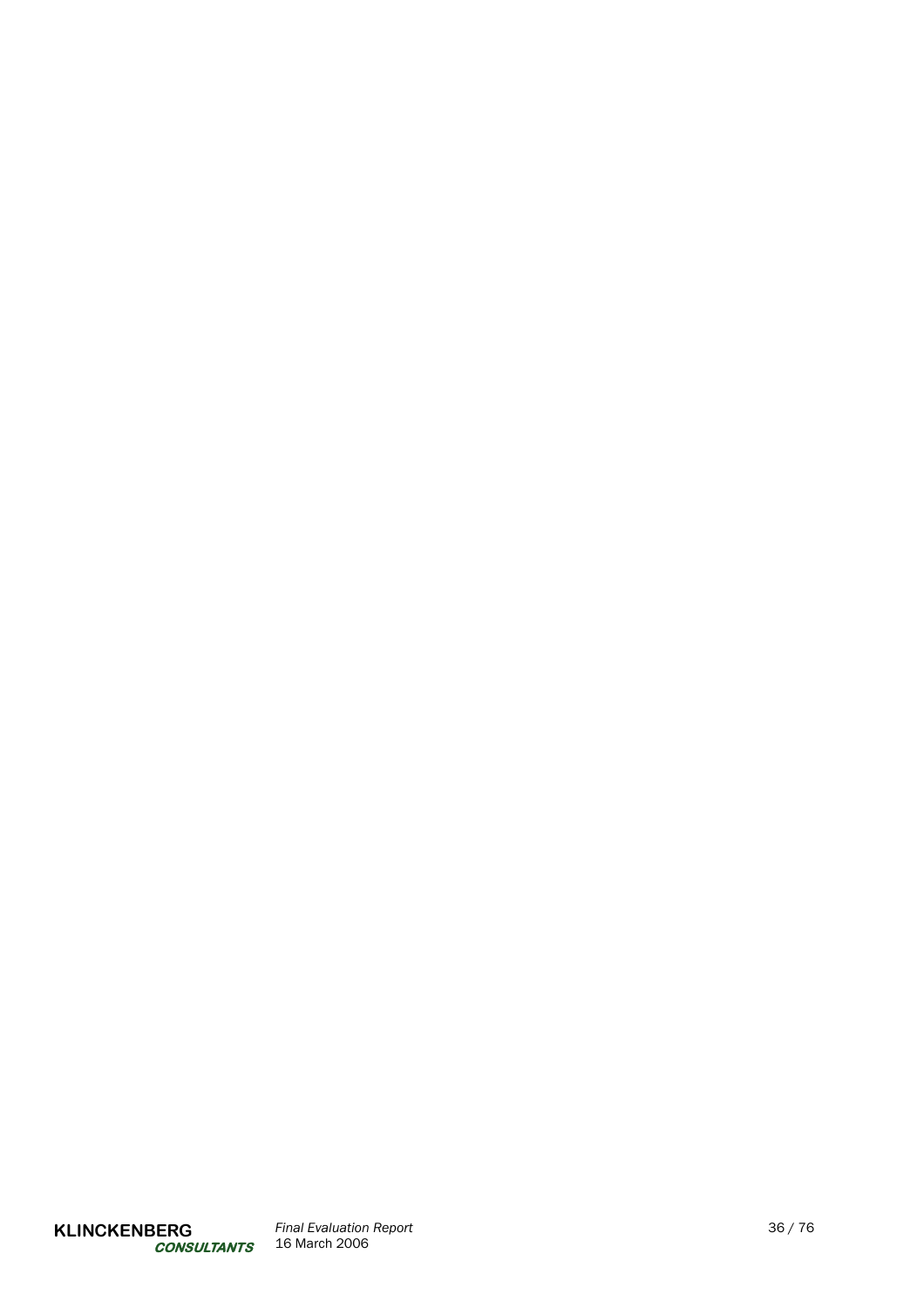# 6. Lessons learned

The project, including its design, implementation and results, shows many insightful lessons. Some of these point to good aspects of the project, and repetition of the underlying practices in other projects would be recommended. Some point to clear failures in project design or implementation, and also provide very useful lessons for future projects. It is impossible to provide a full overview of all lessons learned here, and the project management and the stakeholders involved are encouraged to describe their lessons learned, and report these (e.g., as part of the project final report, in a conference or magazine paper).

Lessons include:

• Good, intensive involvement of stakeholders throughout the project.

Stakeholder involvement in the project has been remarkably high, and this has had a very positive impact on the projects focus, implementation success and the relevance of the outputs for the country. Various arrangements have been made to stimulate stakeholder involvement:

- o A National Code Committee included all stakeholder groups, and was involved in all decision during the project. All major steps in the project were discussed in this committee, as well as technical outputs. This provided the project with very valuable inputs, on both aspects;
- o The involvement of key national stakeholders in the development of project outputs. National stakeholders have taken responsibility for the development of some of the outputs, have been very active in the promotion of the project in their networks, with use of their resources;
- o Supporting that stakeholders develop their own links and usages of the project outputs. Universities have set-up their own activities alongside the project, making use of the project outputs also for their own purposes. This has been encouraged, and is leading to a significant improvement in the national capacity for implementation of building energy efficiency measures and a good national basis for future work on building energy performance.

The success of the stakeholder involvement can be explained by these arrangements, and the open and informative management and communication style of the project management. These elements alone are to be considered a good practice, and in combination it is a commendable practice, which should be repeated in similar projects.

• A project approach in line with the capacities of the country

Building energy code development can be very complex work, requiring experience with regulatory policy and with building energy efficiency. Both were hardly available in Palestine when the project started, and it would have been difficult to perform a complex building energy code development in that setting. The project management choose to scale down the complexity of the work, on the one hand side by adopting and adapting a building energy of another country (Jordan) for use in Palestine, without the need to do much analysis, and on the other hand side to limit the number of elements included in the energy code. This has made the project manageable, and as such it is a good lesson that it is better to complete a scaled-down project than to continue with an overly ambitious one, if the required context and resources are not available.

An alternative would have been to first improve the national capacities, for example by training national experts (university or government) in the development of building energy codes and exposing them to international best practices. A regional or international cooperation, perhaps with trainings or meetings outside of Palestine, might have provided the required circumstances for such approach. Following this, the available resources for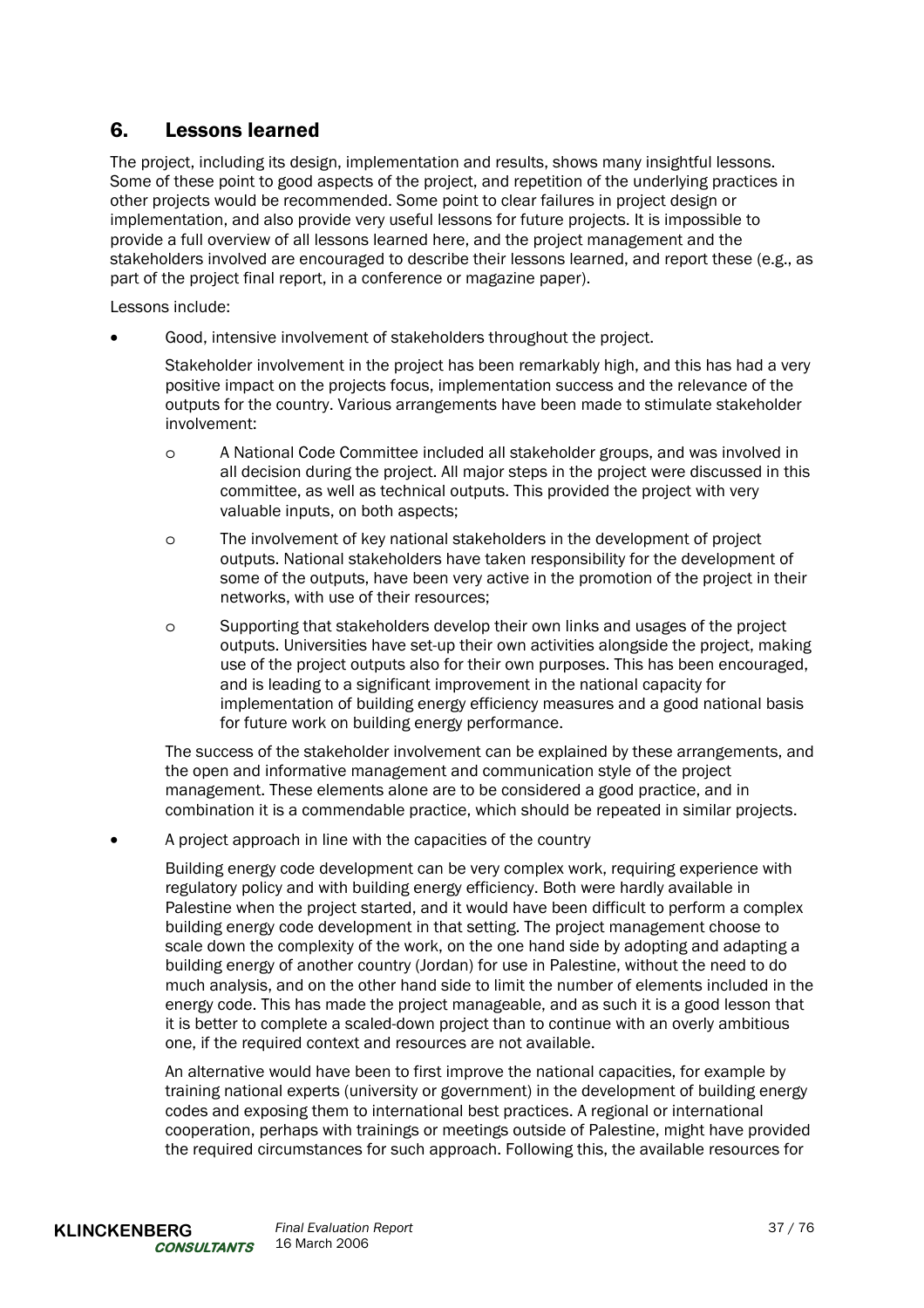the development of an energy code might have been much better, allowing for a better development process, with a better reflection of the national conditions and a better analysis of the appropriateness of energy code requirements. This route might have taken more time, but it might also have resulted in a more advanced result.

• In-depth assessment of national regulatory infrastructure

New regulatory policy, like a thermal standard, is typically characterized by its reliance on other regulatory and institutional aspects. In this case, it is typically dependent on a national building policy, building permit procedures, design and construction compliance checking, product quality assurance, and many more factors. It deviates significantly from other, non-regulatory projects in that many of these aspects are a government prerogative, and it is usually impossible to mitigate any missing elements by project activities. The analysis of this institutional and regulatory framework, as part of the project design, has been limited. A crucial element, the availability of a national verification and enforcement infrastructure, had been – incorrectly – assumed. The project document failed to identify this aspect, and in the implementation of the project little attention was given to the need to build an institutional infrastructure for the implementation of the Energy Code. In future project, into building standards or other regulatory policies, more attention should be given to the regulatory and institutional environment, and activities designed, in good cooperation with the relevant institutions, to upgrade this setting where needed.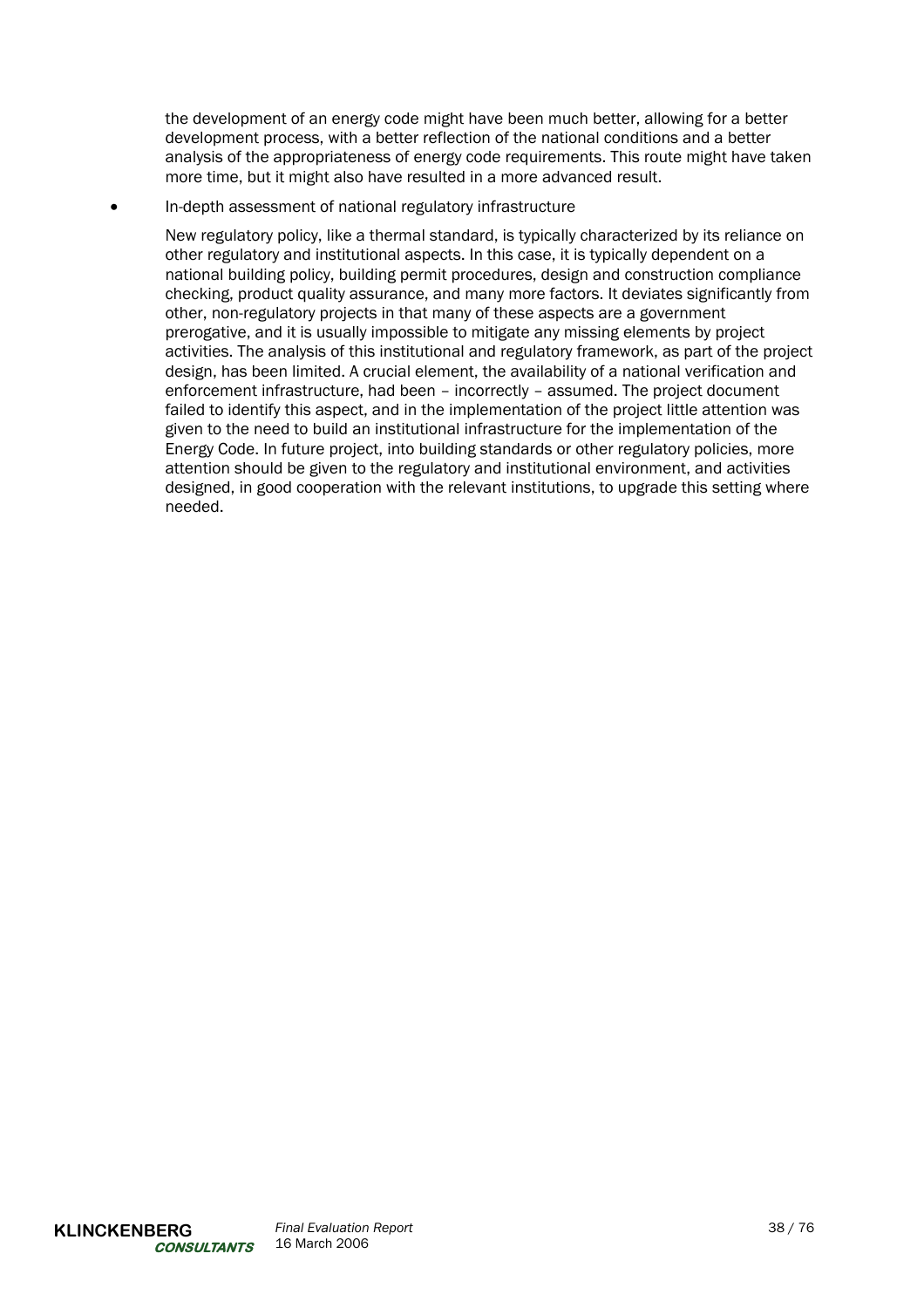# Evaluation report Annexes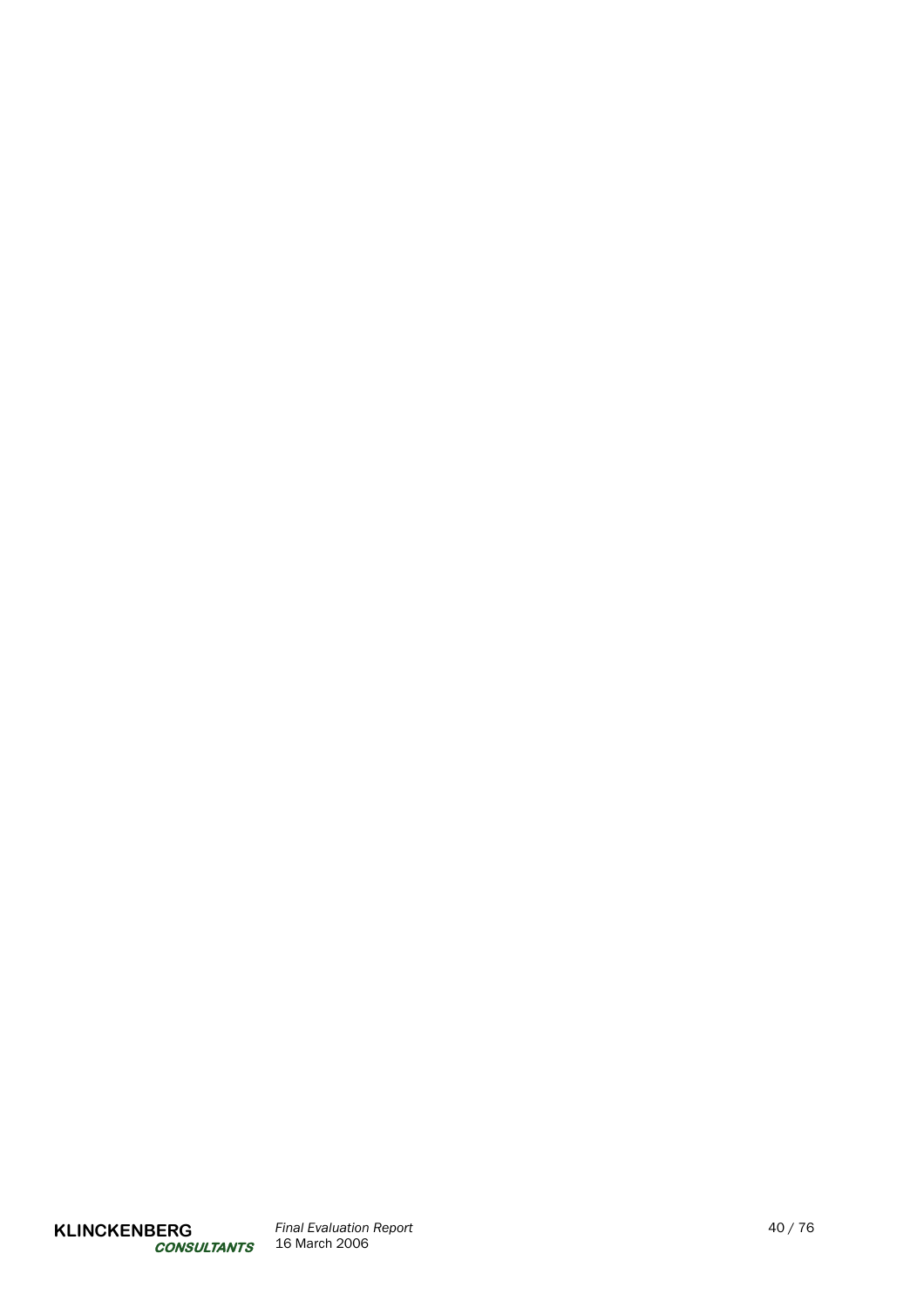# *Annex 1. Terms of Reference for Final Evaluation*

# 1. Introduction

# a. UNDP/GEF Monitoring and Evaluation Policy

The Monitoring and Evaluation (M&E) policy at the project level in UNDP/GEF has four objectives: i) to monitor and evaluate results and impacts; ii) to provide a basis for decision making on necessary amendments and improvements; iii) to promote accountability for resource use; and iii) to document, provide feedback on, and disseminate lessons learned. A mix of tools is used to ensure effective project M&E. These might be applied continuously throughout the lifetime of the project – e.g. periodic monitoring of indicators -, or as specific time-bound exercises such as midterm reviews, audit reports and final evaluations.

In accordance with UNDP/GEF M&E policies and procedures, all regular and medium-sized projects supported by the GEF should undergo a final evaluation upon completion of implementation. A final evaluation of a GEF-funded project (or previous phase) is required before a concept proposal for additional funding (or subsequent phases of the same project) can be considered for inclusion in a GEF work program. However, a final evaluation is not an appraisal of the follow-up phase.

Final evaluations are intended to assess the relevance, performance and success of the project. It looks at early signs of potential impact and sustainability of results, including the contribution to capacity development and the achievement of global environment goals. It will also identify/document lessons learned, suggest actions to be taken at the local level to facilitate effective follow-up of the project in line with its long term development objective and make recommendations that might improve design and implementation of other UNDP/GEF projects.

# b. Project background and outputs

The "Capacity Building for the Adoption and Application of Energy Codes for Buildings Project" is part of a regional initiative involving both the Republic of Lebanon and the Palestinian Authority with an initial duration of two years. It is funded by the Global Environment Facility (GEF), executed by UNDP/PAPP and implemented by the Ministry of Local Government.

The activities of the project were implemented by the Ministry of Local Government under the framework of a *Memorandum of Understanding* signed on the 6th of June 2001 with the UNDP/PAPP. The project commenced in April 2001 for an estimated duration of twenty four months, but was subsequently extended until December 2004.

The main objective of this project is to contribute to a measurable reduction in energy consumption in the building sector and to produce global benefits by reducing emissions of CO2 and other greenhouse gases into the atmosphere. As such, and by removing barriers to the establishment and adoption of energy codes for buildings, the project contributes to the reduction of the risk for climate change, and falls under Operational Program 5. The project also contributes to the integration of global environmental concern within national development activities.

The project has the following immediate objectives:

- 1. Building capacity for adoption and implementation of energy efficiency building codes which ultimately will reduce CO<sub>2</sub> emissions;
- 2. Facilitate the transfer of international and regional experience and technology in the area of high efficiency building and construction;
- 3. Opening new horizons for investment in the industry of energy efficient construction materials;
- 4. Improving the level of awareness of the private sector of the financial and environmental impacts of energy efficiency in buildings; and
- 5. Improving human comfort in private and public buildings.

### 2. Objectives of the Evaluation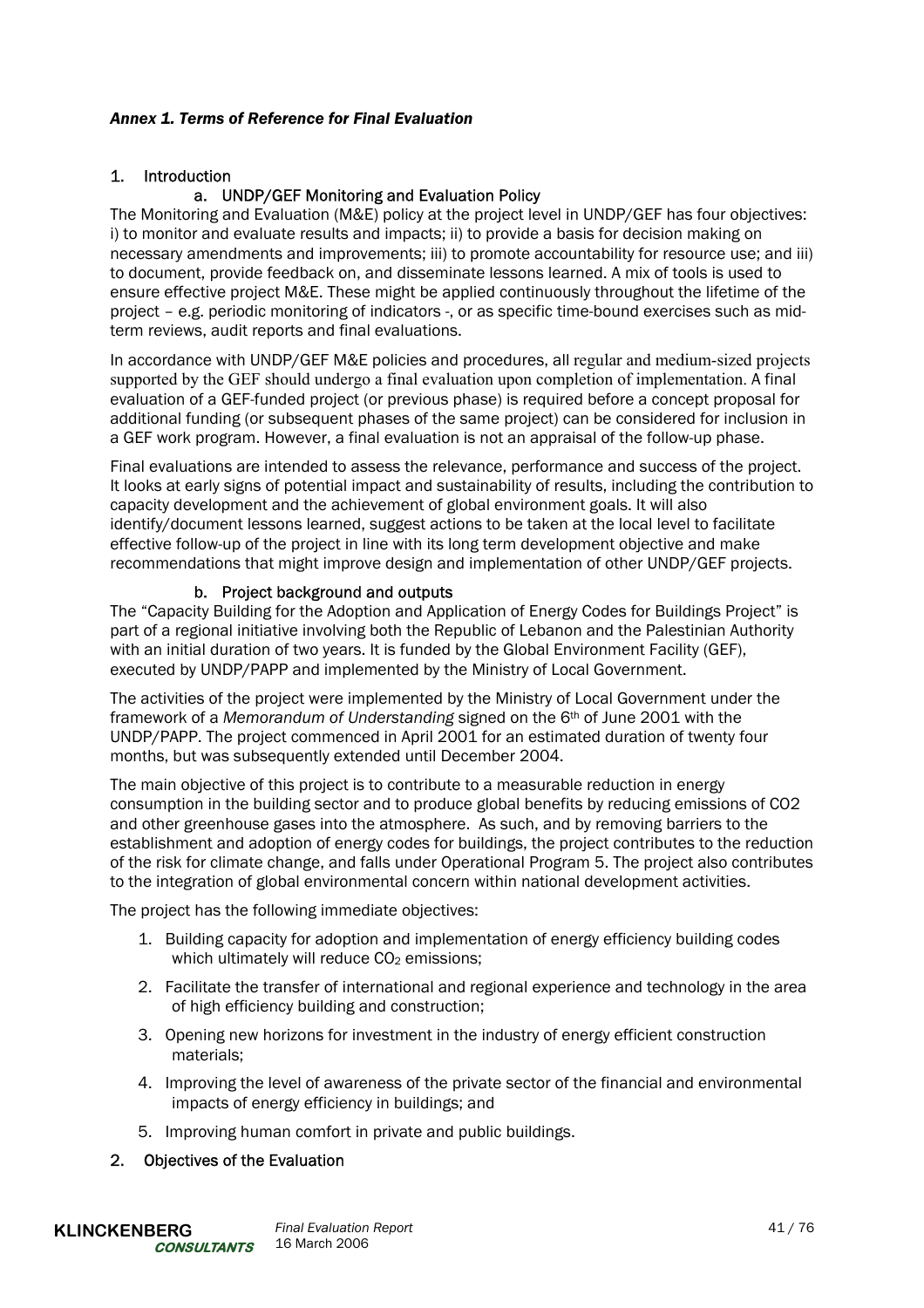The overall objective of this final evaluation is to review the performance and the implementation of the "Capacity Building for the Adoption and Application of Energy Codes for Buildings Project", to asses the extent to which the global environment objectives and the improvements targets, as described in the project document, have been achieved and, to analyze the efficiency and cost effectiveness of how the project has moved towards its objectives and outcomes.

In addition, the final evaluation is expected to present main findings and key lessons, including example of good practices for future projects in the country, region and GEF.

The Report of the final evaluation will be targeted at meeting the Evaluation needs of all stakeholders (GEF, UNDP, MLG, and other relevant stakeholders participating in the project).

# 3. Scope of work

In pursuit of the overall objective and in- line with GEF M&E guidance the following key issues will be addressed during the final evaluation: .

- Analysis of the attainment of global environmental objectives, outcomes/impacts, project objectives, and delivery and completion of project outputs/activities (based on indicators).
- Evaluation of project achievements according to GEF Project Review Criteria:
- Implementation approach
- Country ownership/Drivenness
- Stakeholder participation
- Sustainability
- Replication approach
- Financial planning
- Cost-effectiveness
- Assessment of the project's monitoring and evaluation systems

The main stakeholders of the evaluation include:

- The managing institutions (Ministry of Local Government, National Coordinator, and National Project Manager and UNDP/PAPP)
- Contracted institutions responsible for the implementation of project activities, such as Engineering Associations both in West Bank and Gaza, Palestinian Standards Institution, Universities, NGOs, research centers.

### 4. Methodology

The evaluation process will be carried out through a period of XXX days, including a field mission to the Palestinian Territories where the Palestinian Ministry of Local Government (MLG) and UNDP / GEF will be represented in addition to the consultant. The consultant will coordinate and work with the MLG and UNDP/PAPP, and other stakeholders if required.

The methodology will cover:

### 4.1. Preparatory stage :

- Preliminary desk study review of relevant documentation provided by UNDP/PAPP and MLG
- Circulation of information with main stakeholders to determine the key issues to be addressed during the mission in the Palestinian Territories.
- Submission of Inception Report

### 4.2. Field Mission :

• Briefing for evaluators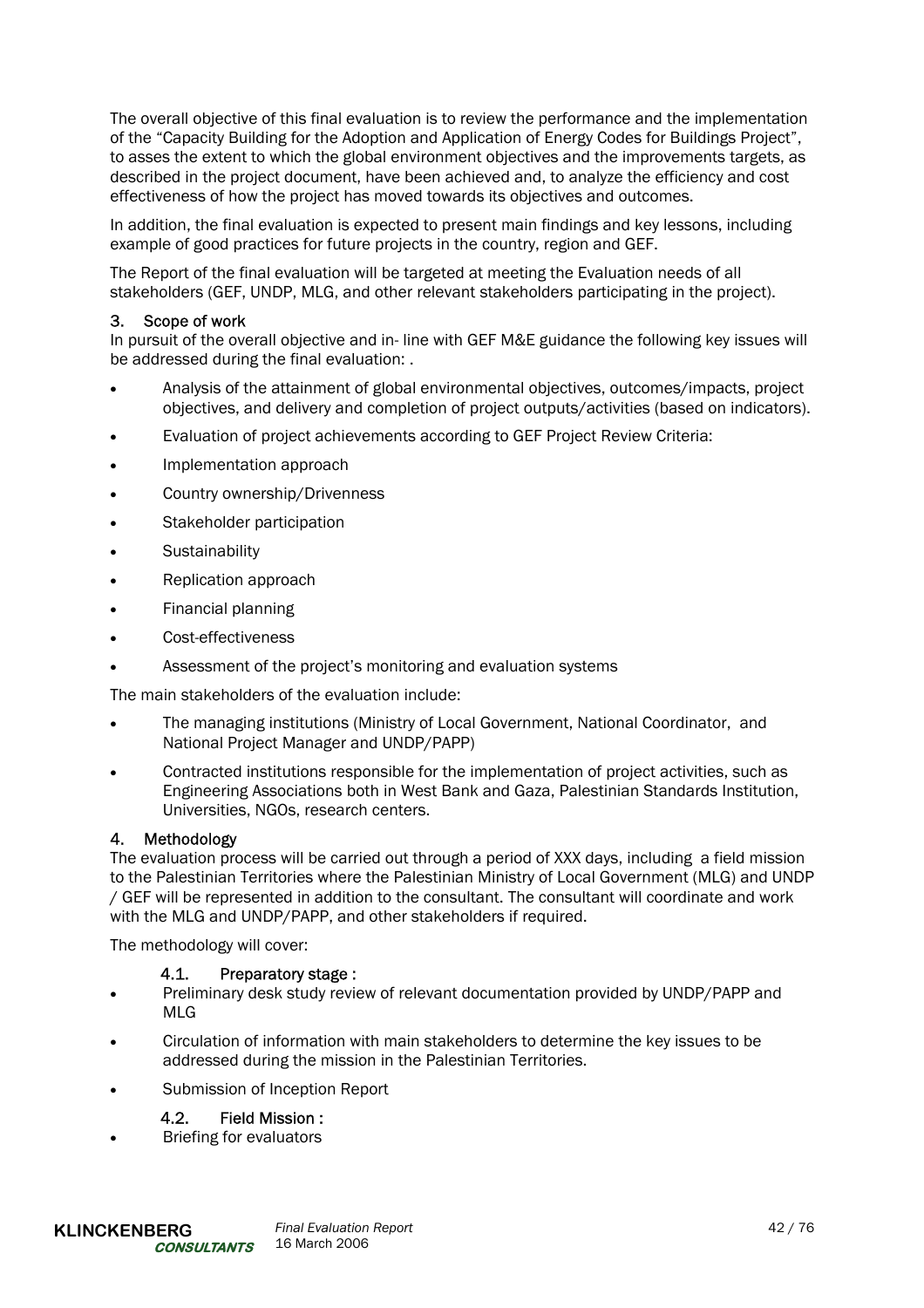- Desk study review of all relevant project documentation.
- Interviews and meetings with the senior management of the MLG, project management and staff, target energy consumers, UNDP/PAPP, and other stakeholders.
- Validation of preliminary findings of the mission with the MLG and UNDP

# 4.3. Preparation of Final evaluation Report

- Submission of first draft report and circulation for comments, and feedbacks from Palestinian MLG and UNDP
- Preparation of final evaluation report

# 5. Products

The main product of the evaluation will be a comprehensive report, not exceeding 50 pages (excluding the annexes) including a 3-5 pages on recommendations for sustaining the goals of the project. The outline of the terminal evaluation report should fit to the guidelines developed by GEF and UNDP for projects final evaluation (annexes 1 and 2) and should include:

- Executive summary
- **Introduction**
- Project and its development context
- Findings and conclusions
	- 1. Project formulation and process of planning
	- 2. Implementation arrangements
	- 3. Results and impacts
- Recommendations and future initiatives
- Lessons learned
- Annexes

The final Terminal Evaluation Report is to be submitted to UNDP and upon clearance by the participating UNDP offices and UNDP-GEF (Regional Coordination Unit in Beirut and M&E Unit in NY) it will be submitted to the GEF M&E Unit.

### 6. Expected qualifications of the Evaluator/Evaluator Team

- Advanced degree in energy related field;
- At least 5 years' working experience with activities promoting energy efficiency in the commercial, public and residential sectors, including topics such as public awareness raising and marketing, energy sector management, institutional capacity building and financing;
- Experience in the evaluation of technical assistance projects, preferably with UNDP or other United Nations development agencies and major donors;
- Updated knowledge of UNDP/GEF policies, strategies, and analysis of expected impacts in terms of global benefits;
- Demonstrated ability to assess complex situations in order to succinctly and clearly distillate critical issues and draw forward looking conclusions;
- Excellent oral and writing communication skills in English;

### 7. Implementation Arrangements

*Management Arrangements*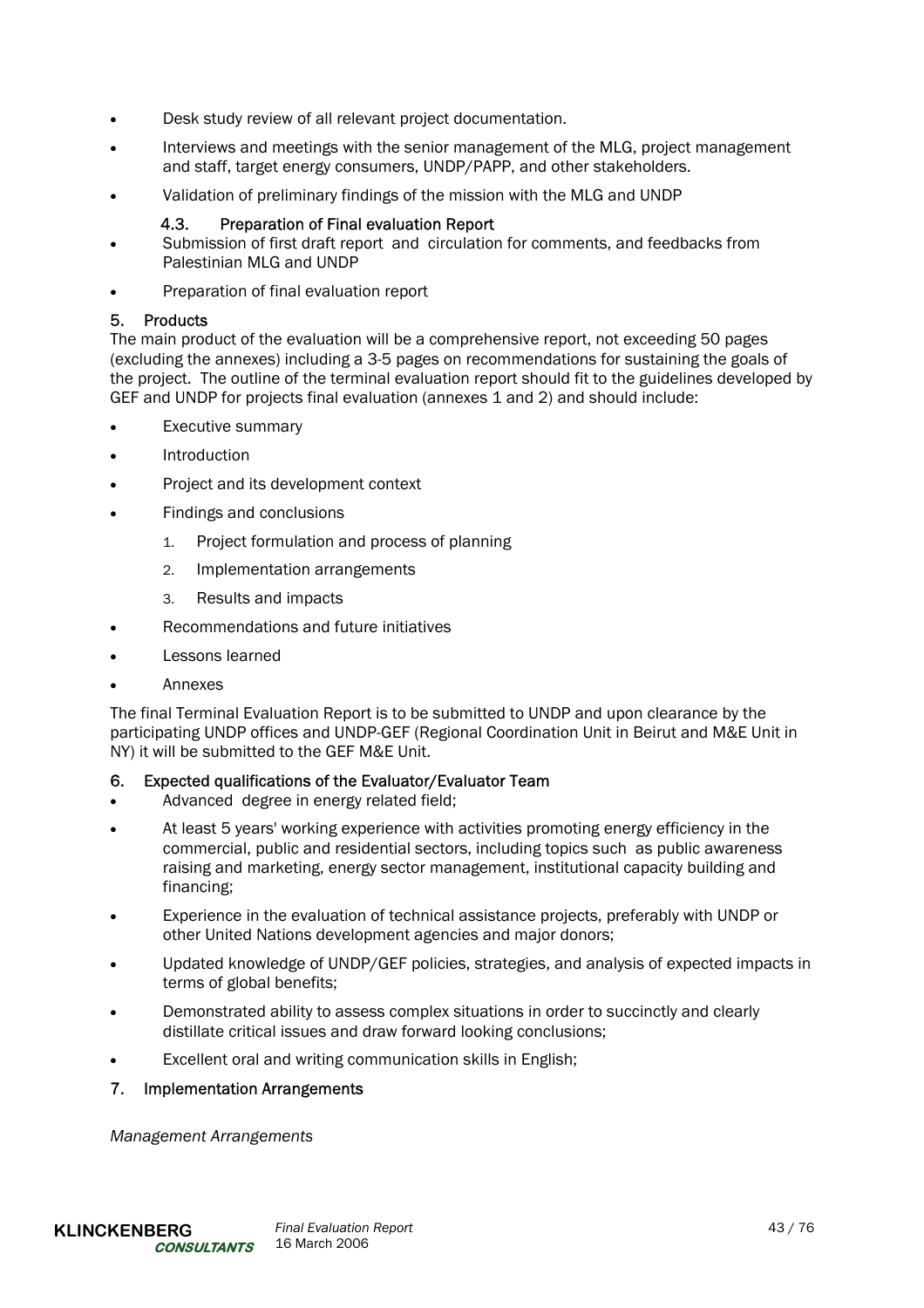For the support of the Consultant and for efficient performance of the work, UNDP/PAPP and MLG will provide with all available information and data related to project, as well as office facilities to the consultant in the various appropriate locations.

# *Proposed Timeframe*

undertaken during the proposed period.

The proposed evaluation period is . The following table shows the activities to be

| Activity                                             | Timing | Comments                                                                                         |  |  |
|------------------------------------------------------|--------|--------------------------------------------------------------------------------------------------|--|--|
| Review of existing and<br>relevant information       |        | Documents to be provided<br>by the project components                                            |  |  |
| Visit to the Palestinian<br><b>Project Component</b> |        | meeting with collaborating<br>institutions (MLG,<br>UNDP/PAPP, Engineering<br>Associations, etc) |  |  |
| Preparation of final<br>evaluation reports           |        |                                                                                                  |  |  |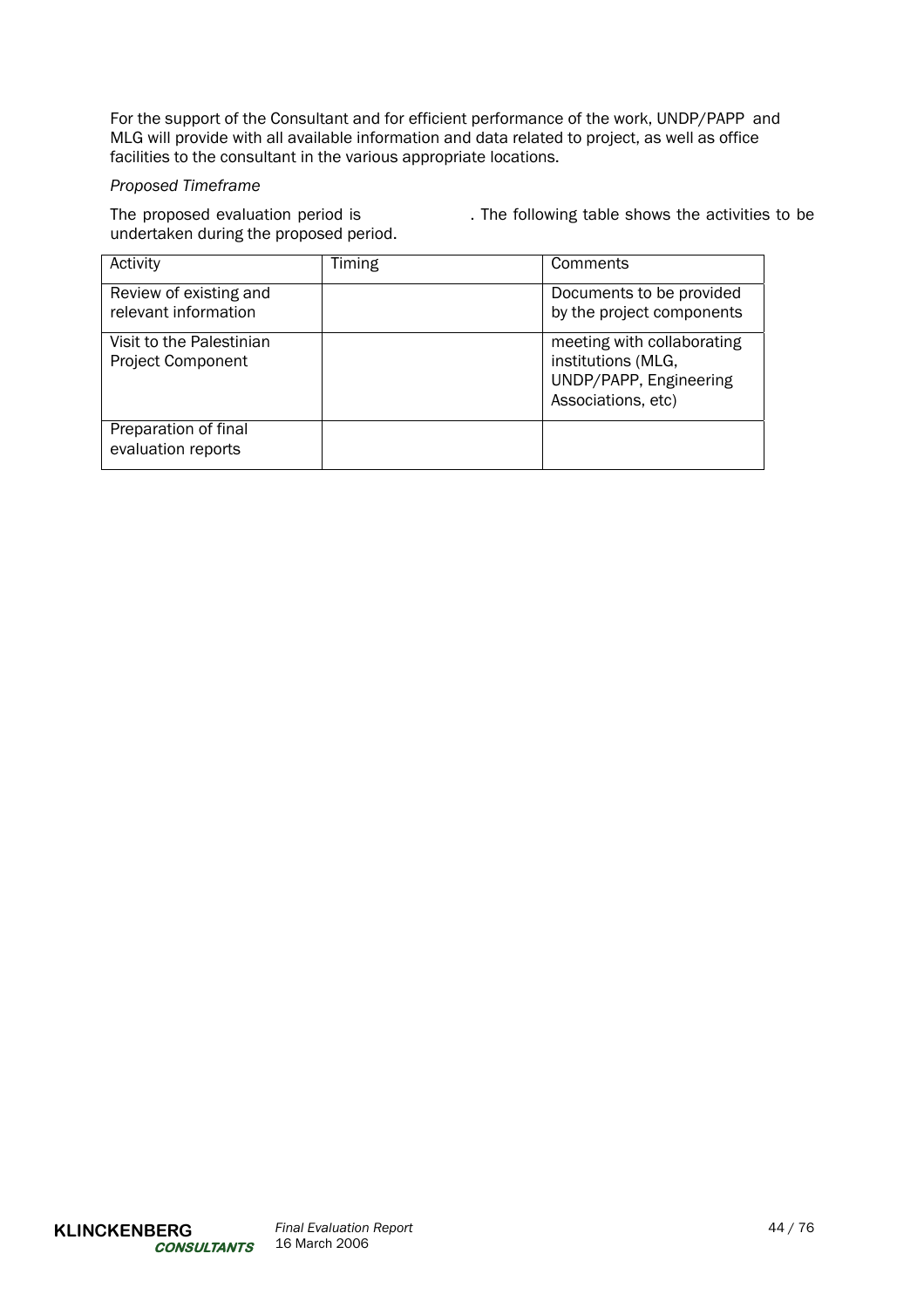# *Annex 2. Evaluation Itinerary*

The itinerary followed is described in the evaluation outline developed for this evaluation, which is repeated here.

# 1. Introduction

This evaluation outline describes the approach proposed for the evaluation of the UNDP/GEF project "Capacity Building For the Adoption and Application of Energy Codes for Buildings" (PAL/99/G35), the assessment of its contribution to capacity development and global environmental goals, and the identification of lessons learned, recommendations for future projects and forward vision recommendations regarding the sustainability of project outputs.

# *1.1 Background for this Evaluation*

The project "Capacity Building for the Adoption and Application of Energy Codes for Buildings" (further: the project) is funded by the Global Environment Facility (GEF), executed by the United Nations Development Program – Program of Assistance to the Palestinian People (UNDP-PAPP), and implemented by the Palestinian Authority Ministry of Local Government (PA-MLG). The project falls under the Climate Change focal area, and aims at enabling energy conservation in Buildings through the establishment of an Energy Code for Buildings in the Palestinian Territories, and the provision of capacity building and information dissemination to enable its future adoption and application.

UNDP requests this evaluation is to review the performance and the implementation of the project, to asses the extent to which the global environment objectives and the improvements targets, as described in the project document, have been achieved and, to analyze the efficiency and cost effectiveness of how the project has moved towards its objectives and outcomes. In addition, the final evaluation is expected to present main findings and key lessons, including example of good practices for future projects in the country, region and GEF. The Report of the final evaluation will be targeted at meeting the Evaluation needs of all stakeholders (GEF, UNDP, MLG, and other relevant stakeholders participating in the project).

This outline describes the proposed approach for this evaluation and its strategy, planning and deliverables, in accordance with the Terms of Reference (ToR) provided by UNDP/PAPP.

# *1.2 Evaluation Issues*

The ToR prescribes the GEF Project Review Criteria as the framework for this evaluation, and lists the documents to be reviewed and the stakeholders to be consulted. For some of the evaluation components (specifically Findings and Conclusions), the GEF criteria specify which elements need to be addressed in the evaluation.

According to the GEF Project Review Criteria, the evaluation should include the following issues (a full description of these issues is included as Annex I). Items marked with an (R) should also be rated in one of four classes.

- 1. Executive summary
	- Brief description of project
	- Context and purpose of the evaluation
	- Main findings, conclusions, recommendations and lessons learned
- 2. Introduction
	- Purpose of the evaluation
	- Key issues addressed
	- Methodology of the evaluation
	- Structure of the evaluation
- 3. The project and its development context
	- Project start and duration
	- Problems that the project seeks to address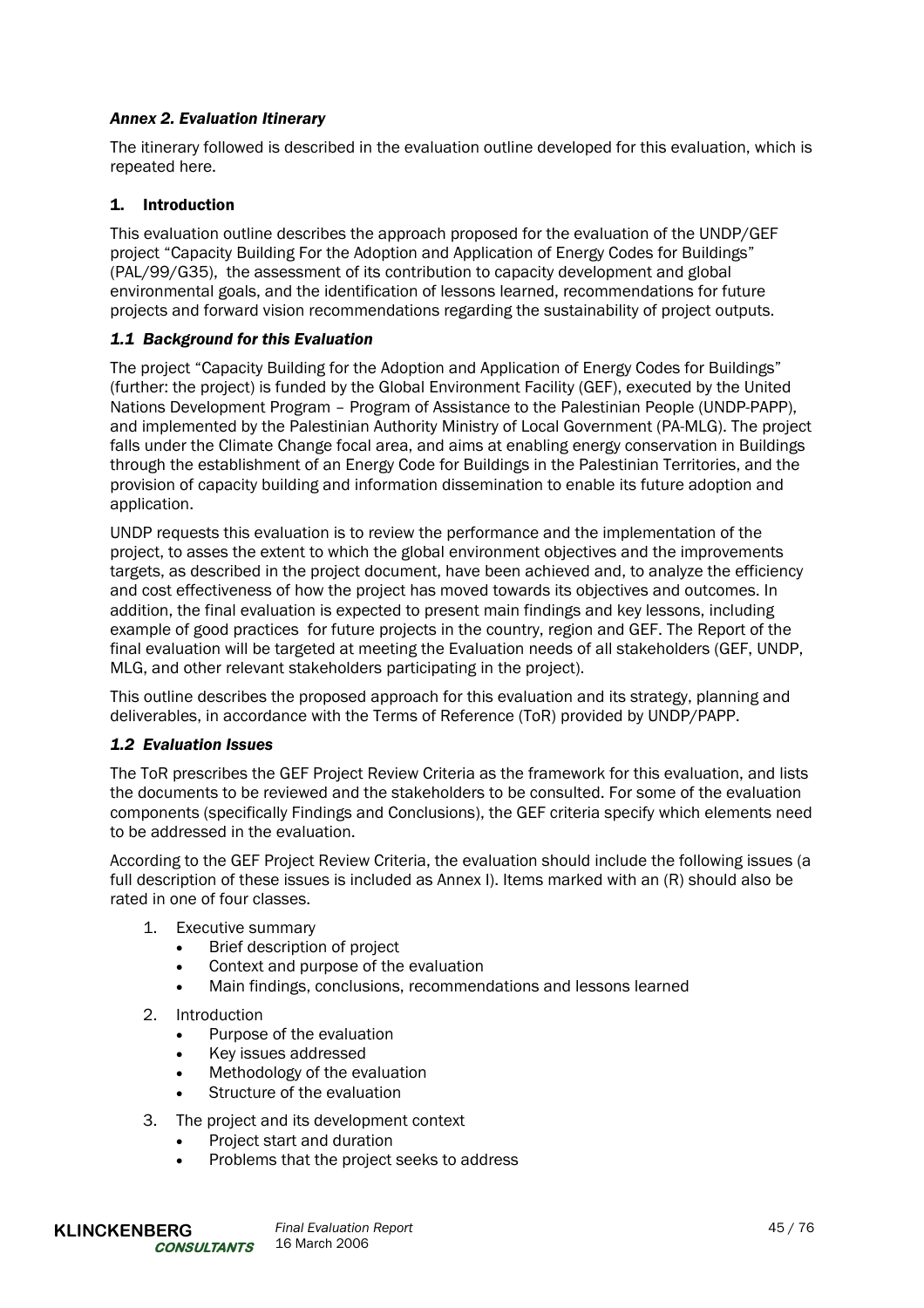- Immediate and development objectives of the project
- Main stakeholders
- Results expected
- 4. Findings and Conclusions
	- 4.1 Project Formulation
		- Conceptualization/Design (R)
		- Country-ownership/Drivenness
		- Stakeholder participation (R)
		- Replication approach
		- UNDP comparative advantage
	- 4.2 Project Implementation
		- Implementation Approach (R)
		- Monitoring and evaluation (R)
		- Stakeholder participation (R)
		- Financial Planning
		- Sustainability
		- Execution and implementation modalities
	- 4.3 Results
		- Attainment of Outcomes/ Achievement of objectives (R)
	- Sustainability
- 5 Recommendations
	- Corrective actions for the design, implementation, monitoring and evaluation of the project;
	- Actions to follow up or reinforce initial benefits from the project;
	- Proposals for future directions underlining main objectives;
- 6 Lessons learned
	- This should highlight the best and worst practices in addressing issues relating to relevance, performance and success.

These evaluation issues form the basis for the proposed evaluation. The projects relevance, performance and success, as well as emerging impact and sustainability of results, will be assessed against indicators for the above issues.

These indicators will be taken from the Project Document, as far as possible, supplemented with additional indicators where needed. A full list of evaluation indicators will be prepared at the start of the evaluation, based on the above issues, and the project documentation. It should be noted that the availability of information, and the limitations in time and budget for the evaluation will limit the extend to which evaluation indicators can be assessed. The indicators will provide the framework for the fact finding, analysis, ratings and recommendations of the evaluation.

# *1.3 Organization and approach of the evaluation*

This evaluation will be performed as an external, independent assessment of the project, including a desk review of available project documentation (including the project document, progress reports, outputs and other sources of information), interviews with UNDP/PAPP and PA-MLG program officers, the national project manager, the national coordinator, and selected stakeholders (Engineering Associations, Palestinian Standards Institute, Universities, etc). These interviews will take place during a (one week) visit to Jerusalem. Further information will be gathered by telephone interviews and email enquiries to the people involved in the project. External experts may be contacted to gather background information or references and to check project data.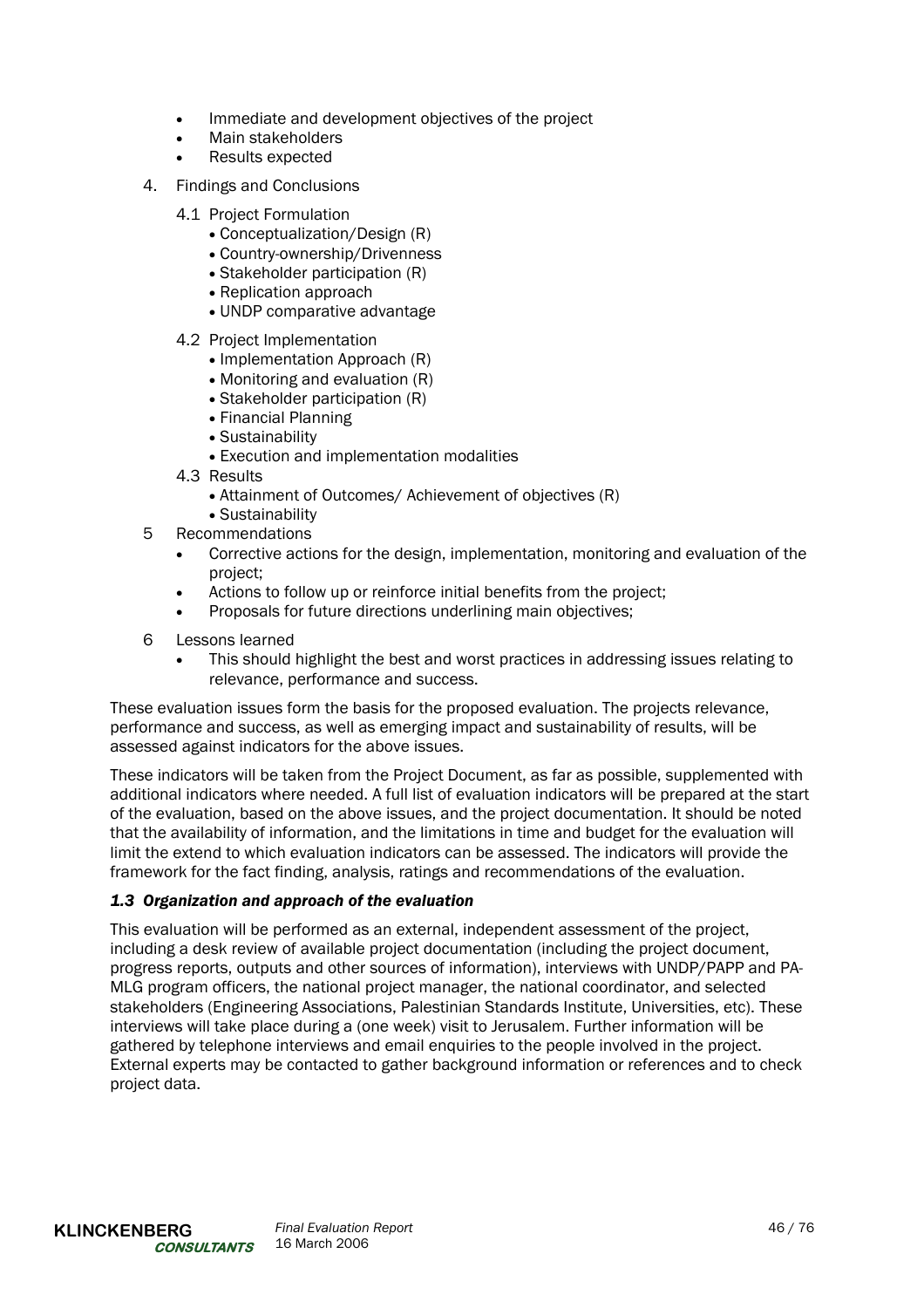# 2. Evaluation Strategy

This evaluation aims at assessing the projects relevance, performance and success, early signs of impact and sustainability of results, identifying lessons learned, and making recommendations for the sustainability of project outputs and for future projects . For this, evaluation indicators will be developed, based on the evaluation issues stated in paragraph 1.2. The indicators are intended to measure the performance, management and impact of the project and will guide the evaluation process.

# *2.1 Evaluation Indicators*

Evaluation indicators serve to measure the performance of the project on several aspects. An indicator targets an important, measurable aspect of an evaluation issue, with the aim to make a complex, principally qualitative issue measurable and (semi-) quantifiable. During the evaluation, fact-finding focuses on collecting data regarding these indicators (next to general qualitative and contextual information about the project), and during the analysis the projects results are valued against indicators (ranging from below to above what has been / might have been expected or was implied in the project design). Given the extent of the project and the complexity of the subject, not all aspects (of all issues) can be targeted during this evaluation. The evaluation indicators will therefore be selected to cover a large proportion of the project, but the availability of data and access to information sources will be taken into account. The evaluation indicators will be developed in close co-operation with UNDP program officers.

Although monitoring and evaluation is often a part of a project design, and ideally an integrated management tool, usually not all relevant evaluation aspects where foreseen at the initiation of a project and duly monitored during project execution. Additionally, a final evaluation often includes issues (specifically about project design and impact / outcome) that are of lesser relevance during project execution and can only be assessed ex-post. Therefore, it is often needed to develop additional indicators to assess project design issues, the impact on stakeholders and the long-term impact (or early signs of this) of the project. These will be developed during the desk review of the project documentation, based on the (listed) evaluation issues. Draft evaluation indicators will be presented to the program officers and executors for review and comments, before these are finalized.

| <b>Activity</b>                                                | I Direct output                                                                                  | Il Direct effects                                                                                                                                                     | III External effects                                                                                                                                                                                                                                                 | <b>IV Final outcome</b>                                                                                                                                                                                             |
|----------------------------------------------------------------|--------------------------------------------------------------------------------------------------|-----------------------------------------------------------------------------------------------------------------------------------------------------------------------|----------------------------------------------------------------------------------------------------------------------------------------------------------------------------------------------------------------------------------------------------------------------|---------------------------------------------------------------------------------------------------------------------------------------------------------------------------------------------------------------------|
| Project activity A<br>Project activity B<br>Project activity C | Direct result (e.g.<br>report or standard<br>published, website<br>developed) of one<br>activity | Indirect result /<br>effect on target<br>group (e.g. report or<br>standard used by<br>target group,<br>website used by<br>target group) of one<br>or a few activities | External results in<br>targeted countries<br>(e.g. adoption of<br>building code<br>legislation,<br>installation of<br>enforcement<br>infrastructure.<br>based on reports or<br>building codes.<br>websites, training<br>etc) as a result of a<br>group of activities | Final results in<br>targeted countries<br>(e.g. transformation<br>of building market,<br>changes in thermal<br>performance of<br>buildings, $CO2$<br>emission<br>reductions) as a<br>result of the whole<br>project |
| Etc                                                            |                                                                                                  |                                                                                                                                                                       |                                                                                                                                                                                                                                                                      |                                                                                                                                                                                                                     |

The development of the evaluation indicators will be structured according to the following system:

Category I direct outputs are usually monitored through progress reports (as they are normally a direct output of the work to be done) and do not require specifically designed evaluation indicators. These outputs are usually delivered during the course of the project, can easily be observed and give an indication of the efficiency of the project.

Category II direct effects are usually a direct effect of activities, but are often not measured during the course of a project (though they could provide valuable information to the program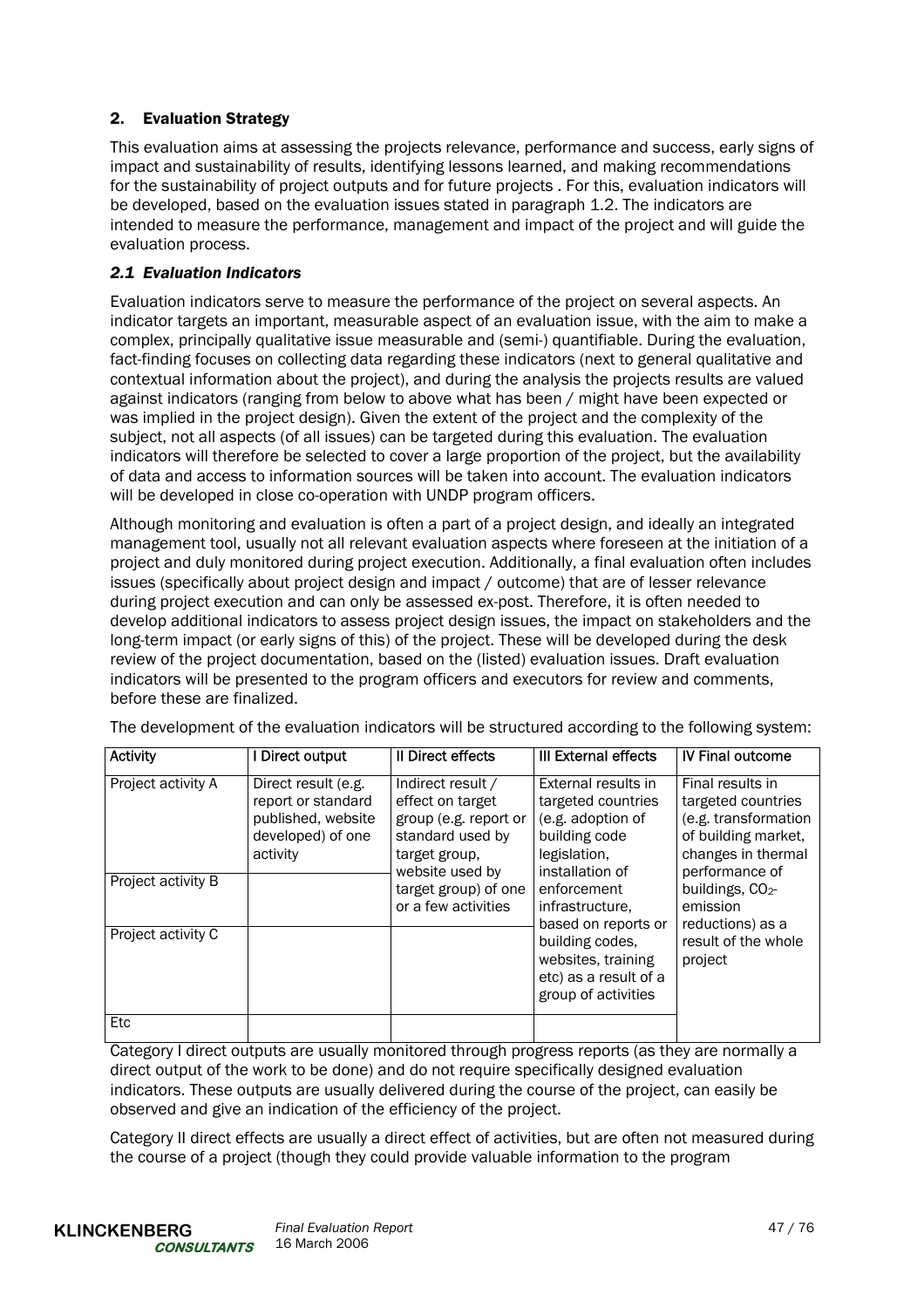management). These effects can usually be observed during or shortly after the completion of an activity, can be measured by enquiries, surveys, interviews etc and give an indication of the efficiency of the project.

Category III external effects are an indirect result of project activities. These are usually (for projects like the development of thermal standards / building codes) the result of activities that target groups in target countries engage in as a result of project activities (e.g. government adopting thermal standard / building code legislation following participation in the project). These effects are usually more difficult to monitor, as they occur some time after completion of activities (typical time delays differ a lot, but a six months to one year delay would be a reasonable assumption) and are usually the result of more inputs (one being the project). External effects can be measured in a variety of ways, including interviews, surveys, observations, dependent on the type of effect, and give an indication of the effectiveness of the project.

Category IV final outcome is the final effect of the project in a target country (the market situation, building stock, energy consumption, etc). These are usually long-term effects of projects and can only be measured after longer periods (typically starting after three to five years, with effects lasting more than 10 years). Possible measurements include building market and building stock analyses and energy consumption analysis, but it can be difficult to prove a direct relationship between project activities and changes in market and stock. The final outcome is always the result of many activities, can give an indication of the effectiveness of a project but is not always very helpful for an evaluation of a single project.

Since the details of the 'Capacity Building for the Adoption and Application of Thermal Standards for Buildings' project are not yet known, it is difficult to indicate whether observable effects can be expected in all categories. Based on the information provided, and on an understanding of the typical development of building standards, it may be expected that there will be observable effects in category I (direct outputs), category II (direct effects) and category III (external effects). It is unlikely that the Final outcomes (category IV) will be substantial, although it may be possible (dependent on the project duration and the results achieved) that there are indications of early effects in the market. Directly observable effects in the building stock (and resulting carbon emissions) will likely be impossible to observe, although it may be possible to calculate the likely long-term impact of a thermal standard development in these fields.

Direct outputs can be evaluated by a comparison to the deliverables and output stated in the project document and usually do not require the definition of additional evaluation indicators. It will be analyzed whether the project document includes the necessary indicators covering category III external effects (where relevant and feasible) and category II effects (for other subjects), which will then be adopted as evaluation indicators for the evaluation issues. If needed, additional indicators will be developed, as described before.

Given the scope of this evaluation, the number of indicators will be limited to one or two (max. three) per evaluation issue, with more focus on (and more than one indicator for) issues that require a (semi-quantitative) rating next to a (qualitative) assessment.

# *Data collection and Analysis*

The proposed approach for this evaluation will include three main components:

• The desk review of (all kinds of) project documentation, including the project document, progress reports, and outputs. This review will serve to (a) generate an overview of the project, its context, proceedings, outputs and outcome; (b) develop a list of evaluation indicators for the assessment of the project; and (c) to collect data regarding the evaluation issues and indicators. Further documentation (e.g. workshop reports, financial statements) may be needed to answer specific issues, in which case these documents will be requested from the project manager or consultant. When necessary, additional information on project activities may be requested from the project management and/or reference information may be collected from independent experts;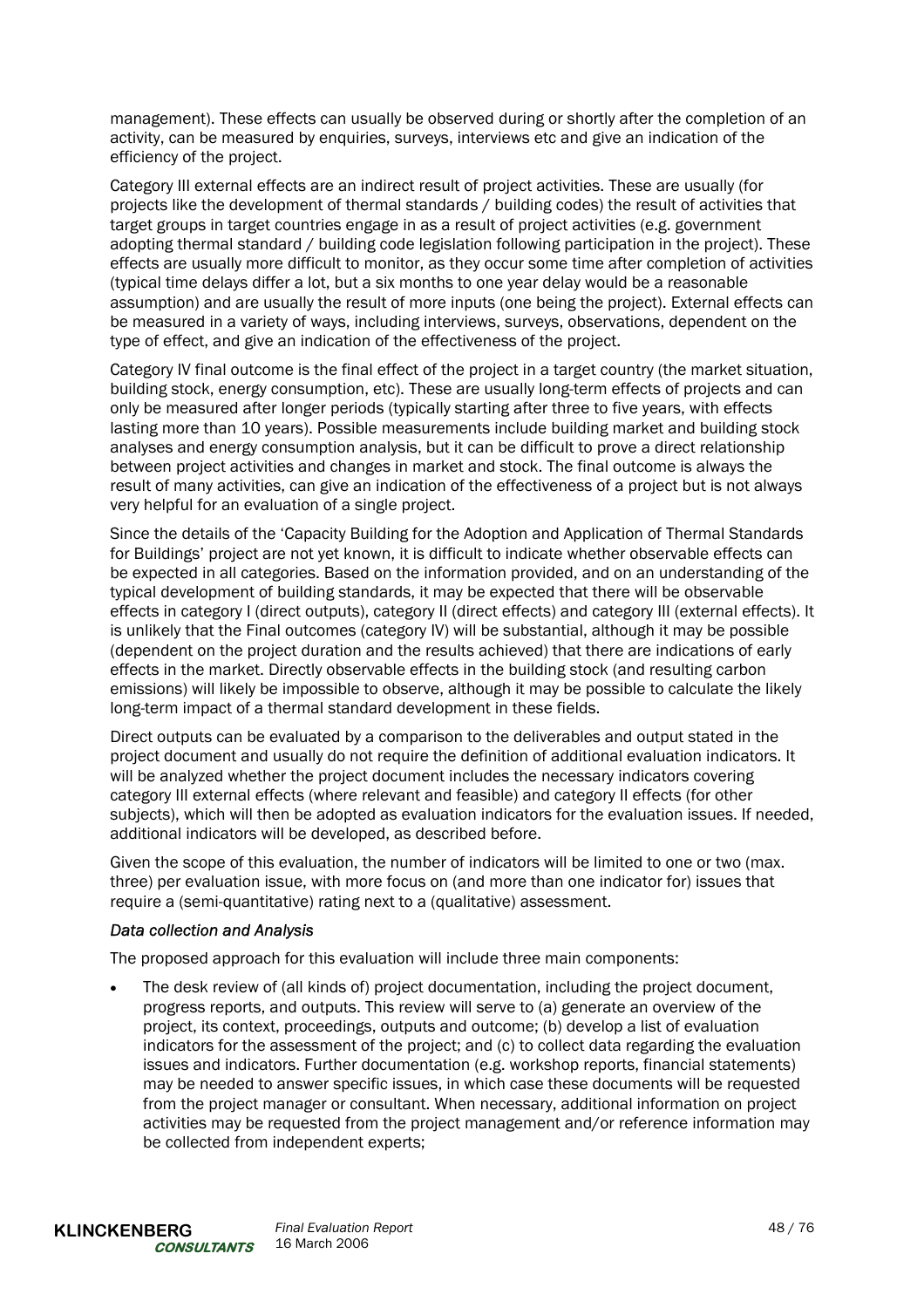- Interviews with project officers and (representatives of) major stakeholders involved in the project. These interviews will serve to (a) complete the overview of the project, in its context, and the relevance and (future) impact of the projects outcomes according to the involved organizations and stakeholders; (b) complete the fact finding regarding the evaluation issues and indicators; and (c) assist in the assessment of the project by asking the involved organizations about their impression of the projects results on specific issues (indicators), where relevant. During these interviews, fact finding will be supported by questionnaires developed during the desk review phase (semi-structured interviews).
- The analysis of the collected information, and assessment of the projects relevance, performance, success and potential impact. Collected data will be analyzed and structured according to the evaluation indicators. Where target values for evaluation indicators exist (in the project proposal or elsewhere), the observed results of the project will be compared to these target values. Where these target values do not exist a status quo description will be given and an assessment of the projects results based on a review of the project documentation (and the implied assumptions in it), reference information from similar developments (of thermal standards) in other environments, stakeholders opinions and the evaluators judgment. Where requested, a rating will be given based on this information. Together with the overview and contextual information, this will form the basis for the draft and final evaluation report, which will also include conclusions, recommendations and lessons learned.

# *Recommendations and lessons learned*

The recommendations will be based on the data collected and analyzed and will focus on the evaluation issues (see paragraph 1.2) and the evaluation indicators. The recommendations and lessons learned will include:

- Remarkable practices and lessons learned regarding the project and its development context;
- Remarkable practices and lessons learned regarding project formulation;
- Remarkable practices and lessons learned regarding project implementation and management;
- Recommendations regarding major problems, outstanding issues or possible improvements in the projects design, implementation, monitoring or management;
- Recommendations regarding the follow-up of the project to reinforce the full implementation of the projects results and/or directions for future work aiming at similar objectives.

### 3. Deliverables & Planning

The planning of this evaluation is constrained by the time necessary to collect all relevant information, to (logistically) prepare a mission to Beirut and meet the relevant parties, and to allow sufficient time for commenting by the involved parties. The indicated planning thus depends on the availability of the necessary documents, people and comments, and can only be The planning of this evaluation is constrained by the time necessary to collect all relevant information, to (logistically) prepare a mission to Jerusalem and meet the relevant parties, and to allow sufficient time for commenting by the involved parties. The indicated planning thus depends on the availability of the necessary documents, people and comments, and can only be guaranteed for (the planning of) own activities.

### Deliverables of the evaluation

The deliverables of the evaluation are:

- List of evaluation indicators
- Questionnaires to be used during interviews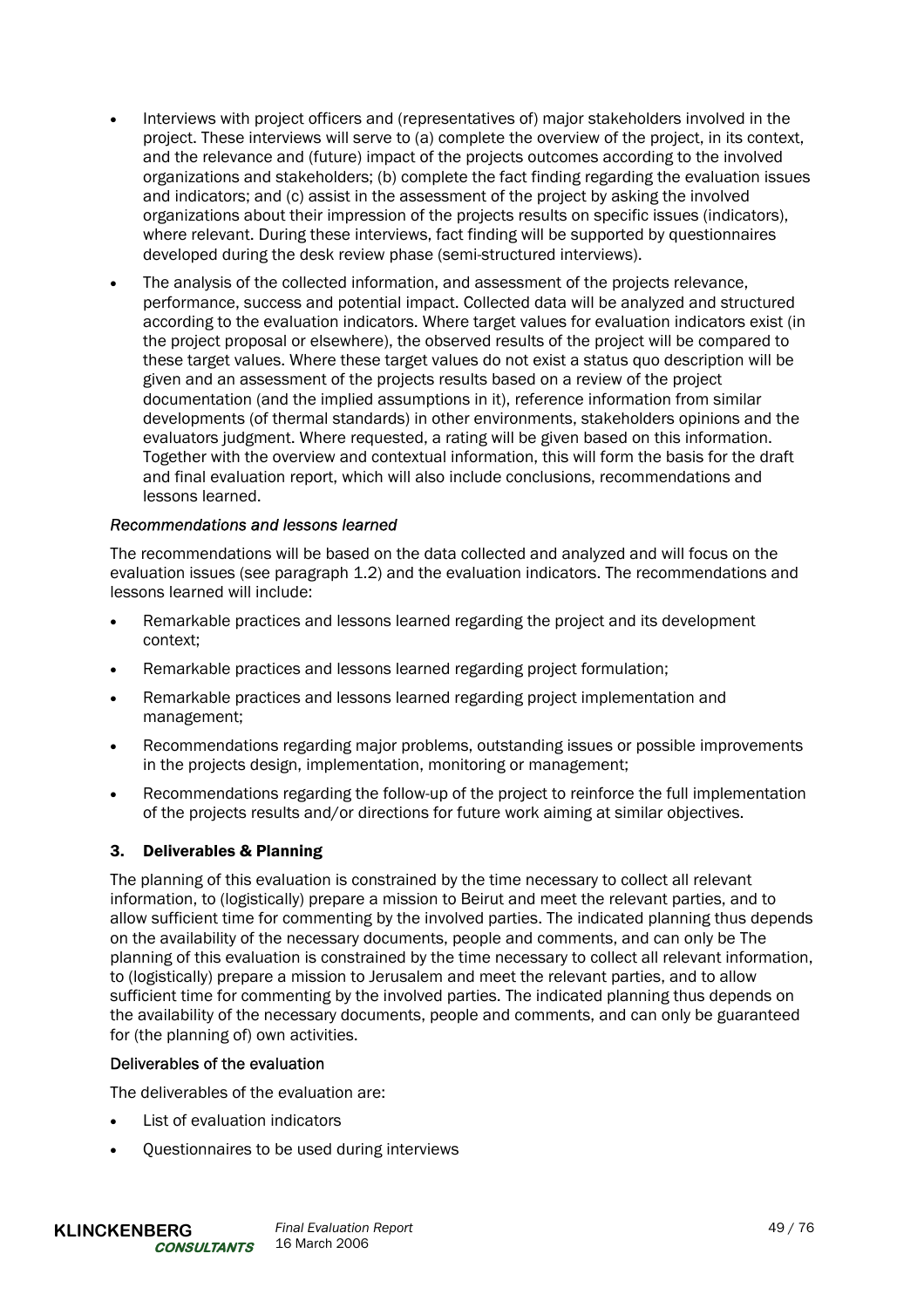- Interviews reports (summary versions)
- Draft final report
- Final report

The list of evaluation indicators will be drafted during the desk review of project documentation and will be sent to the UNDP program officers for review. Comments will be reflected in the final version of the evaluation indicators, to be finalized at the end of the desk review stage.

At the end of the desk review stage, questionnaires will be prepared to support fact finding during the interviews with involved parties in Beirut. The questionnaires will be made available to UNDP for review.

Interviews with the project management and major stakeholders (as listed in the ToR) will be conducted in Jerusalem. The interviews will be semi-structured, assisted by the questionnaires (implying that there is no strict format for the interviews, but that the questionnaires will be used to raise issues with the interviewees and to guide the direction of the meetings). It is expected that interviews will on average take between one and two hours, that all interviews can be arranged within the same week, and that the UNDP country office can arrange the interviews. Summary reports (approx. 1 page) will be made from each of the interviews, to be annexed to the evaluation report. The interviews will be followed by a wrap-up / debriefing meeting with UNDP (in the same week), to discuss the evaluation in general, and the initial conclusions from the evaluation.

The final report will be drafted within two weeks after completion of the interviews (and debriefing meeting), and will provide a complete overview of the evaluation as described in this outline. The report will be structured along the following lines:

- Executive summary
- **Introduction**
- The project and its development context
- Findings and Conclusions
	- Project formulation
	- Implementation
		- Results
- Recommendations
- Lessons learned
- Annexes

The draft final report will be sent to UNDP, to be circulated among involved parties, for comments and feedback. Issues raised by the involved parties will be reflected in the final report, unless there are discrepancies in the opinions and/or findings of the involved parties and the evaluator, in which case these will be explained in an annex to the report. The final report is due within two weeks after receiving the UNDP feedback on the draft final report.

# Annex to the Evaluation Outline: Scope of the Evaluation

(Copied from: Explanation on Terminology Provided in the GEF Guidelines to Terminal Evaluations)

The scope of the evaluation includes the review and assessment of the Project's formulation, implementation and results. In addition to a descriptive assessment, all criteria marked with (R) should be rated using the following divisions: Highly Satisfactory, Satisfactory, Marginally Satisfactory, Unsatisfactory. (Annex 1)

The following is a breakdown of the Evaluation scope and components:

### 1. Executive summary

- Brief description of project
- Context and purpose of the evaluation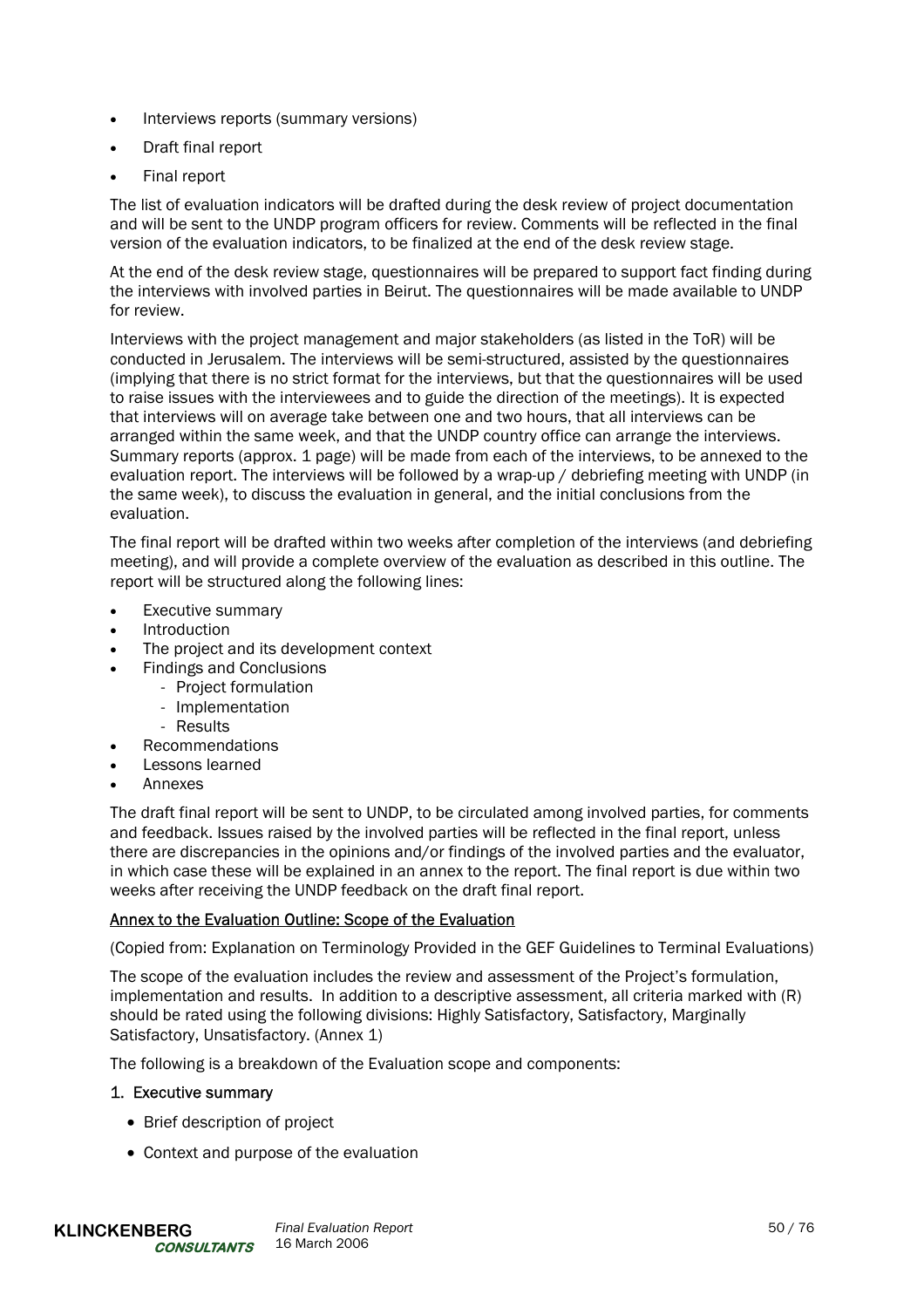• Main findings, conclusions, recommendations and lessons learned

# 2. Introduction

- Purpose of the evaluation
- Key issues addressed
- Methodology of the evaluation
- Structure of the evaluation

# 3. The project and its development context

- Project start and duration
- Problems that the project seeks to address
- Immediate and development objectives of the project
- Main stakeholders
- Results expected

# 4. Findings and Conclusions

# 4.1 - Project Formulation

Conceptualization/Design (R). This should assess the approach used in design and an appreciation of the appropriateness of problem conceptualization and whether the selected intervention strategy addressed the root causes and principal threats in the project area. It should also include an assessment of the logical framework and whether the different project components and activities proposed to achieve the objective were appropriate, viable and responded to contextual institutional, legal and regulatory settings of the project. It should also assess the indicators defined for guiding implementation and measurement of achievement and whether lessons from other relevant projects (e.g., same focal area) were incorporated into project design.

Country-ownership/Drivenness: Assess the extent to which the project idea/conceptualization had its origin within national, sectoral and development plans and focuses on national environment and development interests.

Stakeholder participation (R) Assess information dissemination, consultation, and "stakeholder" participation in design stages.

Replication approach: Determine the ways in which lessons and experiences coming out of the project were/are to be replicated or scaled up in the design and implementation of other projects (this also related to actual practices undertaken during implementation).

UNDP comparative advantage: The consideration of linkages between projects and other interventions within the sector and the definition of clear and appropriate indicators and management arrangements at the design stage.

# 4.2 - Project Implementation

Implementation Approach (R): This should include assessments of the following aspects:

- The use of the logical framework as a management tool during implementation and any changes made to this as a response to changing conditions and/or feedback from M and E activities if required;
- Other elements that indicate adaptive management such as comprehensive and realistic work plans routinely developed that reflect adaptive management and/or; changes in management arrangements to enhance implementation;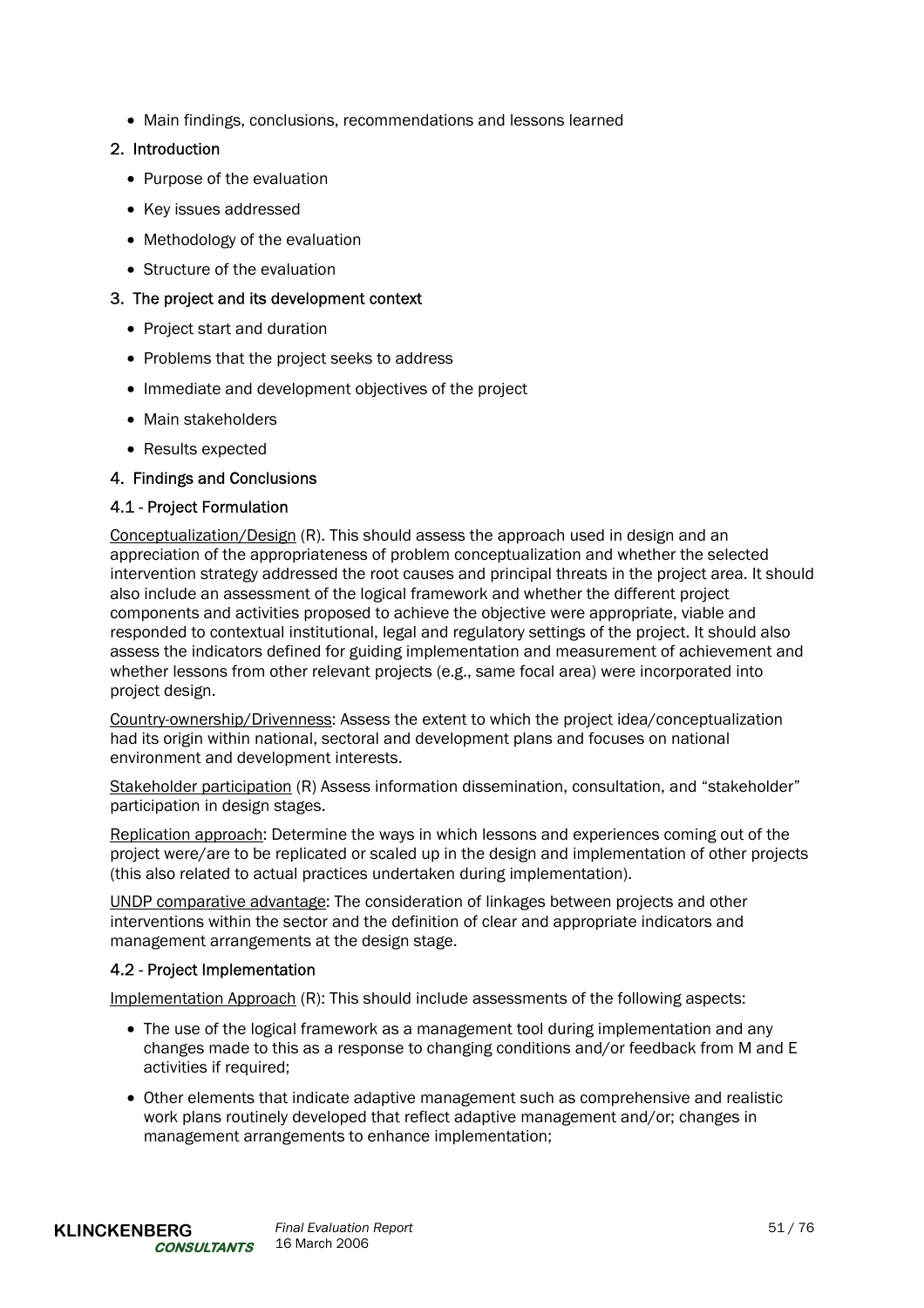- The project's use/establishment of electronic information technologies to support implementation, participation and monitoring, as well as other project activities;
- The general operational relationships between the institutions involved and others and how these relationships have contributed to effective implementation and achievement of project objectives;
- Technical capacities associated with the project and their role in project development, management and achievements;

Monitoring and evaluation (R): Including an assessment as to whether there has been adequate periodic oversight of activities during implementation to establish the extent to which inputs, work schedules, other required actions and outputs are proceeding according to plan; whether formal evaluations have been held and whether action has been taken on the results of this monitoring oversight and evaluation reports.

Stakeholder participation (R): This should include assessments of the mechanisms for information dissemination in project implementation and the extent of stakeholder participation in management, emphasizing the following:

- The production and dissemination of information generated by the project;
- Local resource users and NGOs participation in project implementation and decision making and an analysis of the strengths and weaknesses of the approach adopted by the project in this arena;
- The establishment of partnerships and collaborative relationships developed by the project with local, national and international entities and the effects they have had on project implementation;
- Involvement of governmental institutions in project implementation, the extent of governmental support of the project;

Financial Planning: Including an assessment of:

- The actual project cost by objectives, outputs, activities
- The cost-effectiveness of achievements
- Financial management (including disbursement issues)

Sustainability: Extent to which the benefits of the project will continue, within or outside the project domain, after it has come to an end. Relevant factors include for example: development of a sustainability strategy, mainstreaming project objectives into the economy or community production activities.

Execution and implementation modalities: This should consider the effectiveness of the UNDP counterpart and Project Co-ordination Unit participation in selection, recruitment, assignment of experts, consultants and national counterpart staff members and in the definition of tasks and responsibilities; quantity, quality and timeliness of inputs for the project with respect to execution responsibilities, enactment of necessary legislation and budgetary provisions and extent to which these may have affected implementation and sustainability of the Project; quality and timeliness of inputs by UNDP and GoC and other parties responsible for providing inputs to the project, and the extent to which this may have affected the smooth implementation of the project.

# 4.3 - Results

Attainment of Outcomes/ Achievement of objectives (R): Including a description and rating of the extent to which the project's objectives (environmental and developmental) were achieved using Highly Satisfactory, Satisfactory, Marginally Satisfactory, and Unsatisfactory ratings. If the project did not establish a baseline (initial conditions), the evaluators should seek to determine it through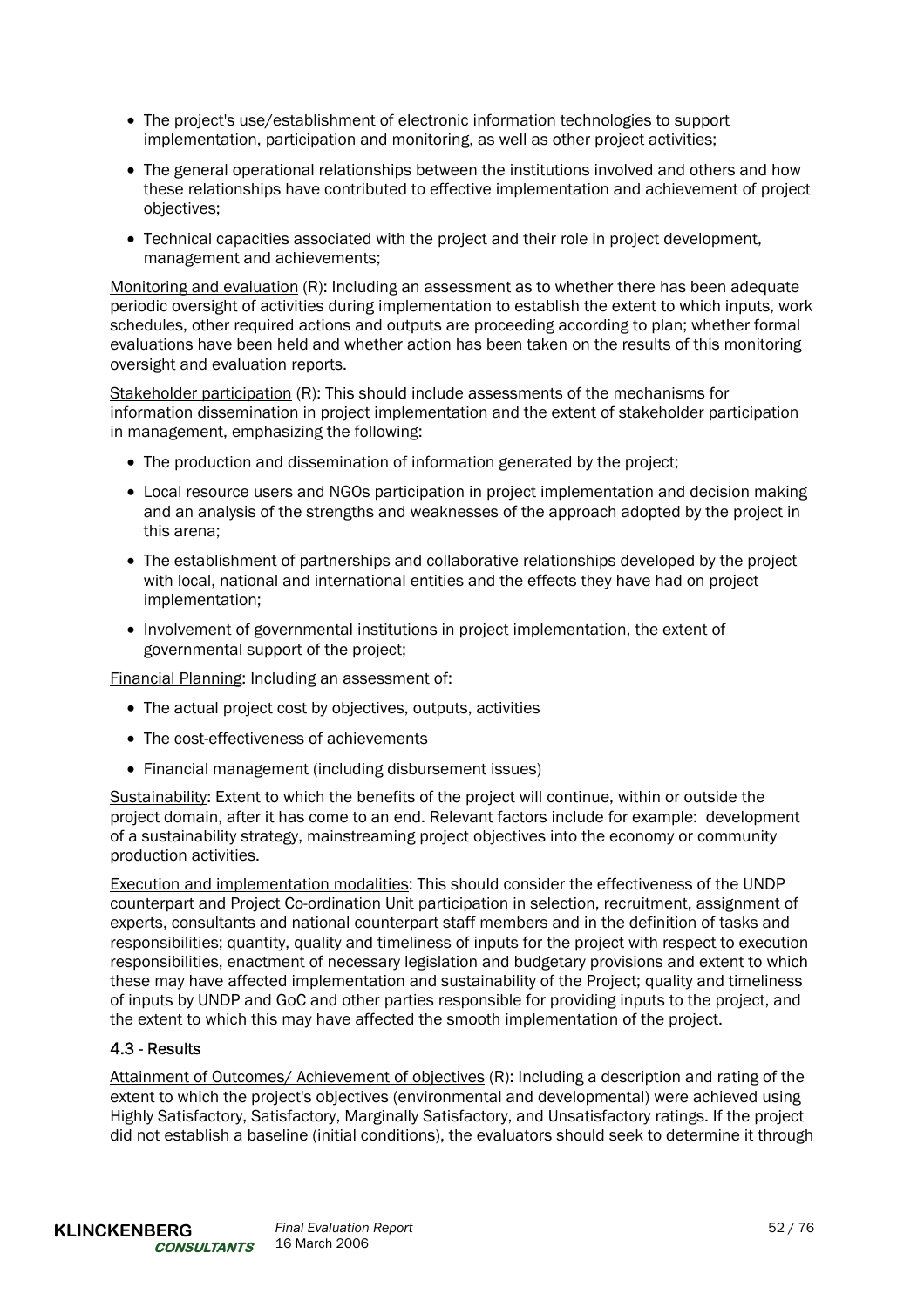the use of special methodologies so that achievements, results and impacts can be properly established.

Sustainability: Including an appreciation of the extent to which benefits continue, within or outside the project domain after GEF assistance/external assistance in this phase has come to an end.

# 5 - Recommendations

- Corrective actions for the design, implementation, monitoring and evaluation of the project;
- Actions to follow up or reinforce initial benefits from the project;
- Proposals for future directions underlining main objectives;

### 6 - Lessons learned

This should highlight the best and worst practices in addressing issues relating to relevance, performance and success.

# 7 - Evaluation report Annexes

- Evaluation ToRs
- Itinerary
- List of persons interviewed
- List of documents reviewed

Comments by stakeholders (only in case of discrepancies with evaluation findings and conclusions)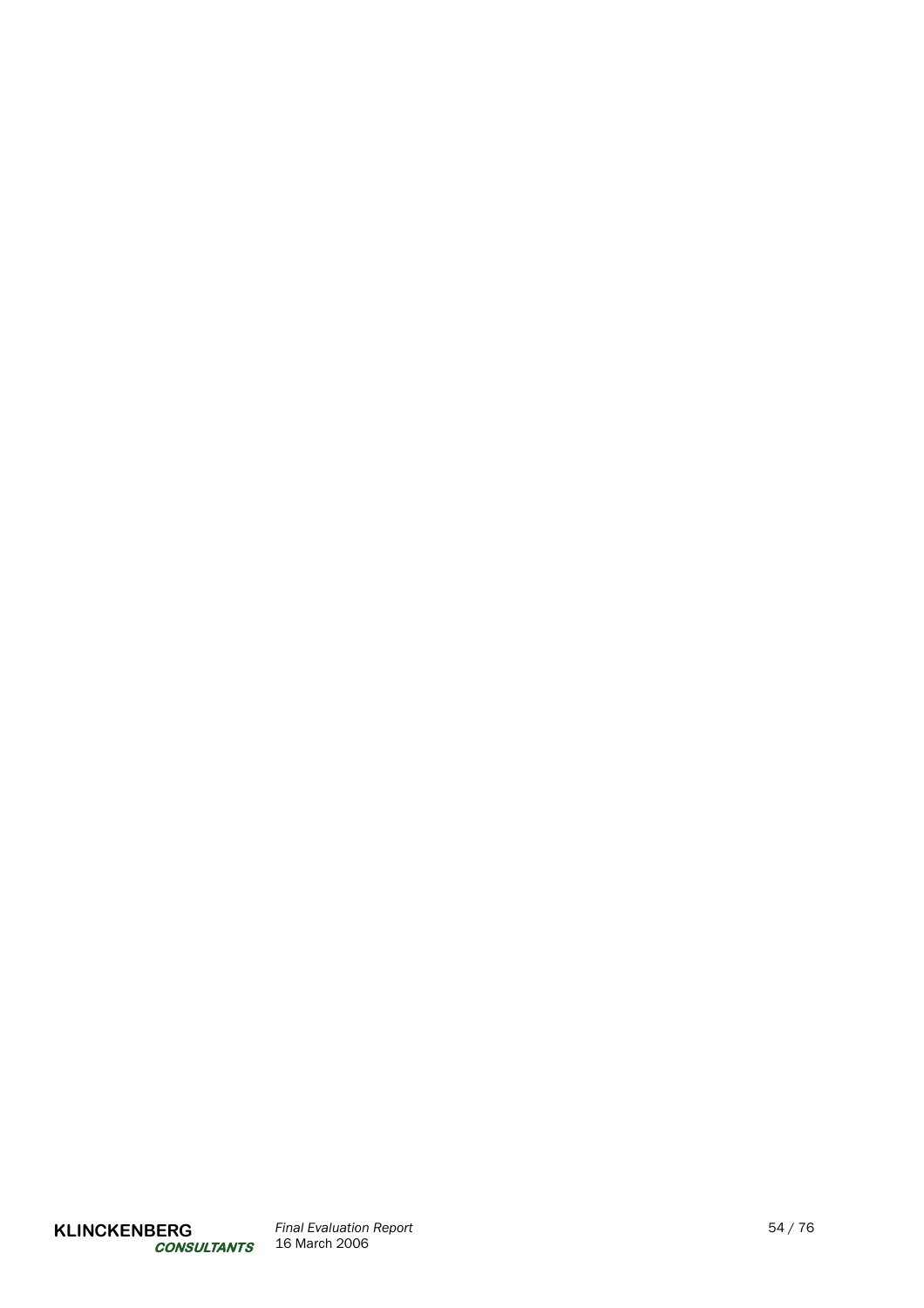# *Annex 3. Evaluation Indicators*

This evaluation aims at assessing the projects relevance, performance and success, early signs of impact and sustainability of results, identifying lessons learned, and making recommendations for the sustainability of project outputs and for future projects. For this, evaluation indicators will be developed, based on the evaluation issues stated in the Terms of Reference and the GEF Project Review Criteria. The indicators are intended to measure the performance, management and impact of the project and will guide the evaluation process. Data will be collected to assess the performance of the project, via a review of project documentation and outputs, and interviews with key persons (during a mission to Jerusalem).

# Indicators for the evaluation of project formulation5

- Conceptualization/Design (R)
	- 1. Project design targets root causes of building energy consumption
	- 2. Project design (summarized in LogFrame) is appropriate and suitable for the national context
	- 3. Project design includes sufficient indicators to track progress and measure outputs
- Country-ownership/Drivenness
	- 4. Project concept originates from within and is supported by national institutions
	- 5. Project concept targets pressing national environmental and development needs
- Stakeholder participation (R)
	- 6. Stakeholders have been actively and passively informed about the project and its results
	- 7. Key stakeholders have been consulted about core project decisions and have provided significant input into the project
- Replication approach
	- 8. Project has communicated lessons learned and sought cooperation with new or ongoing projects of similar concept
- UNDP comparative advantage
	- 9. Project is linked with other projects or programs in the sector via well-developed management arrangements

### Indicators for the evaluation of project implementation

- Implementation Approach (R)
	- 10. Logical Framework is used as a management tool during implementation
	- 11. Implementation management is adaptive to changes in the project environment
	- 12. ICT have been used to support project implementation and dissemination
	- 13. The project established suitable operational relations between involved institutions and key stakeholders
	- 14. The project employed the required technical capacities and made appropriate use of these

l

<sup>5</sup> These indicators are based on the GEF Project Review Criteria. Indicators have been selected to represent a large segment of the identified evaluation issues in a single, measurable item. Valuations of the evaluation issues (were applicable) will represent an average of the performance on the indicators for that issue.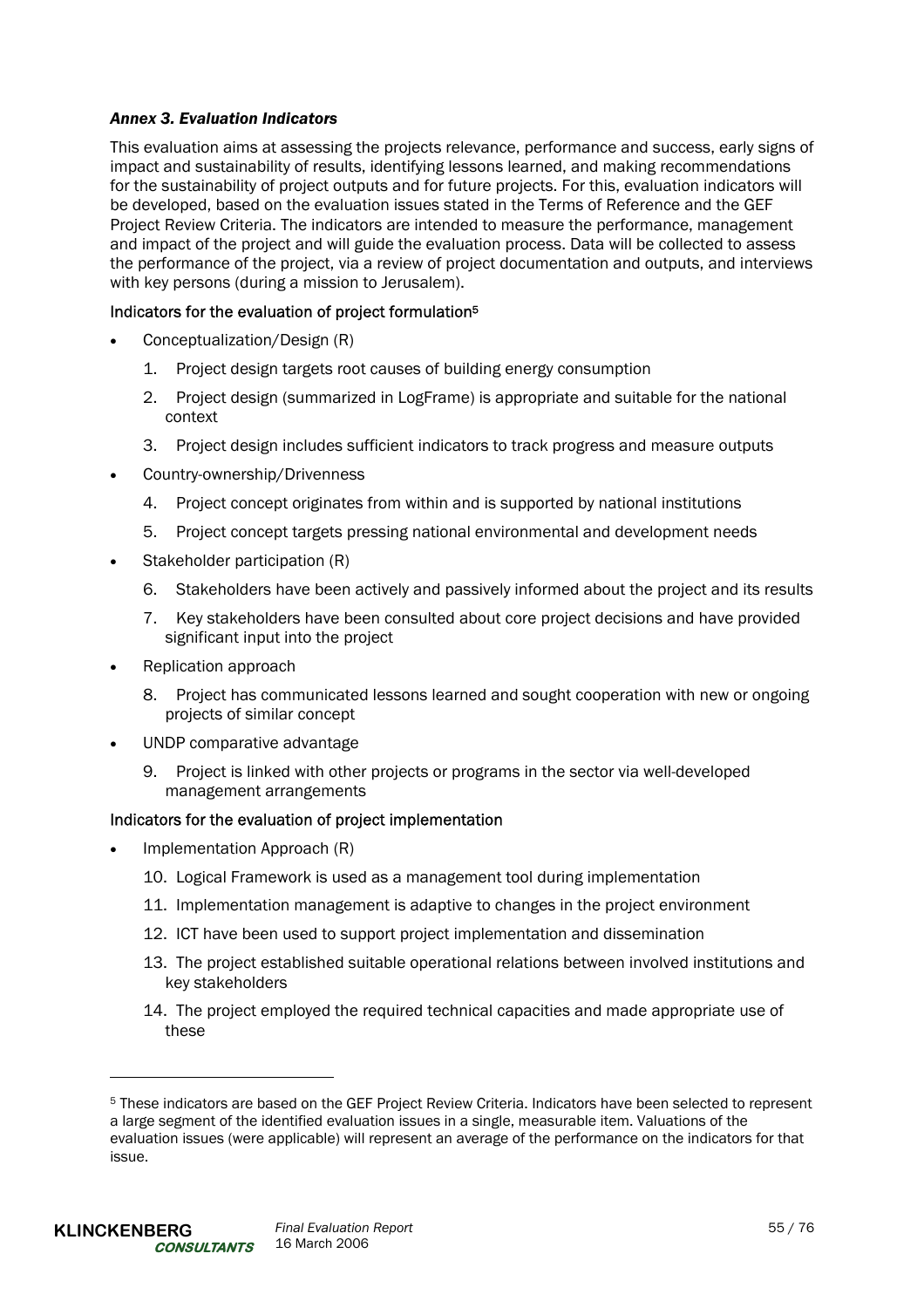- Monitoring and evaluation (R)
	- 15. The project has established progress monitoring and has undergone regular evaluations, which have led to required adaptations of the implementation
- Stakeholder participation (R)
	- 16. The project properly involved national and local stakeholders in implementation and decision making
	- 17. The project properly involved government and other relevant institutions in implementation and decision making
	- 18. The project disseminated the required information to all relevant stakeholders
- Financial Planning
	- 19. The actual spending on project activities was cost-effective and proportional to the projects objectives
	- 20. Financial management was timely and adequate
- **Sustainability** 
	- 21. The project established a sustainable impact in the country, which will continue independently
	- 22. The project established arrangements with relevant organizations or other instruments to secure a continued impact
- Execution and implementation modalities
	- 23. UNDP provided adequate oversight of the project and assignment of the required experts

### Indicators for the evaluation of project results:

*Project Development and Immediate Objectives (evaluating final outcome / impact of the project, related to Attainment of Outcomes/ Achievement of objectives (R) and Sustainability)* 

- Reduce greenhouse gas emissions (Development objective 1)
	- 24. Projected emission reductions based on realized project results (baseline: annual energy saving of  $0.011 / 0.025$  MTOE pa, and 0.1 Mton CO<sub>2</sub> emission reduction – ProDoc annex 8 / LogFrame Objectively Verifiable Indicators)
- Establish thermal energy standards for buildings and prepare grounds for future adoption of the standard as an energy code for buildings (Development objective 2)
	- 25. Set of energy codes and guidelines for buildings established in the PA and endorsed by the PA/MLG (LogFrame Objectively Verifiable Indicators)
- Initiation of a transformation in the construction industry in Palestine (Development objective 3)

26. Voluntary application of energy code (and guideline) in new buildings design and construction (LogFrame Means of Verification - adapted)

- Establishing a cost-effective energy code for buildings (Immediate objective 1)
	- 27. Building code review, construction materials review and building designs review provide sufficient information for the development of an energy code (output 1.1)
	- 28. Energy code is technically sound and is cost-effective (output 1.1)
	- 29. Action plan developed for the adoption of the energy code, based on identification of barriers (output 1.2)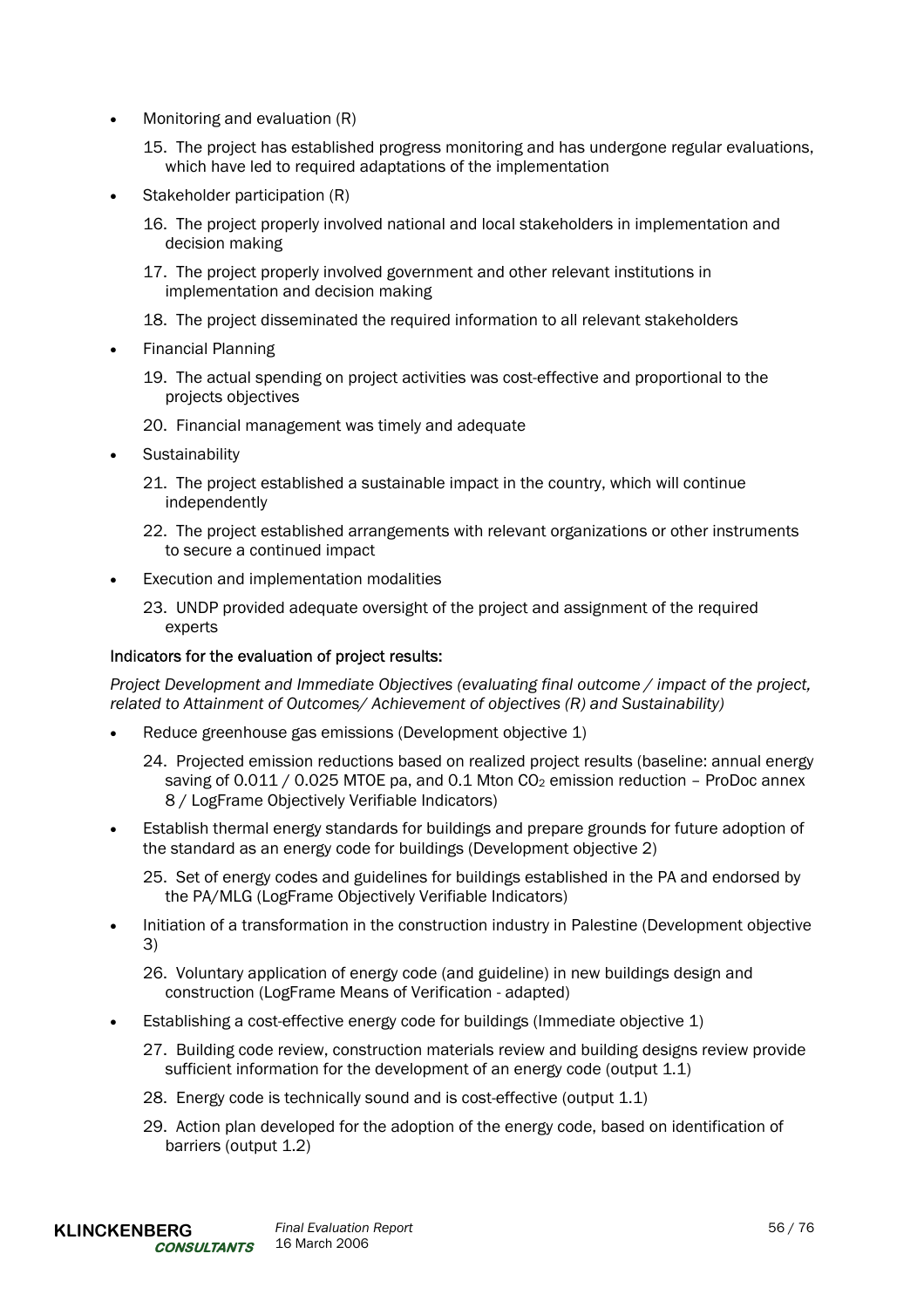- Building local human and resource capacity in energy-saving modalities in the PA (Immediate objective 2)
	- 30. Increased knowledge and expertise in energy-efficient modalities by civil engineers and contractors, via training (output 2.1 / LogFrame Objectively Verifiable Indicators)
	- 31. Equipment and information made available to local professionals, on building energy efficiency (output 2.1)
- Wide public adoption of cost-effective energy-saving modalities in buildings by the Palestinian public (Immediate objective 3)
	- 32. Public demand for information about building energy efficiency (output 3.1 / LogFrame Means of Verification)
	- 33. Demand for application of energy code / energy efficiency guidelines by the public (output 3.1 / LogFrame Objectively Verifiable Indicators)
- Increase regional cooperation (Immediate objective 4)
	- 34. Exchange of knowledge in the region via workshops, meetings and exchange of documents and experts (output 4.1 / LogFrame Means of Verification)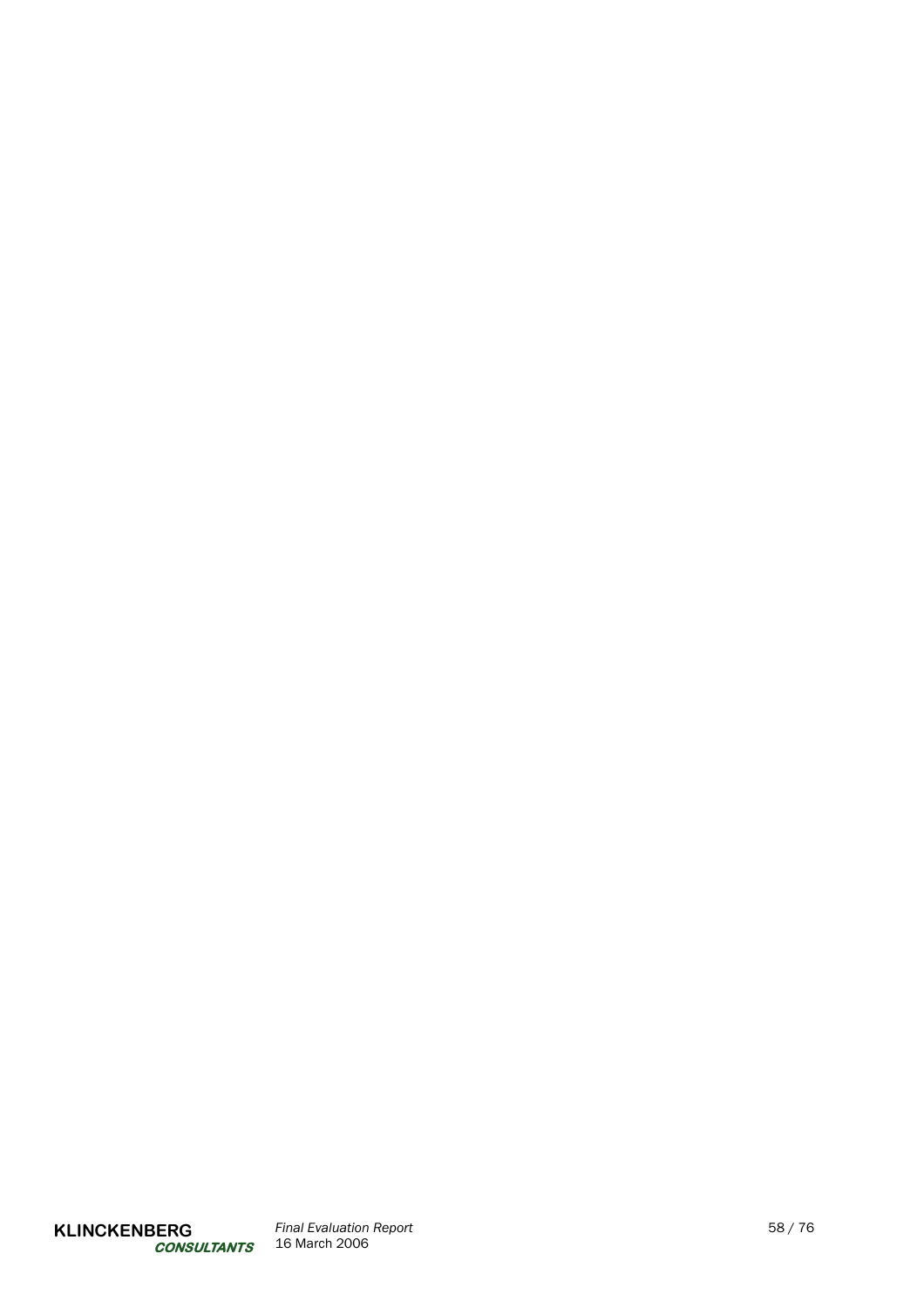# *Annex 4. List of documents reviewed*

The list of documents reviewed has been expanded during the evaluation process, primarily to allow for a detailed analysis of the technical outputs.

Reviewed documents are:

- Project Document
- Annual Project Implementation Reports
- Reports of tripartite meetings
- Terminal Report
- Sustainability Plan,
- Key Project Outputs:
	- o Climatic Zoning for Energy efficient Buildings in the Palestinian Territories (the West Bank and Gaza)
	- o Architectural Styles Survey in Palestinian Territories
	- o Construction Techniques Survey in Palestinian Territories
	- o Construction Materials & Local Market Survey in the Palestinian Territories
	- o Cost Efficiency Of Thermal Insulation
	- o Software Selection Report
	- o Energy Efficient Building Code (English summary)
	- o Guidelines for Energy Efficient Building Design (English summary)
	- o Software tool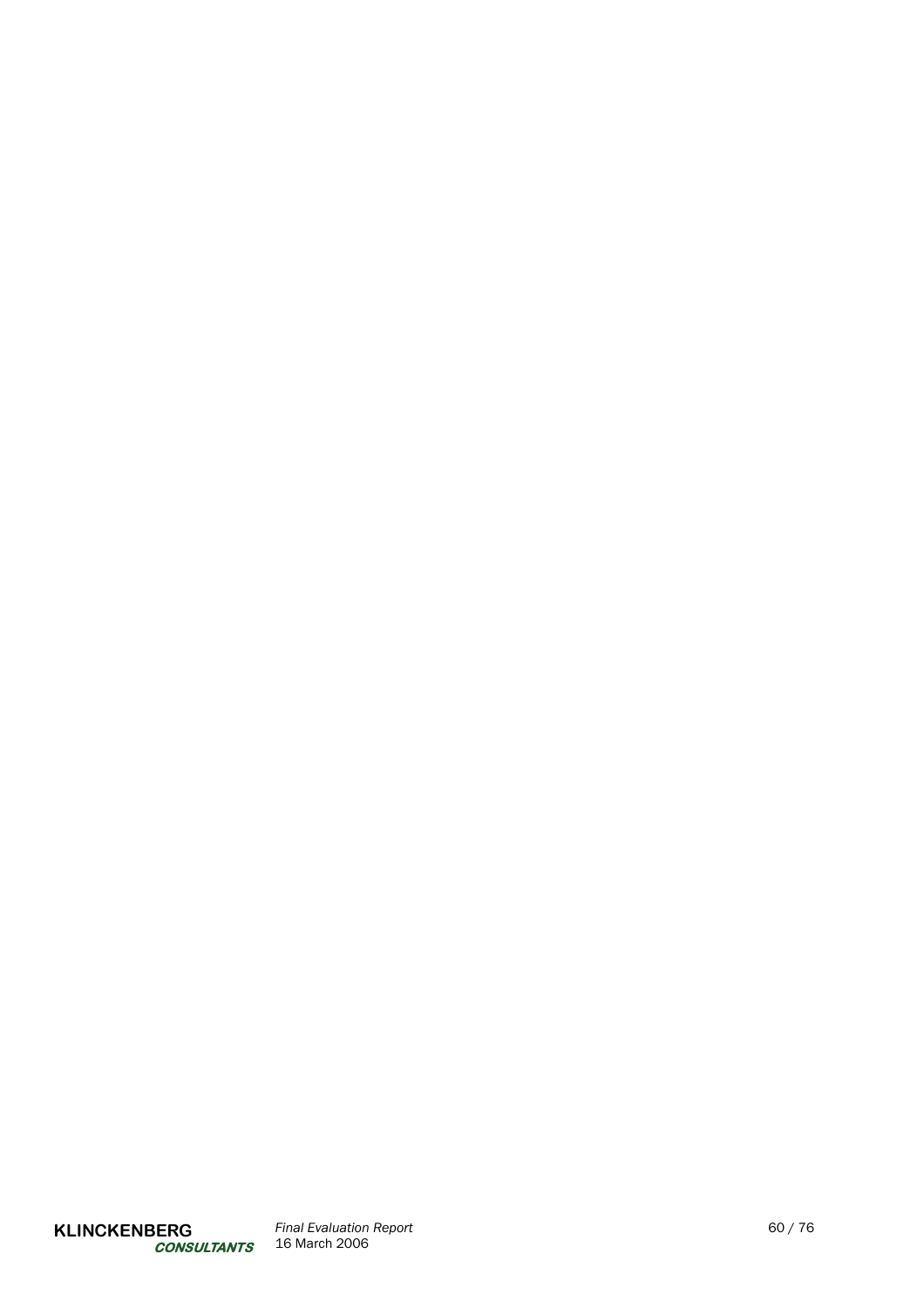# *Annex 5. List of persons interviewed*

Interviewed stakeholders are:

Tuesday 8 November

- Dr. Khalid Qawasmi, Minister of Local Government
- Ohood Enaia, Energy Code for Buildings National Coordinator
- Chairman of the Engineers Association West Bank & members of the Association of Engineering firms
- Members of the National Code Committee

# Wednesday 9 November

- Dr. Riyad Abdel Karim, Al-Najah University
- Palestinian Energy & Environment Research Center (PEC)
- Deputy Minister of Local Government
- Dr. Afif Hasan, Birzet University, Mechanical Engineering Department

# Thursday 10 November

- Palestinian Standards Institute
- Islamic University of Gaza (Video Conference)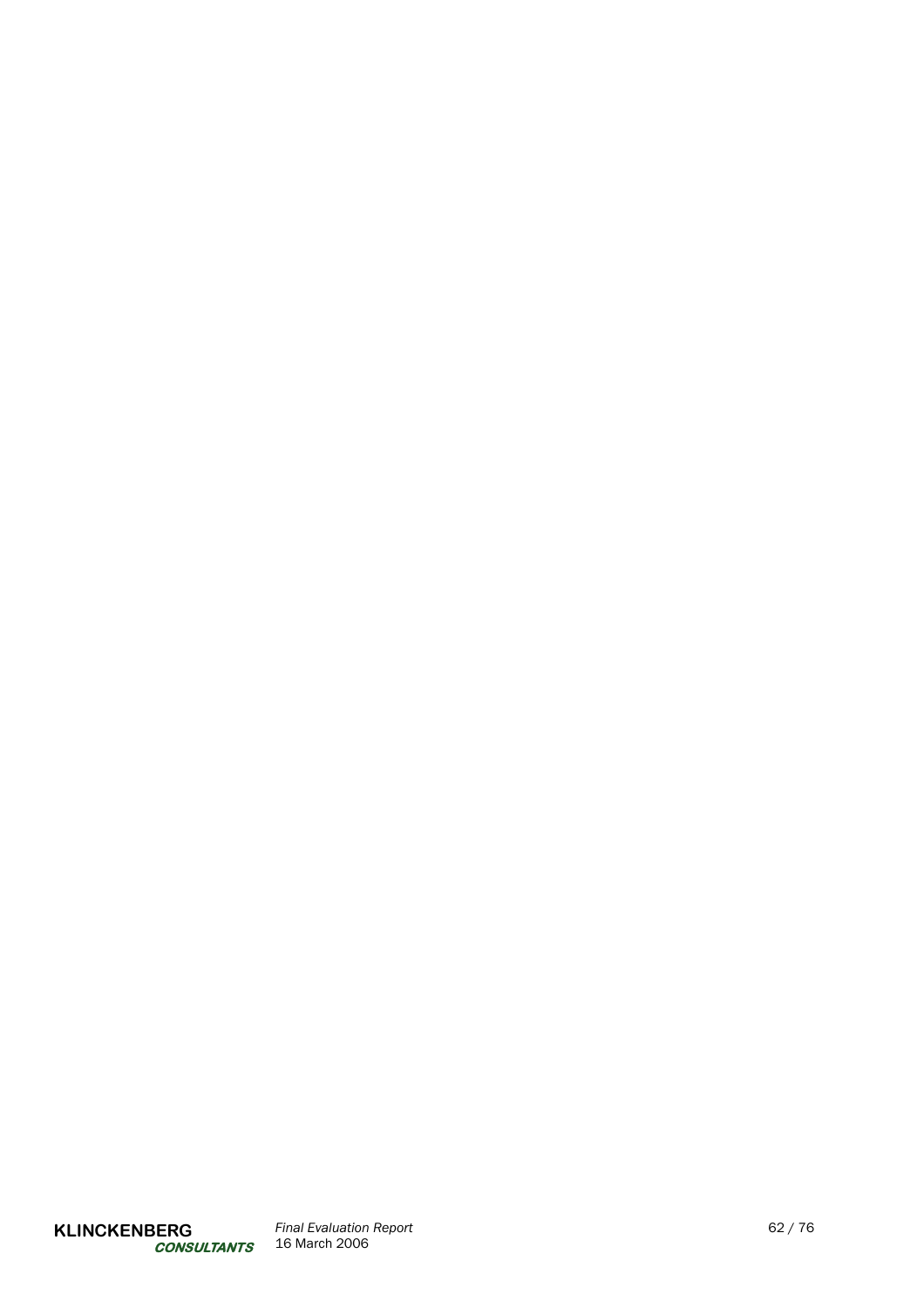# *Annex 6. Summary interview reports*

# Introduction

This report includes summary reports of the interviews conducted for the final project evaluation of the project 'Capacity Building For the Adoption and Application of Energy Codes for Buildings', during a mission to Jerusalem on 7th– 11th November 2005.

In addition to the interviews reported here, the project manager, Hanan Yamin, provided an extensive briefing of the development of the project. A debriefing meeting with UNDP, concluded the mission to Jerusalem. The information from these two meetings is included in the final evaluation report, and is not separately reported here.

# Dr. Khalid Qawasmi, Minister of Local Government

Questions:

- 1. Overall impression of the project?
- 2. Observed best and worst practices in project implementation?
- 3. National need for building standard relationship with / root in national policies?
- 4. Issues covered by project sufficient to improve energy performance of buildings?
- 5. Palestinian Authority and professional bodies endorse voluntary and mandatory implementation of thermal standard?
- 6. Policy makers, professionals and the general public are properly aware of the need for and practicalities of the energy code?
- 7. Suggestions for follow-up work to sustain project outcome?

- Dr. Qawasmi has been involved in the project in two roles: now as the Minister of Local Government, and previously as the Chairman of the Engineering Association.
- The project is an opportunity for the Palestinian Authority to develop its own codes for the energy performance of buildings. More work is needed, but the project signifies an important step.
- Some considerations about the development of the energy code are: the considerable variation in temperatures; the high cost of energy in the Palestine territories; the importance of energy savings, for the Palestinian Authority and households alike.
- It is further important to note that heating is the main source of household energy consumption, used five months per year, or around 100 days per year continuously. Air conditioning is used almost only in public buildings.
- The project has received a lot of support from Palestinian civil society organizations.
- The true challenge for the project was to transform the idea of an Energy Code into a reality. This is almost completed: The Code has been approved by the Cabinet, and will be published in the next issue of the Palestinian Gazette (official newspaper).
- Implementation of the Energy Code will be gradual: initially, mandatory adoption will apply only to public buildings (government-owned buildings). Mandatory adoption for all buildings will be discussed at a later stage.
- The main driving force for the development and implementation of the Code is the economic benefit, from reduced energy consumption.
- The general public seems to be ready for adoption the Energy Code, but it will be very important to raise awareness of the Code and the underlying concept, and to demonstrate how the Code works in practice.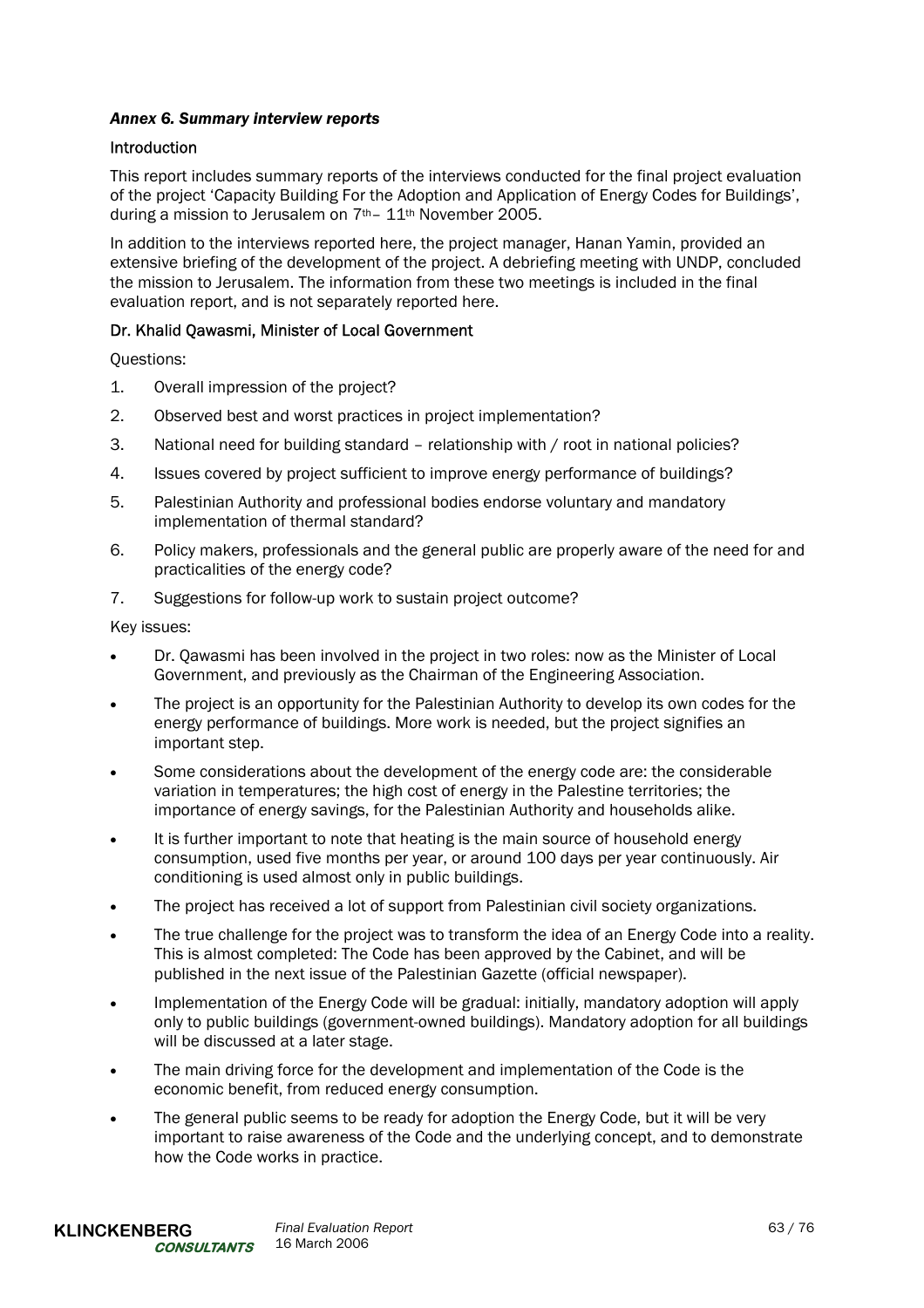- The PA has an agreement with the Engineering Association, that the EA checks building designs. This agreement doesn't cover building construction, and thus not the thermal insulation characteristics of a building.
- Building owners have to obtain a permit from the municipality before they are allowed to use a building (after it has been designed and constructed). A compliance check of the energy code requirements could be added to the municipalities' mandate.
- Following up on the Energy Code project, the Minister suggests:
	- o Awareness raising campaigns about the Code, to the general public and to municipalities and professional bodies;
	- o A replication of the Code development project, for other aspects;
	- o A continued regional cooperation on Code development, since climatic and regional conditions are similar in neighboring states.
- The Minister expresses his appreciation for the very cooperative work of all involved parties, and the good outcome of the project. He also expresses his gratitude for the UNDP support for the development of the Energy Code.

# Ohood Enaia, Energy Code for Buildings National Coordinator

### Questions:

# *General*

- 1. Overall impression of the project?
- 2. Observed best and worst practices in project implementation?
- 3. Suggestions for follow-up work to sustain project outcome?

### *Project management issues*

- 4. Time line of the project?
- 5. Key issues during project implementation?
- 6. Interaction with government institutions and project steering committee?
- 7. Interaction with key non-governmental stakeholders and the general public?
- 8. Implementation arrangements for energy code: adoption, enforcement mechanism?
- 9. Exchange of experiences and lessons with other projects & programs?
- 10. Monitoring progress and adapting implementation arrangements?
- 11. Financial management / disbursement rate?
- 12. Any outstanding project activities?

- The Energy Code has been developed, according to plan, with some delays.
- The Ministry of Local Government has set up a small unit to follow-up on the Energy Code, specifically to liaise with other Ministries and non-governmental organizations about the implementation of the Code. Further, the unit is to work on the development of new codes in other, related areas.
- The project has suffered from the political situation. It was executed during the second *Intifada*, and had to deal with the travel constraints, relocations of government facilities and other constraints as a result of that.
- The project's objectives didn't change as a result of this, but activities had to be adapted and it was necessary to extend the duration of the project to make up for lost time.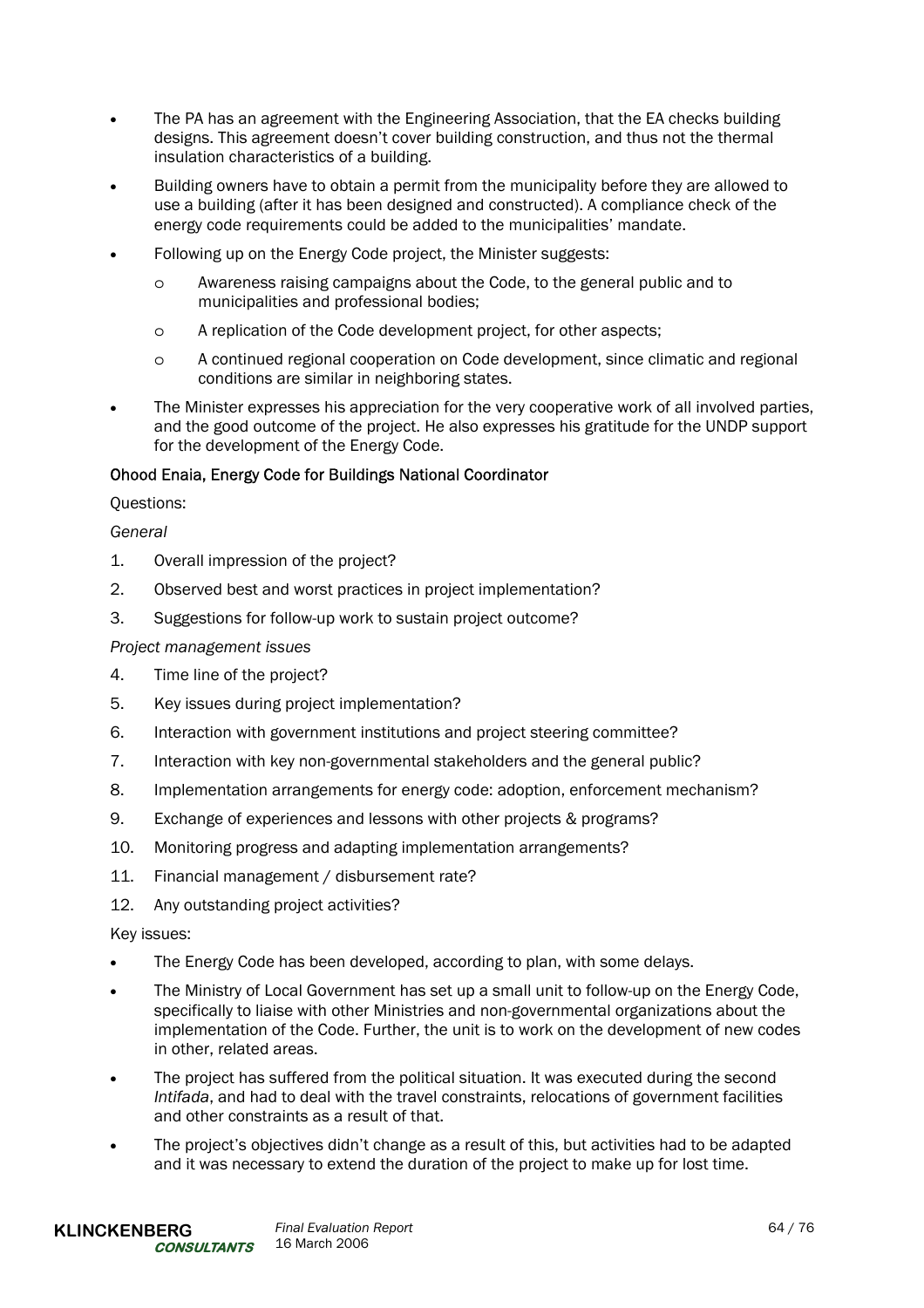- It was felt that the time available for the project was too limited, even though the Code has been developed within the (extended) time frame of the project. The time limitations are particularly relevant for the outreach towards professionals and the public.
- All changes have been reported in the (yearly) Project Implementation Reports. There has been no update or revision of the project document, following the difficulties experienced.
- The project document gave little direction about the quantitative and qualitative aspects of the (technical and institutional) objectives. The project management unit was required to determine this based on their own judgment.
- During the project, more outputs have been delivered than originally planned.
	- o Thermal insulation calculation software has been developed, although this was not listed in the project document;
	- o Building energy consumption modeling software has been purchased, for use by the project team but also for use in training and education but civil society partners;
	- o For the training of professionals in Gaza-strip, a cooperation was developed with the Small-grants project;
	- o Some pilot-buildings, implementing the Energy Code, have been developed during the projects.
- The use of computer modeling tools for building energy consumption was difficult, due to the high input data requirements (specifically: weather files) of the software tool used (Visual DOE3).
- The Higher Planning Council, a national coordination body for building planning issues, chaired by the Ministry of Local Government, can be used to promote the Energy Code (and related standards), and specific solutions of energy-efficient building products;.
- The involvement of government institutions in the project needs further development, in the future.
- The most relevant outcome of the project for the Palestine society is that they have learned how to develop a code, in cooperation between government and civil society sectors. This code represents the first Palestinian Authority standard for buildings, and important newly learned elements are: public consultations; cooperating with other Ministries; and private sector involvement.
- The project has had a significant impact on society: around 300 engineers have been trained in building energy performance; 22 trainers have been educated; universities have been involved and now teach on the energy efficiency of buildings; and there have been a lot of voluntary inputs for non-government parties in the Code development process.
- Regional cooperation has been mutually beneficial to this project, and similar projects in other countries. There have been frequent exchanges with Energy Code / Thermal standard development projects in Egypt, Lebanon and Tunisia, and PMUs have assisted each other.
- The simplicity in the approach chosen (by the PMU) for the implementation of the project is a major element of its success: there are only a few requirements to be met for the Energy Code, which makes this easy to handle by stakeholders.
- The systematic way of Code development and the involvement of stakeholders, have contributed to the acceptance of the result by the Palestinian society. Being involved in the development process has made the stakeholders 'hungry' for more involvement with building energy efficiency developments.
- When the project started, building energy efficiency was considered a luxury; at the end of the project, the involved parties see it as a necessity.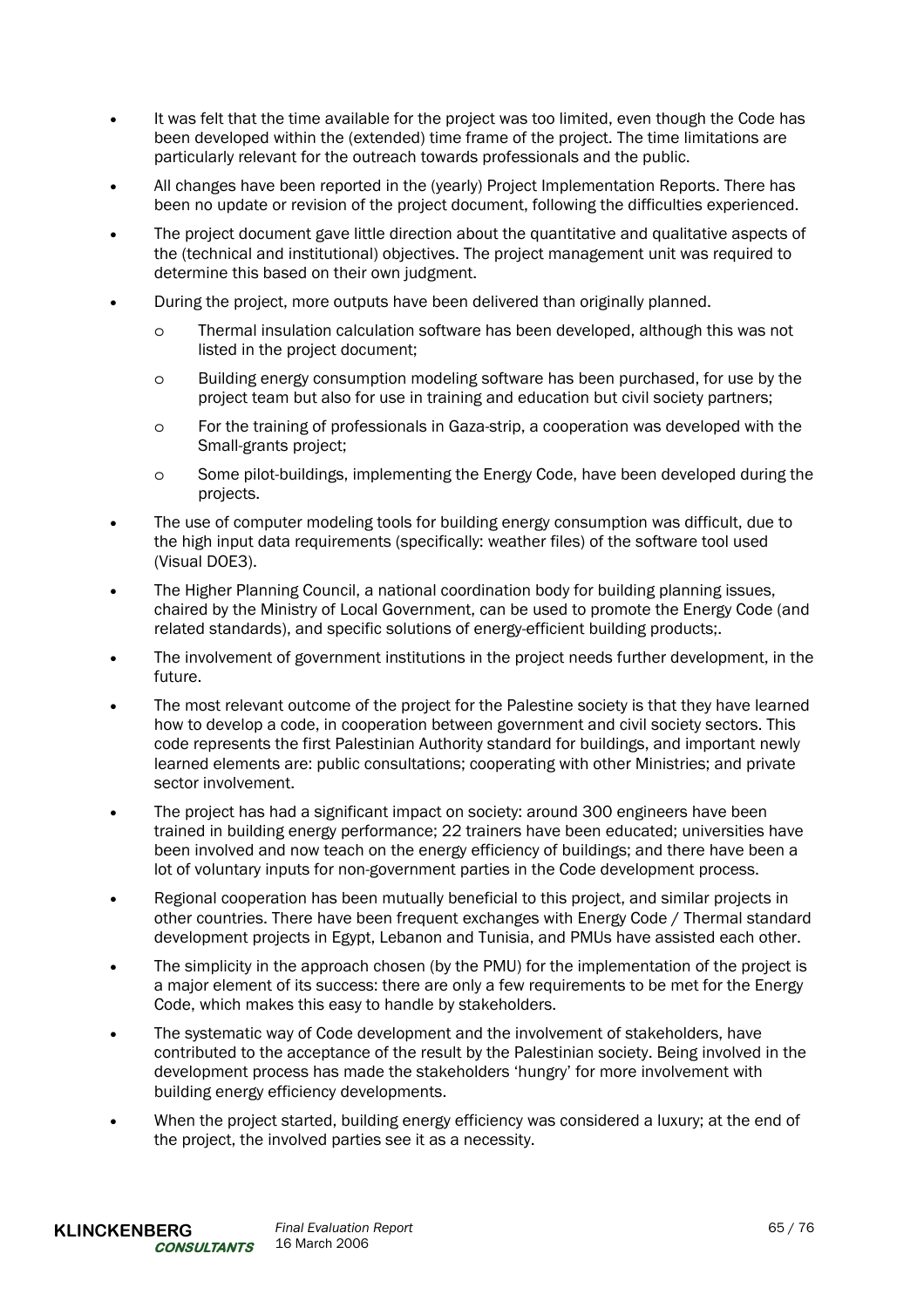- The formal, structural involvement of institutions in the project has been rather limited. The involvement of persons from these institutions was fine, but there was a (too) limited organizational follow-up to this.
- During the project, there was not enough time to develop a Code covering more than thermal insulation. This is viewed as a limitation of the current Code.
- The availability of materials for thermal insulation (specifically building insulation materials) is problematic in the Palestinian territories. This has been noticed during the project, but it could not be resolved under the mandate of the project.
- The PMU has developed a sustainability plan, indicating the follow-up the project should have. This plan lists the set-up of a new coordination unit (completed); the completion of the legal adoption of the code (approved by cabinet); the implementation process (to be initiated); and a development and upgrading process (to be initiated).
- Suggestions for the follow-up of the project are:
	- o Awareness raising of energy code issues, with professionals and the general public;
	- o More training of professionals, including longer, more in-depth training courses;
	- o A consideration of the extension of the Code to include more building energy aspects.

# Chairman of the Engineers Association West Bank & members of the Association of Engineering firms

Questions:

- 1. Overall impression of the project?
- 2. Issues covered by project sufficient to improve energy performance of buildings?
- 3. Development of technical outputs– applicability, data availability, technical inputs, modeling, adoption process, updating requirements?
	- o climate zoning;
	- o architectural styles survey;
	- o construction techniques survey;
	- o construction materials survey;
	- o cost-efficiency analysis;
	- o energy code
- 4. Capacity building / training of professionals in thermal standard & technical guide?
- 5. Equipment and information made available to local professionals?
- 6. Role of professional bodies / civil society in energy code development?
- 7. Energy code is applied in new buildings to what extent?
- 8. Suggestions for follow-up work to sustain project outcome?

- The project is appreciated. The engineers have benefited from a scientific perspective, but the practical implementation is difficult.
- The Energy Code could work well, but more is to be done on raising awareness on the Energy Code. Engineers can understand the energy efficiency issues, but the public needs to be convinced of the benefits of the Energy Code.
- About 90% of all buildings are privately owned, and poverty is an issue to consider when deciding about the implementation of the Code.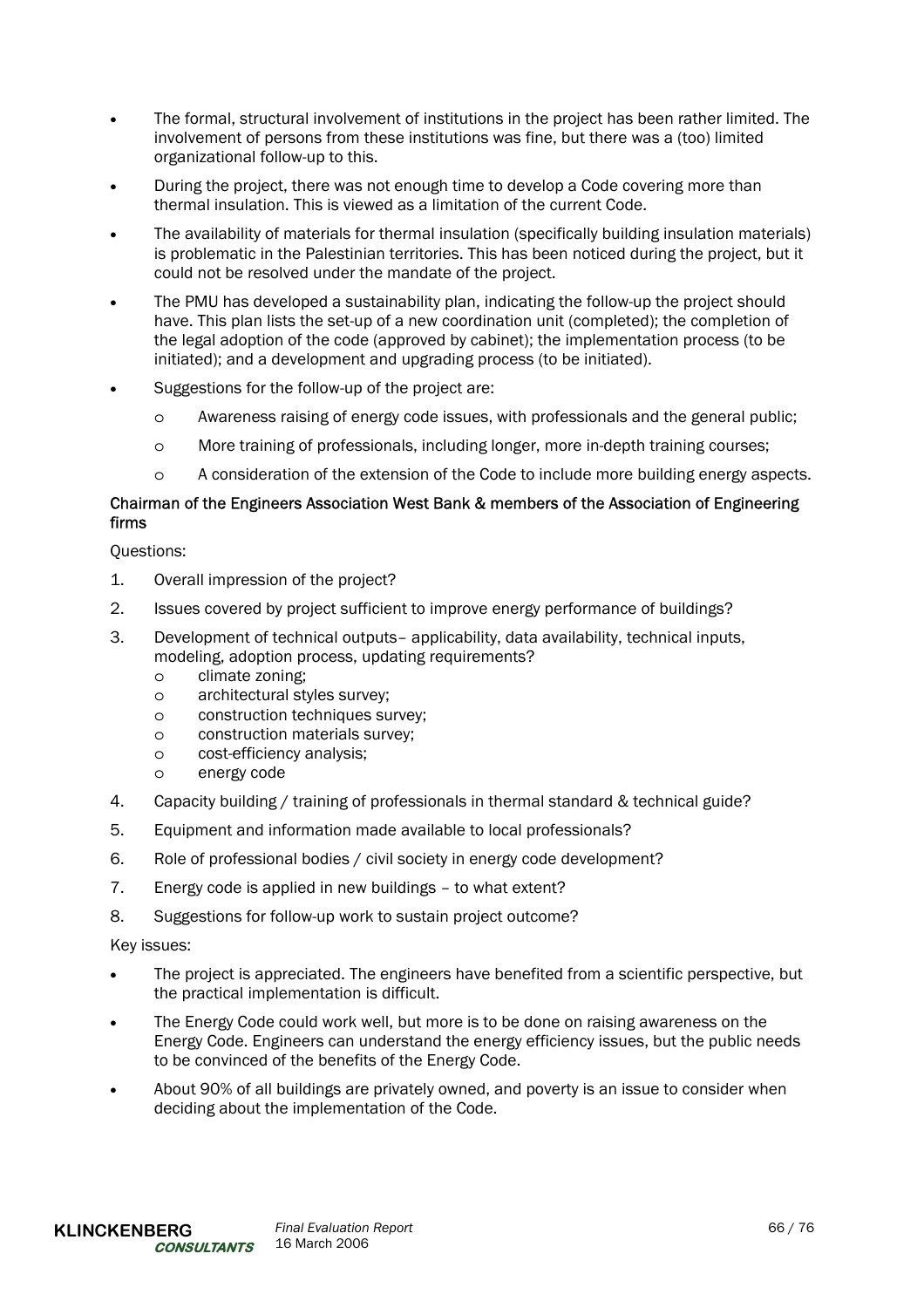- The Higher Planning Council has decided to implement the Code for public buildings, and voluntarily for all buildings. Some Ministries, however, have not adopted this decision, and are not yet enforced to do so.
- It is debated whether engineers in the Palestinian territories already has sufficient knowledge about thermal insulation. The calculation method developed for the Energy Code is certainly a benefit for all engineers.
- A simple calculation tool, as the one developed during the project, is considered to be sufficient for small buildings. A modeling in a design software tool (like the Visual DOE3 software adopted in this project) would be too complex for that, and only justified for large buildings.
- The training provided during the project was appreciated, but it was considered to be too limited. The courses were fairly short (few days), but contained a lot of information. It was difficult to fully absorb all the information during the courses, and additional training, especially on the practical application of energy code requirements, would have been appreciated.
- Suggestions for follow-up work include:
	- o Awareness raising campaigns, targeting contractors, investors and the public;
	- o Extended training courses, including more time for exercises on practicalities.

# Members of the National Code Committee

Questions:

- 1. Overall impression of the project?
- 2. Observed best and worst practices in project implementation?
- 3. National need for energy code relationship with / root in national policies?
- 4. Relevant institutions and stakeholders adequately involved in project decisions and implementation?
- 5. Policy makers, professionals and the general public are properly aware of the need for and practicalities of thermal standard?
- 6. Promotional or endorsement plans or programs to support to adoption of the Energy Code?
- 7. Suggestions for follow-up work to sustain project outcome?

- The project has been essential to the Palestinian society. It was the first Palestinian standard development project, and a pilot for more work in this area.
- Energy efficiency is important for the Palestinian territories, which imports all its energy. Energy costs are significant in the Palestinian territories. Given that building development is the main form of investment, an energy code for buildings should be considered a priority.
- The added investment cost for compliance with the Energy Code is a considerable barrier for successful implementation of the Code. A legal instrument (e.g., a law) will be required for the enforcement of the Code.
- Securing the involvement of the right local stakeholders in the project has taken much effort. This paid off well, and top-level professionals have volunteered much time and expertise to the project.
- The National Code Committee was a well-functioning unit. The exchange of experience between members with different backgrounds has been very beneficial. The members feel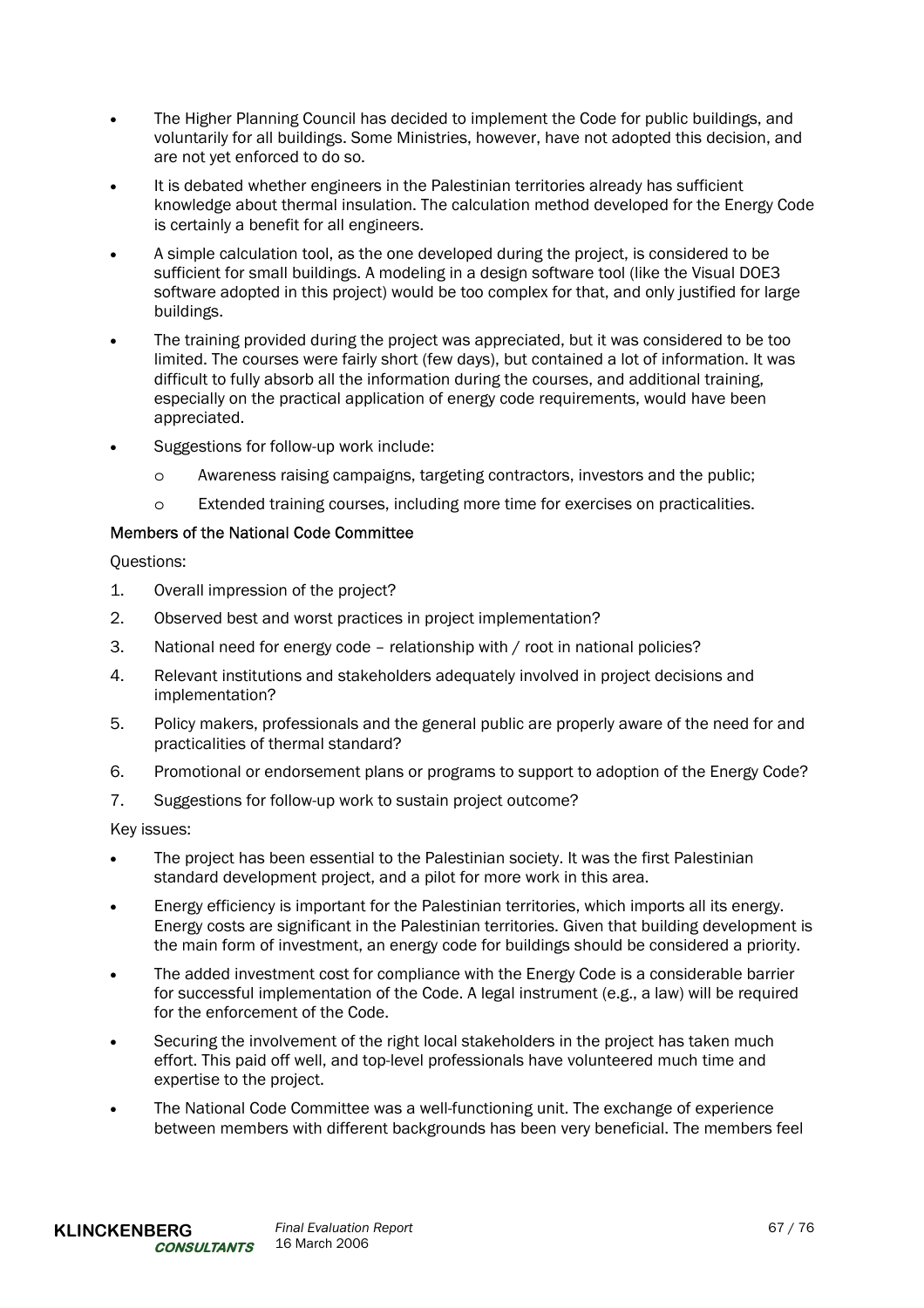that they have been able to push the project forward, and have made a considerable impact.

- Training provided during the project, to all kinds of engineers (architects, mechanical engineers, electrical engineers; students and experienced professionals), was well-received by the trainees.
- The project budget was limited, which required the project management to seek voluntary contributions from private sector parties. Constant attention was needed for saving money.
- The project started as an outside initiative, with little institutional commitment in the Palestinian society. This has improved somewhat during implementation, but more and longer efforts would have been needed to secure a full institutional backing of the Energy Code implementation.
- The involvement of decision-makers in the Code development was difficult. After a chance of government, no-one is pushing the implementation of the Energy Code any more.
- Palestinian people seem ready to adopt the concept of investing in building energy efficiency. An outreach, to the general public, is necessary, however, to explain the potential of energy cost savings. The public outreach during the project has been limited.
- Verification and enforcement of the Energy Code has not yet been developed. An option would be to ask the Engineering Association to check compliance with the energy code requirements when checking building designs. Additionally, the Ministry of Local Government could make compliance with the energy code an element of the requirements for a permit for using a new building. On-site inspections of new building developments could be executed by municipalities.

# Dr. Riyad Abdel Karim, Al-Najah University

Questions:

- 1. Overall impression of the project?
- 2. Observed best and worst practices in project implementation?
- 3. Development of technical outputs– applicability, data availability, technical inputs, modeling, adoption process, updating requirements?
	- o climate zoning;
	- o architectural styles survey;
	- o construction techniques survey;
	- o construction materials survey;
	- o cost-efficiency analysis;
	- o energy code
- 4. Capacity building / training of professionals in energy code & technical guide?
- 5. Issues covered by project sufficient to improve energy performance of buildings?
- 6. Policy makers, professionals and the general public are properly aware of the need for and practicalities of energy code?
- 7. Any specific technical or implementation issues?
- 8. Suggestions for follow-up work to sustain project outcome?

- Dr. Riyad was a member of the National Code Committee, and participated in several workshops of the project.
- Some of the technical materials produced during the project have been included in the training program of the Architectural and the Engineering studies at Al-Najah University.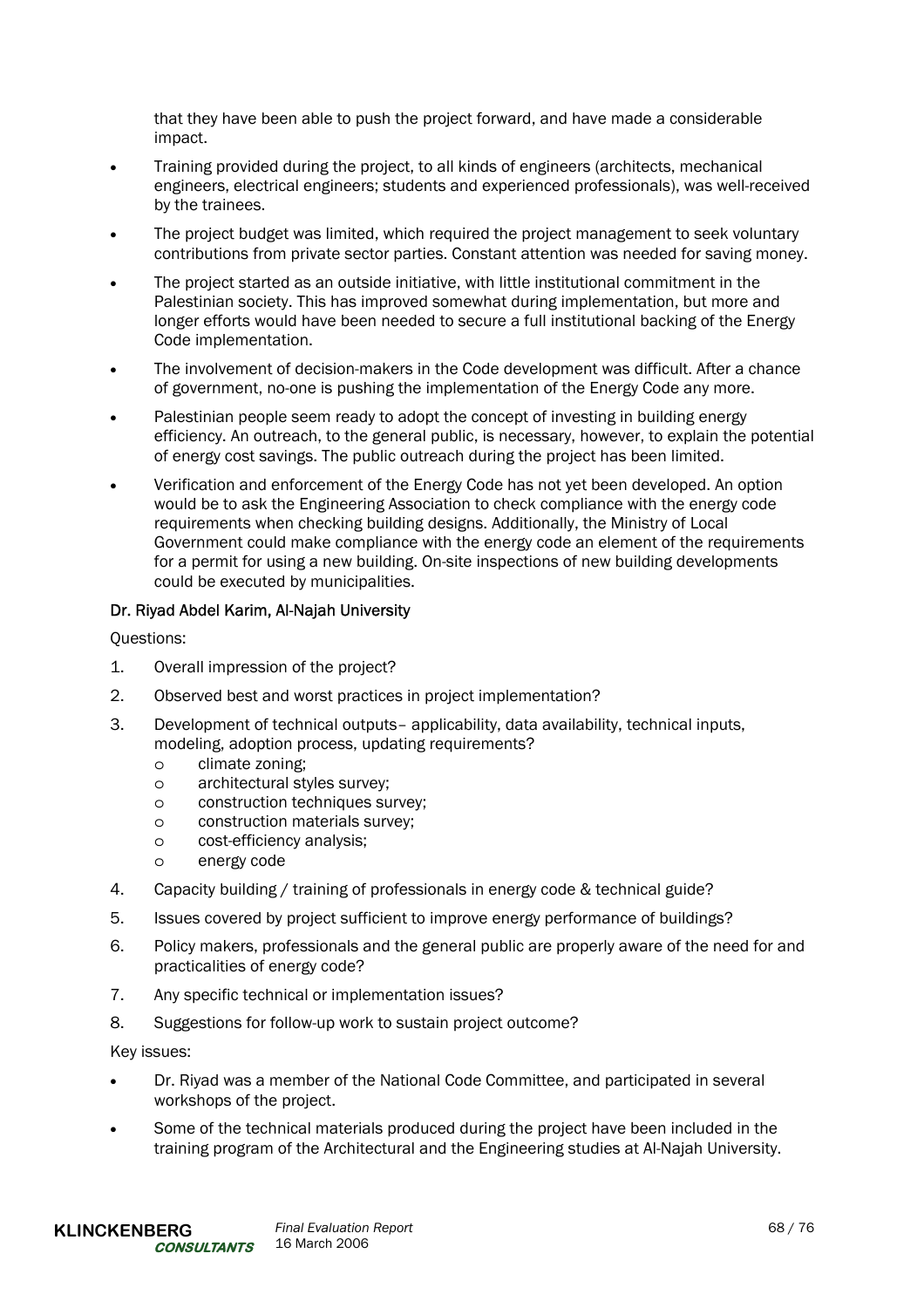Teaching about building energy consumption already existed before the project, but some elements have been added to the teaching program in response

- Several student graduation projects have been devoted to building energy efficiency and the energy code. This is intended to train the students in this field, but also to work on improvements of the energy code.
- The project was an important step in the right direction. In the Palestinian territories, there is a real problem with new building's energy consumption, and a law is needed to enforce the current standard, as well as a compliance checking procedure, including on-site inspections. There is appreciation of the work done, but the implementation will be a hard challenge.
- In the early stages of the project, the involvement of universities was very limited. This has improved later on, but only with the personal involvement of faculty. An institutional involvement in the project did not evolve.
- Dr. Riyad has the impression that the project could have benefited more from the capacities of the three Palestinian universities. Some of the experts involved in the preparation of project outputs were probably less-qualified than available university teachers, and the university research centre could have been involved in some of the experiments conducted for the project (a test centre for this work was set-up in Ramallah).
- There are some concerns regarding the quality of some of the outputs:
	- o The energy code deals only with thermal insulation, thereby ignoring an important issues like passive solar design;
	- o In the development of the climatic zoning for the energy code, no attention was given to rainfall issues, and the resulting climatic zones are sometimes very small-sized.
- Some aspects that should have been given more attention in the project are:
	- o How to verify compliance with the energy code;
	- o How to train people in implementing the energy code requirements.
- For the follow-up of the project, it is suggested to do research into locally manufactured building materials, and ways to improve the materials and integrate these in building designs (complying with the Code).
- A specific suggestion is to research options to produce locally manufactured insulation materials, using locally grown natural fibers.

### Palestinian Energy & Environment Research Center (PEC)

Questions:

- 1. Overall impression of the project?
- 2. Observed best and worst practices in project implementation?
- 3. Development of technical outputs– applicability, data availability, technical inputs, modeling, adoption process, updating requirements?
	- o climate zoning;
	- o architectural styles survey;
	- o construction techniques survey;
	- o construction materials survey;
	- o cost-efficiency analysis;
	- o energy code
- 4. Capacity building / training of professionals in energy code & technical guide?
- 5. Issues covered by project sufficient to improve energy performance of buildings?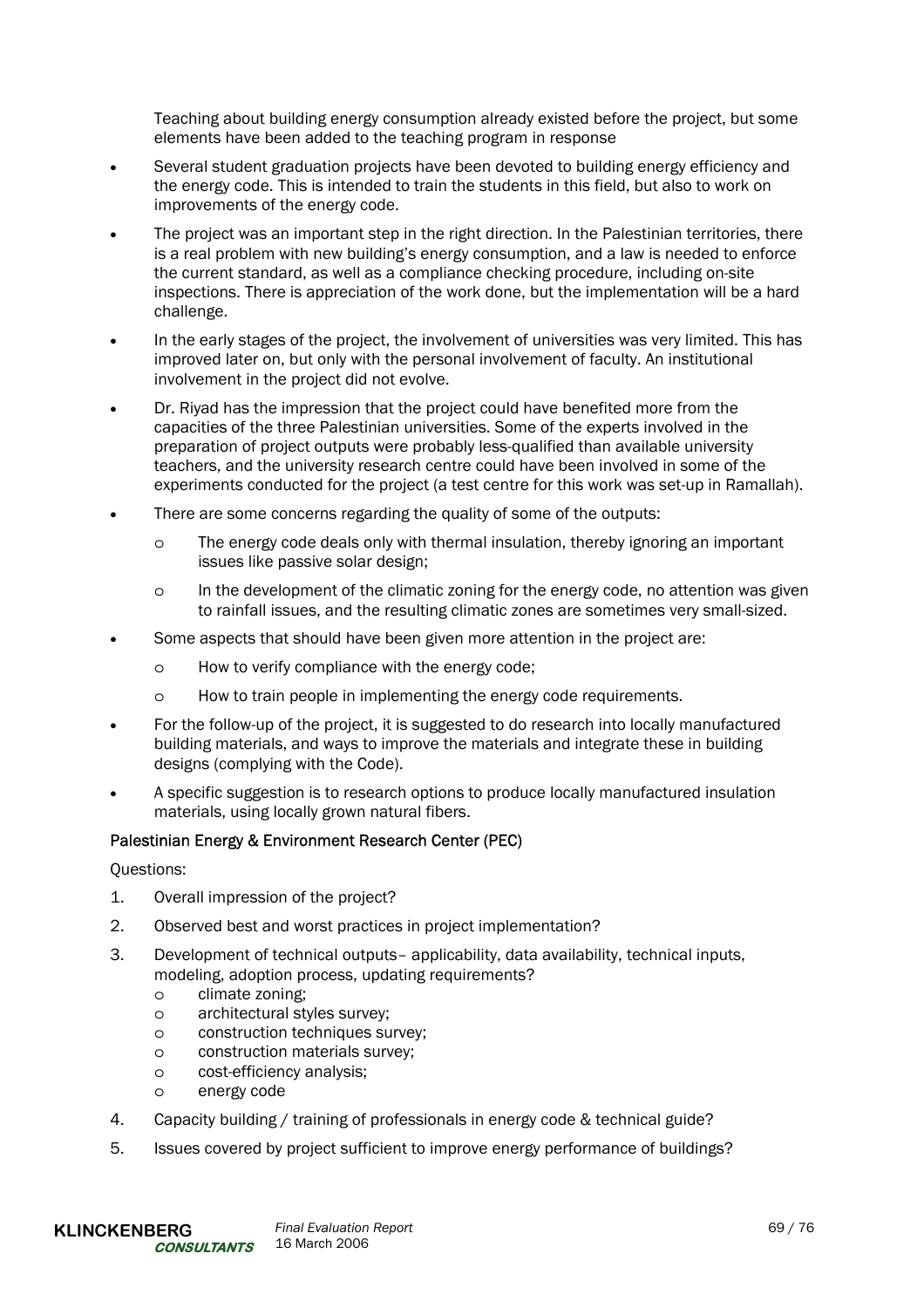- 6. Policy makers, professionals and the general public are properly aware of the need for and practicalities of energy code?
- 7. Any specific technical or implementation issues?
- 8. Suggestions for follow-up work to sustain project outcome?

Key issues:

- The Palestinian Energy & Environmental Research Center (PEC) was a member of the Steering Committee of the project. PEC was already working on residential energy efficiency, and is now a partner in a proposal for an EU-funded project 'Mediterranean energy efficiency in the construction sector'.
- The project was needed for the Palestinian society.
- The Energy Code targets only thermal insulation of new buildings, and is sufficient for that aspects, but fails to consider other important aspects, such as:
	- o Bio-climatic building design;
	- o Efficient end-use technologies; and
	- o Cost-benefit analyses.
	- o Further, the Code does not target existing buildings
- To the surprise of the PEC, the Code refers to traditional building designs typical for Egypt and Iraq, but not for Palestine. Further, the Guideline for the Energy Code lists 15 examples of thermal insulation options, but more options have been describes before, for example in a publication of the Jordanian Rock Wool Industries.
- The data reported in the Energy Code and underlying documentation about wind speed and solar radiation is not very precise. Some data may be erroneous, as reported values do not match those in other publications.
- The analysis of thermal insulation materials in the guideline is highly appreciated, and so is the software tool developed for calculating the thermal transmittance values of a building component. However, a wider distribution of the tool and more training of its application would be required.
- Further, it would be beneficial to provide some examples of the impact of thermal insulation on buildings and on the energy cost benefits of complying with the energy code.

# Deputy Minister of Local Government

Questions:

- 1. Overall impression of the project?
- 2. Observed best and worst practices in project implementation?
- 3. Project has benefited from interaction with other, similar projects?
- 4. All relevant stakeholders were properly informed about the project?
- 5. Action Plan for the adoption of the Energy Code interim results?
- 6. Public demand for information about the code how much?
- 7. Energy Code is applied in new buildings to what extent?
- 8. Project team development was adequately initiated and supervised by UNDP?

Key issues:

• The Deputy Minister expresses his appreciation of the project, for several reasons: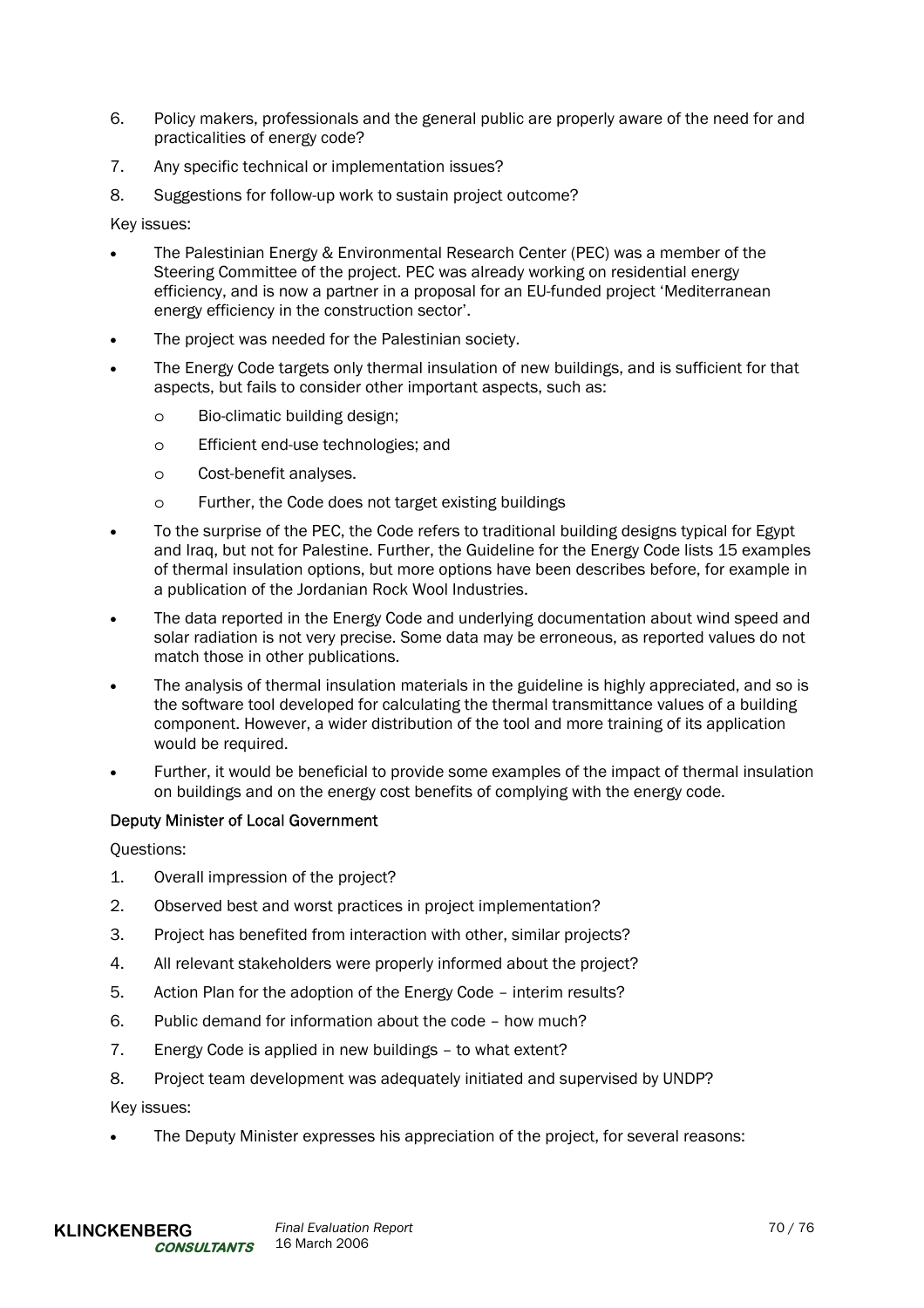- o It is instrumental for the Palestinian Authority for developing a national identity, and governance over their territory;
- o Since all energy is imported, saving energy is of direct importance to the Palestinian economy;
- o The implementation of the code will create economic opportunities (new business, iobs):
- o Thermal insulation will lead to a better comfort in houses;
- o The cooperation with various stakeholders, in the development of the project, has been vary beneficial;
- o The opportunity to cooperate in the region, with Jordan, Lebanon and Tunisia, has been very beneficial as well.
- The Deputy Ministers takes a personal interest in the project, and has stimulated his son to devote his university graduation project to the Energy Code.
- Now that the Code has been finalized, it is important to start developing more, similar or standards or codes projects, as well as to strengthen the relationship with Palestinian universities.
- The Code signifies a first step, and it is important to institutionalize the Code, and to raise public awareness for its implementation.
- The inclusion of all parties, in the steering committee of the project and by giving each a part of the project, was very important and very beneficial to the project.
- Developing the Code has taken much more time than previously expected, mainly due to the political situation in previous years. More flexibility would have been needed in the implementation of the project, to properly adapt to this constraint.
- The project was originally proposed by UNDP, and has managed the project very well since.
- The Ministry of Local Government is committed to continue the project without UNDPsupport, until the Energy Code is part of the Palestinian culture.
- Proposed next steps are:
	- o The further develop the Energy Code;
	- o The continue working with the Engineering Association; and
	- o To raise public awareness for the Energy Code.

## Dr. Afif Hasan, Birzet University, Mechanical Engineering Department

## Questions:

- 1. Overall impression of the project?
- 2. Observed best and worst practices in project implementation?
- 3. Development of technical outputs– applicability, data availability, technical inputs, modeling, adoption process, updating requirements?
	- o climate zoning;
	- o architectural styles survey;
	- o construction techniques survey;
	- o construction materials survey;
	- o cost-efficiency analysis;
	- o energy code
- 4. Capacity building / training of professionals in energy code & technical guide?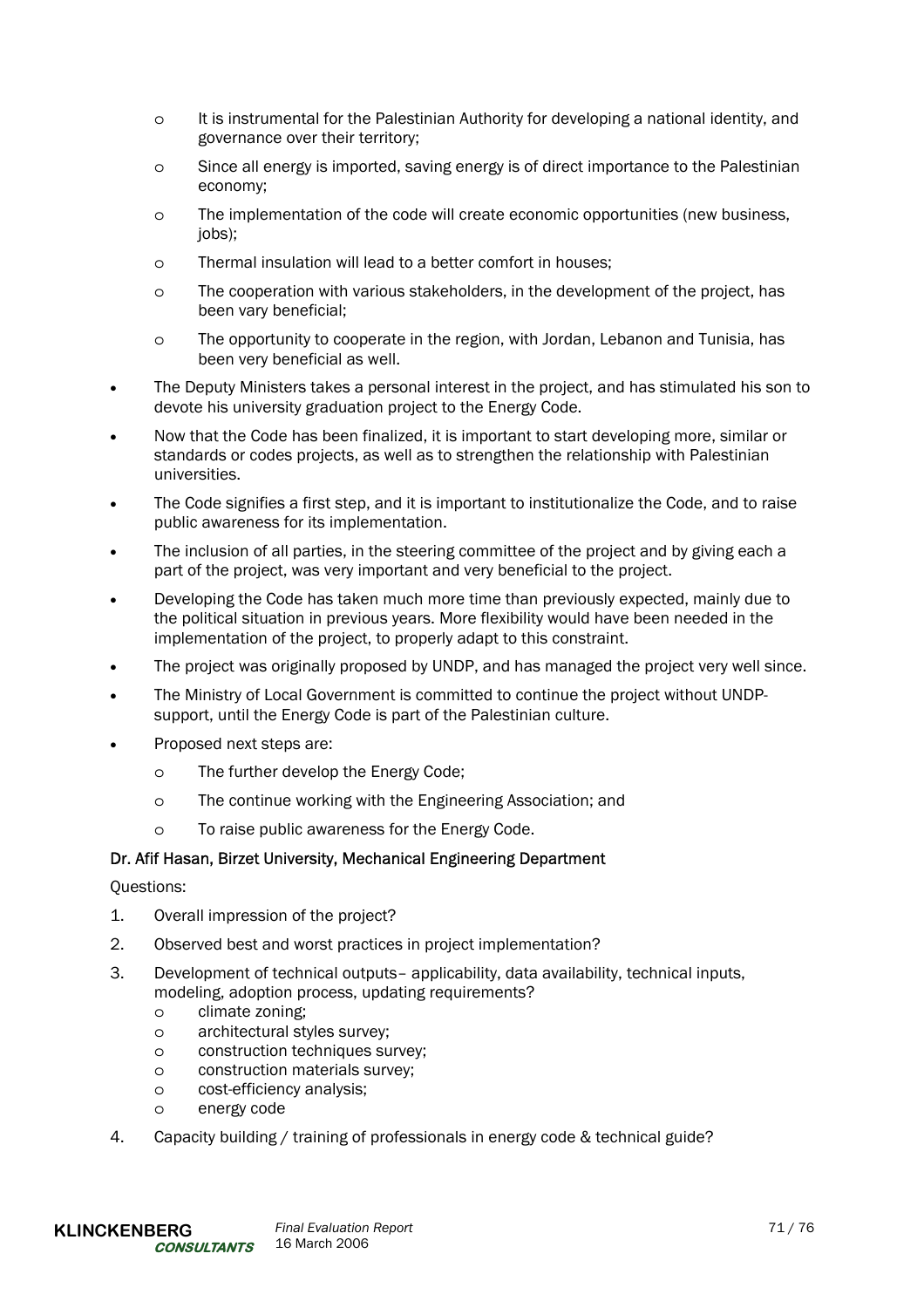- 5. Issues covered by project sufficient to improve energy performance of buildings?
- 6. Policy makers, professionals and the general public are properly aware of the need for and practicalities of energy code?
- 7. Any specific technical or implementation issues?
- 8. Suggestions for follow-up work to sustain project outcome?

Key issues:

- A strong element in the project was the inclusion of many different stakeholders in the project. The involvement of university researchers in the preparation of technical outputs, however, could have been better.
- The training workshops, which were a major part of the outreach activities of the project. were very condensed and intensive sessions, with sometimes too much information to absorb in the given time. More time for exercises and practicing would have been needed.
- For future work, universities could provide training on energy code issues, after having been brought up-to-date themselves.
- Teaching at the university now includes aspects of building energy consumption and energy code issues, with various courses in the regular program. Various graduation projects deal with energy efficient building designs, or with research into efficient HVAC systems.
- The climatic zoning for the energy code would have required more, and more accurate data. There are questions about the validity of some of the input data used for the zoning, about the exclusion of humidity from analysis, and about the number of zones (initially seven, later five zones).
- The Energy Code is based on the pre-existing Jordanian Energy Code, with the value of the thermal insulation requirements changed following an estimate of the differences between Jordan and the Palestinian Territories. Although this is a rather simplified procedure, it was probably the best solution, as the Palestinian society wasn't ready for a more detailed analysis.

## Palestinian Standards Institute

- 1. Overall impression of the project?
- 2. Observed best and worst practices in project implementation?
- 3. Development of technical outputs– applicability, data availability, technical inputs, modeling, adoption process, updating requirements?
	- o climate zoning;
	- o architectural styles survey;
	- o construction techniques survey;
	- o construction materials survey;
	- o cost-efficiency analysis;
	- o energy code
- 4. Verification, certification and enforcement mechanism in place for voluntary and developed for mandatory implementation?
- 5. Key stakeholders (Higher Council of Planning, Engineering Association) accept and endorse energy code?
- 6. All relevant stakeholders were properly informed about the project?
- 7. Suggestions for follow-up work to sustain project outcome?

Key issues: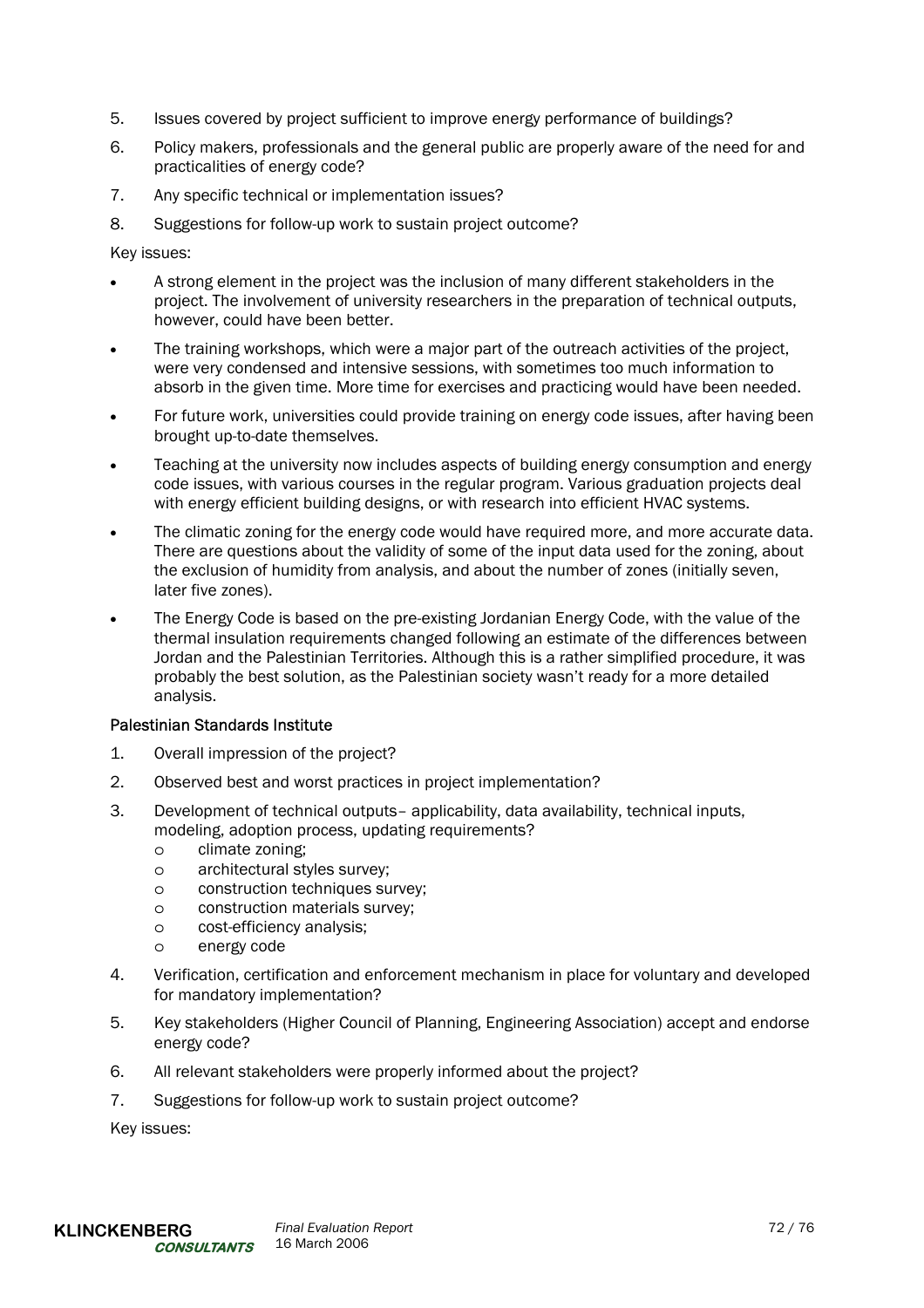- The overall appreciation of the project is very good. Given the high cost of energy, an Energy Code could be very useful when implemented in the future.
- The actual implementation of the code is difficult. The mandate to implement is yet unclear, and travel restrictions make it difficult to organize on-site inspections of buildings.
- The Palestinian Standards Institute (PSI) was involved in the steering committee of the project, and participated in various workshops. The workshops were well appreciated: a good audience, good discussions, and a successful approach. The development process of the Energy Code has initiated discussions about other needed standards and codes.
- PSI currently has approx 200 standards for construction materials, and is in the process of adapting Palestinian Standards to the Energy Code, and specifically the classification of the thermal conductivity of building materials.
- PSI has established a test facility for building materials and insulation materials, via the purchase of a testing device. This purchase was financed by the project, with a contribution from PSI. The test facility will be available for materials manufacturers at a fee, and to governments and researchers for free.
- For the operation of the test device, a chiller is needed. PSI had such chiller in its facilities in Nablus, and was planning to transport and use that chiller for setting up the test facility in Ramallah. Unfortunately, the chiller was critically damaged during transport. PSI wants to repair the chiller, but lacks the funds to do so.
- The supplier of the testing device couldn't provide training for the test operators. Such training was also not foreseen at the purchase. However, it is now deemed necessary. A testing device similar to the one PSI purchased is operational at the Royal Scientific Society in Jordan. So far, there have been no contacts to establish the opportunity for training of operators at that institute.
- PSI has not received any requests for the testing of building or insulation materials. Although it is estimated that the building materials industry is starting to develop energy efficient building materials, the lack of requests for testing is an indication that this development is not yet significant.
- The most important outputs of the project are the construction materials survey and the construction techniques survey. Good elements in the implementation of the project were the workshops and the technical committees set-up for the Energy Code development.
- The construction sector is beginning to respond to the energy code, and there is some voluntary adoption of the code. There is also a bit of awareness of the energy performance of buildings, which didn't exist prior to the project. In its adoption of the code, however, the construction sector is first assessing the cost benefits associated with its implementation.
- Following up on the project, the most important step is the formal adoption of the Energy Code, and the initiation of compliance checking. The main responsibility for this step rests with the Ministry of Local Government and with the municipalities, with a further role for the Ministry of Public Works and Buildings, BNEDCAR, and the PSI.

## Islamic University of Gaza (Video Conference)

- 1. Overall impression of the project?
- 2. Issues covered by project sufficient to improve energy performance of buildings?
- 3. Development of technical outputs– applicability, data availability, technical inputs, modeling, adoption process, updating requirements?
	- o climate zoning;
	- o architectural styles survey;
	- o construction techniques survey;
	- o construction materials survey;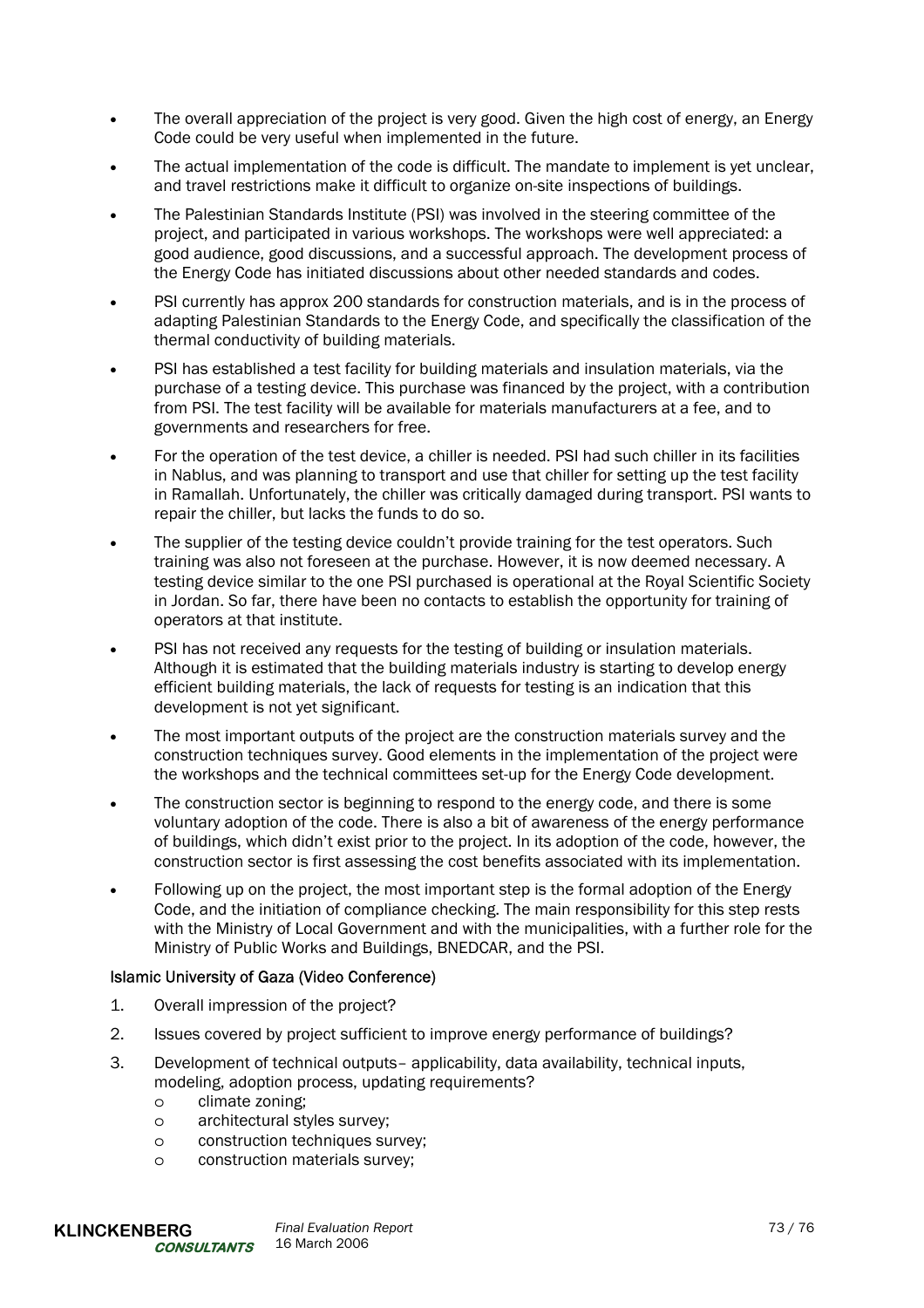- o cost-efficiency analysis;
- o energy code
- 4. Capacity building / training of professionals in thermal standard & technical guide?
- 5. Role of professional bodies / civil society in energy code development?
- 6. Energy code is applied in new buildings to what extent?
- 7. Suggestions for follow-up work to sustain project outcome?

Key issues:

- Overall, the project has been very successful, and has generated much knowledge, for a small budget.
- The Energy Code and the Energy Code Guideline are very beneficial outputs for the whole region. These are considered to be very useful for teaching purposes as well. All students at the faculty of engineering have been exposed to the Code and the Guidebook.
- In Gaza, more than 240 engineers have received trained about the Energy Code, and have received a copy of it. The training included an explanation of the principles of the energy code, and a training in the use of the Visual DOE3.1 software tool for calculating building energy consumption. Engineers from local firms and from municipalities have participated in the training.
- The thermal insulation requirements included in the Code are not the only relevant issues for building energy efficiency. Other aspects (orientation, thermal mass, design) can have a bigger impact than thermal insulation, but cannot be captured in a Code.
- The implementation of the Code in reality is a challenge. It was estimated that private builders would not be interested in adoption of the energy code requirements. The Code should be implemented as a law, to make sure that International donors, who provide funding for a significant share of new buildings, would strive for compliance with the requirements of the energy code. A special committee should oversee the implementation of the Code.
- During the project, some efforts were made to raise awareness with the public about the benefits of an energy code. More attention is needed, though, to inform the public about the long-term benefits of investing in energy efficient buildings.
- The thermal characteristics of local building materials are unknown. Each supplier describes different characteristics, and not in a standardized format. A survey of construction materials would be very important.
- There has been some involvement of local manufacturers of insulation materials in Gaza. The most common insulation material is polystyrene, but it is hardly used for building purposes. The local manufacturers recognize that their market would grow if the Energy Code is adopted.
- The construction sector was not properly involved in the project. It might be useful to set-up some specialized training workshops, for engineers working in construction companies.
- The voluntary adoption of the Energy Code has been very limited, so far. The University has decided that all its new buildings should comply with the energy code.
- The project had purchased the Visual DOE3.1 software tool for calculating building energy consumption, also for its partners (such as the Islamic University of Gaza). The data requirements for the use of this, however, are considerable. Especially the need to have complete weather files and building materials details are a burden, and because of this the software is hardly used in practice. It should also be noted that the purchase was for a time-limited use of the software, and this time has now expired. New licenses, of this or similar tools, would be required, at least for teaching and training purposes.